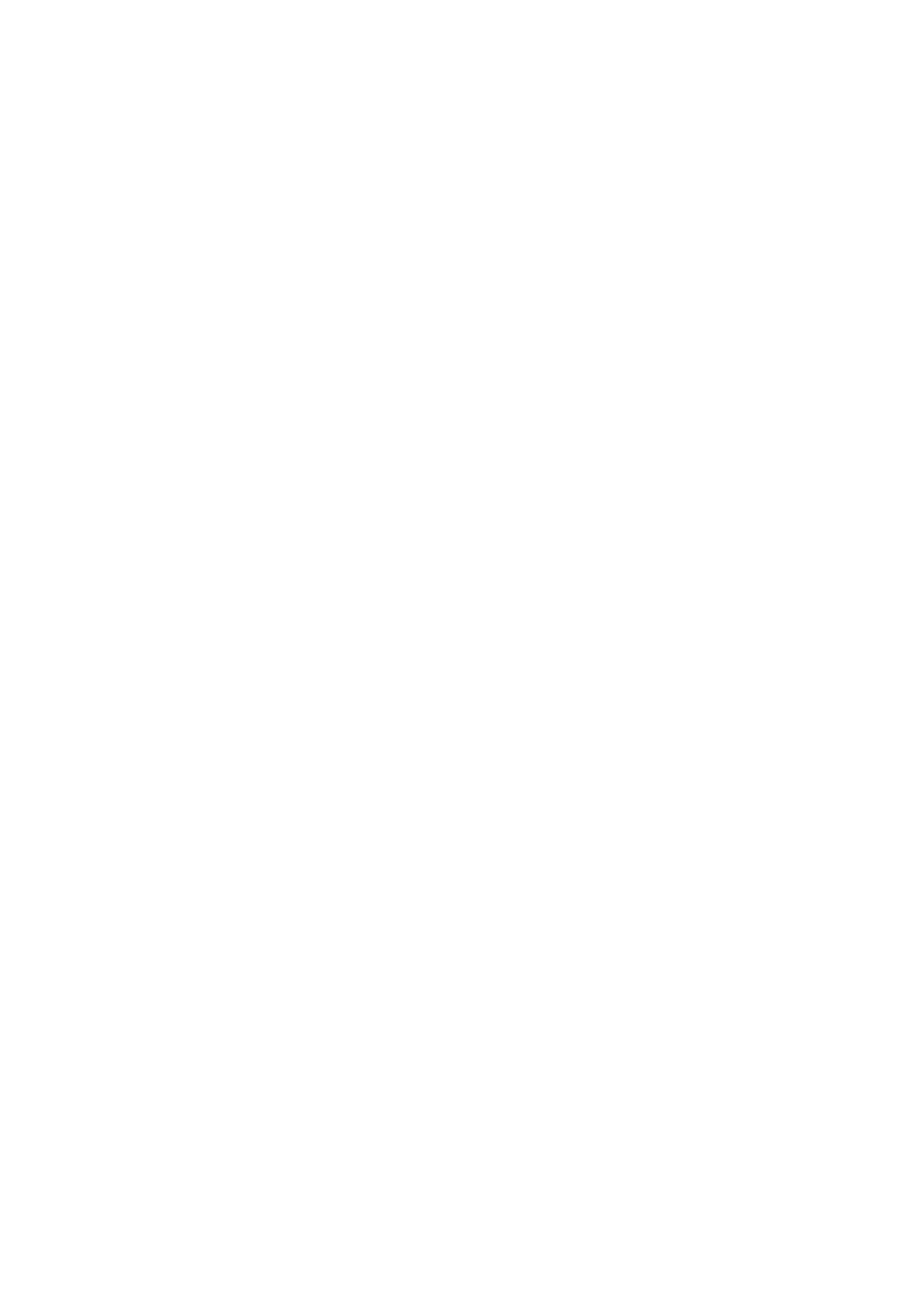## Optimal Existence Theorems for the Theorems for the Theorems for the Theorems for the Theorems for the Theorems for Nonhomogeneous Dierential Inclusions

 $S$ . Muller  $\alpha$  M.A. Sychevy Max-Planck Institute for Mathematics in the Sciences Inselstr D Leipzig

Key words Nonconvex variational problems, differential inclusions, Hamilton-Jacobi equations quasiconvexity solid-solid phase transitions

AMSMOS sub ject classi-cations F J K G

The work of the second author was partially supported by the grant N  $97$ -01-00508 of the Russian Foundation for Basic Research

on leave from the Sobolev Institute of Mathematics. Novosibirsk b30090. Kussia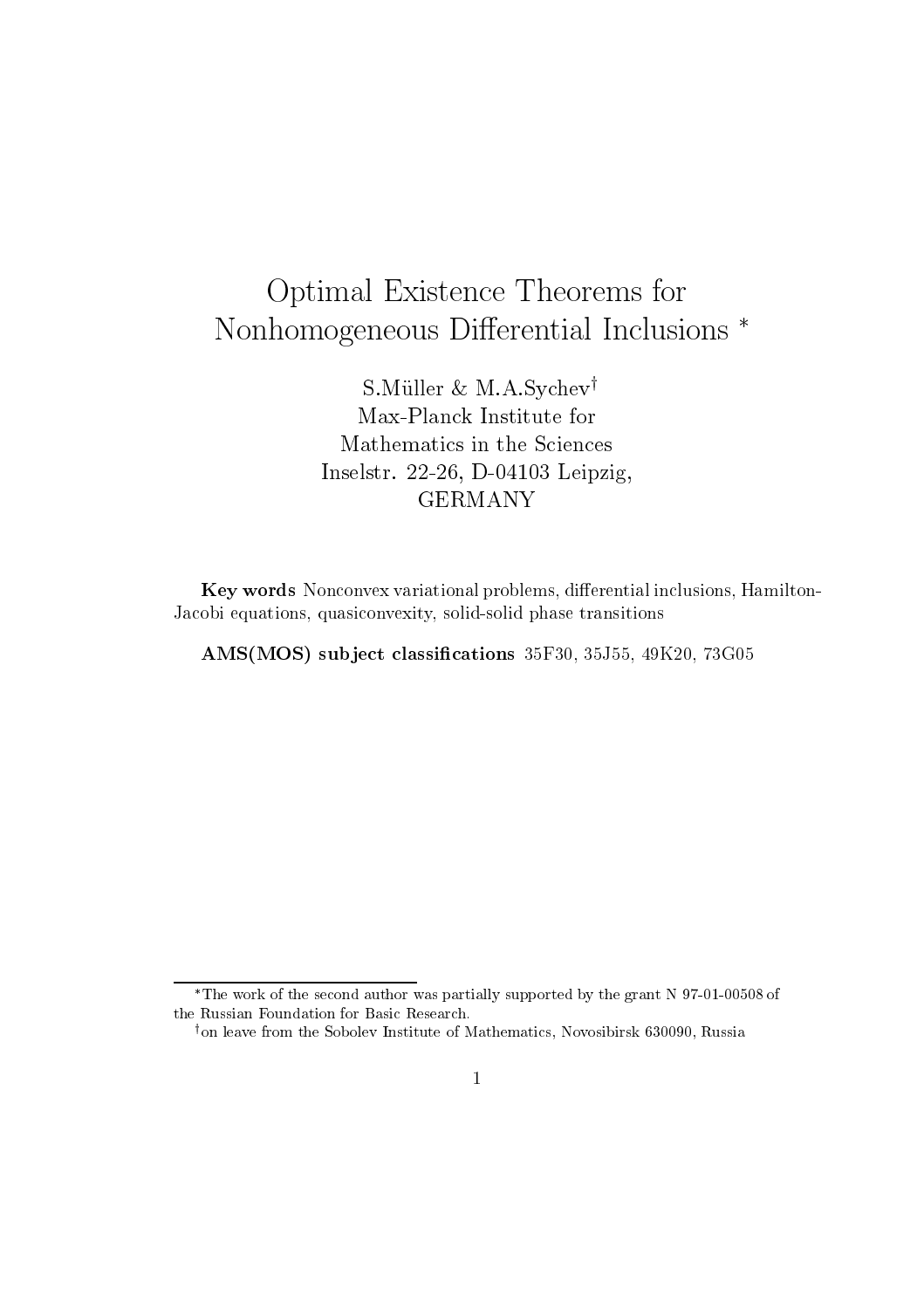## Abstract

In this paper we address the question of solvability of the differential inclusions

$$
Du(\cdot) \in K(\cdot, u(\cdot)), \ u\Big|_{\partial\Omega} = f, \ u \in W^{1,\infty}(\Omega; \mathbf{R}^m),
$$

where  $Df(\cdot) \in F(\cdot, f(\cdot))$  a.e. in  $\Omega$ , and where  $F: \Omega \times \mathbf{R}^m \to 2^{\mathbf{R}^{m \times m}}$  is a

Our approach to these problems is based on the idea to construct a sequence of approximate solutions which converges strongly and makes use of Gromov's idea (following earlier work of Nash and Kuiper) to control convergence of the gradients by appropriate selection of the elements of the sequence. In this paper we identify an optimal setting of this method.

We show that if for each  $(x, u) \in \Omega \times \mathbb{R}^n$ , each  $\epsilon > 0$ , and each  $v \in F(x, u)$ we can find a piece-wise affine function  $\phi \in l_v + W_0^{1,\infty}(\Omega; \mathbf{R}^m)$  (here  $l_v(y) =$  $v \cdot y$ ) with  $||\text{dist}(D\phi, K(x, u))||_{L^1} \leq \epsilon$  and  $D\phi \in F(x', u')$  a.e. for all  $(x', u')$ sufficiently close to  $(x, u)$ , then we can resolve the differential inclusions. The result holds provided  $\{(x, u, v) : v \in K(x, u)\}$  is the zero set of a nonnegative upper semicontinuous function d such that for each  $(x, u)$  the set  $K(x, u)$  is compact and  $d(x, u, v_i) \to 0$  if and only if  $dist(v_i, K(x, u)) \to 0$ . We also discuss some generalizations and applications of this result

#### $\mathbf 1$ Introduction

In this paper we are interested to identify an optimal principle which guarantees solvability of the problems

$$
H(\cdot, u(\cdot), Du(\cdot)) = 0, \ u\Big|_{\partial\Omega} = f, \ u \in W^{1,\infty}(\Omega; \mathbf{R}^m), \tag{1.1}
$$

where  $H > 0$  is defined in a subset of  $\Omega \times \mathbf{R}^m \times \mathbf{R}^{m \times n}$  and  $(x, f(x), Df(x))$ belongs to this subset for a.e.  $x \in \Omega$ . Here and everywhere in the paper we assume that  $\Omega$  is a Lipschitz bounded domain in  $\mathbb{R}^n$ .

Consider first the homogeneous case  $H = H(Du)$ ,  $f = l<sub>A</sub>$ , where  $l<sub>A</sub>$  is an affine function with the gradient equal to A. Assume that  $U \subset \mathbf{R}^{m \times n}$  is a domain of definition of a continuous nonnegative function  $H$  and assume that the set  $K := \{v \in U : H(v) = 0\}$  is compact.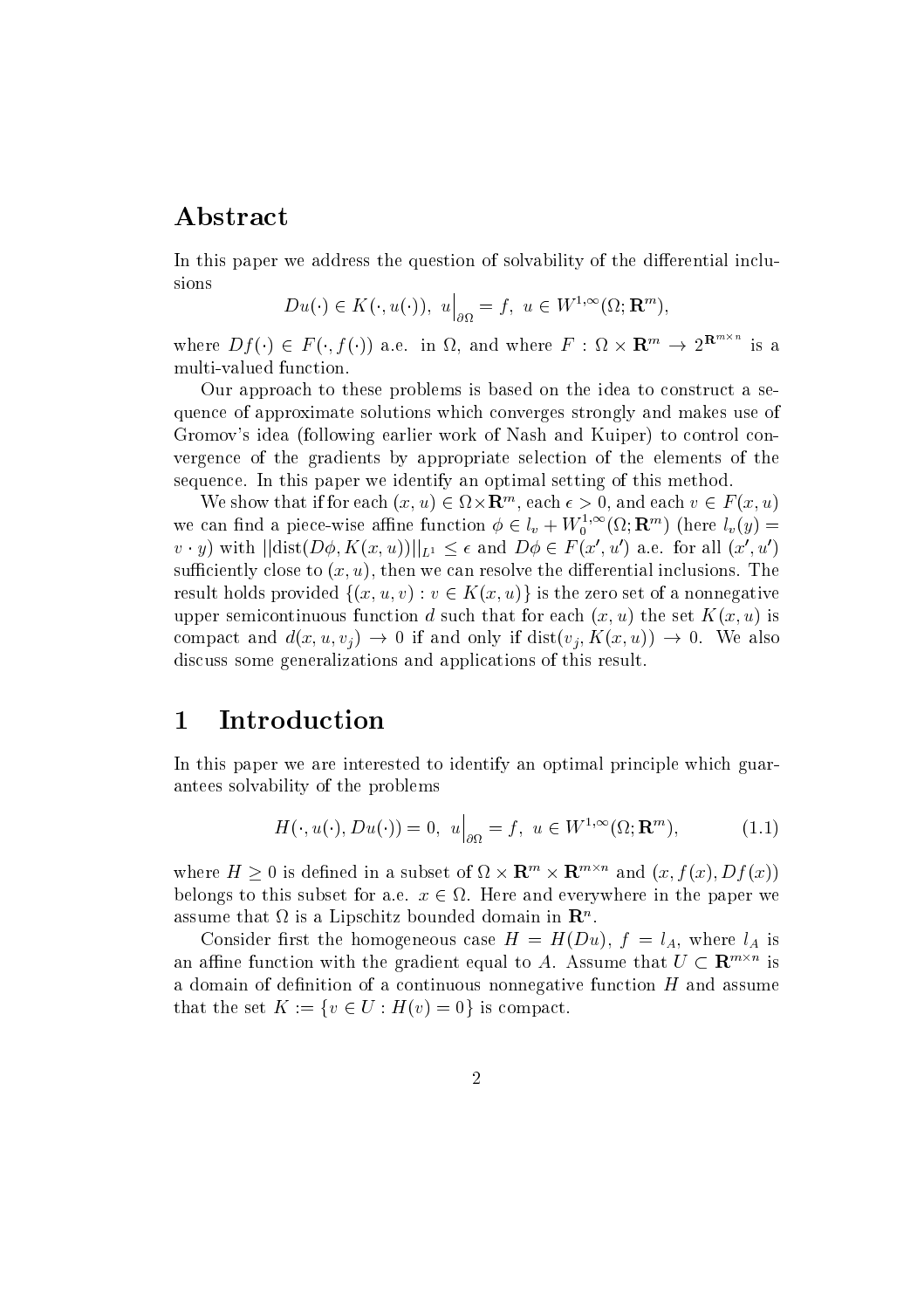If we can solve the problem (1.1) with  $j = i_A, A \in U$ , then there exists a sequence of functions  $\phi_k \in l_A + W_0^{1,\infty}(\Omega;\mathbf{R}^m)$  with the properties  $D\phi_k \in U$ If we can solve the problem (1.1) with  $f = l_A$ ,  $A \in U$ , then th<br>sequence of functions  $\phi_k \in l_A + W_0^{1,\infty}(\Omega; \mathbf{R}^m)$  with the propertie<br>a.e., dist $(D\phi_k(\cdot), K) \to 0$  in  $L^1$  as  $k \to \infty$ . This motivates

**Definition 1.1** Let U, K be bounded subsets of  $\mathbf{R}^{m \times n}$ .

We say that U can be reduced to K if for every  $A \in U$  there is a sequence of piece-wise affine functions  $\phi_k \in l_A + W_0^{1,\infty}(\Omega; \mathbf{R}^m)$  with the properties: tions  $\phi_k \in l_A + W_0^{1,\infty}(\Omega; \mathbb{R})$ <br>  $\Omega, k \in \mathbb{N}$ ,<br>  $\omega \to 0$  for  $k \to \infty$ .

1)  $D\phi_k \in U$  a.e. in  $\Omega, k \in \mathbb{N}$ ,

2)  $||\text{dist}(D\phi_k, K)||_{L^1(\Omega)} \to 0$  for  $k \to \infty$ .

Here and in the following we say that is piece-wise ane if it is Lipschitz and there exists at most countably many disjoint open sets  $\Omega_i \subset \Omega$ , whose union has full measure such that the full measure such that the such that the such that  $\alpha$  $\Big|_{\Omega_i}$  is affine.

It turns out that the conditions that arise in the definition already imply solvability of the differential inclusion.

**Theorem 1.2** Assume that U is a bounded subset in  $\mathbb{R}^{m \times n}$ , and assume that K is a compact subset in  $\mathbf{R}^{m \times n}$  to which U can be reduced.

Then for each piece-wise affine function  $f \in W^{1,\infty}(\Omega; \mathbf{R}^m)$  with  $Df \in$  $(U \cup K)$  a.e. in  $\Omega$  the problem

$$
Du \in K \ a.e. \ in \ \Omega, \ u \in W^{1,\infty}(\Omega; \mathbf{R}^m), \ u\Big|_{\partial\Omega} = f\Big|_{\partial\Omega}
$$

has a solution. Moreover, each  $\epsilon$ -neighborhood of f in the  $L^{\infty}(\Omega; \mathbf{R}^m)$ -norm contains a solution of this problem

Before we state the main result in the nonhomogeneous case we recall the definitions of standard distance functions. For a point  $A \in \mathbf{R}^{m \times n}$  and a set  $S \subset \mathbf{R}^{m \times n}$  we define

$$
dist(A, S) := \inf_{v \in S} |A - v|.
$$

For two sets  $S_1, S_2$  we define

$$
dist(S_1, S_2) := \sup_{A \in S_1} dist(A, S_2).
$$

The Hausdorff distance between the sets  $S_1$  and  $S_2$  is

$$
dist_H(S_1, S_2) := dist(S_1, S_2) + dist(S_2, S_1).
$$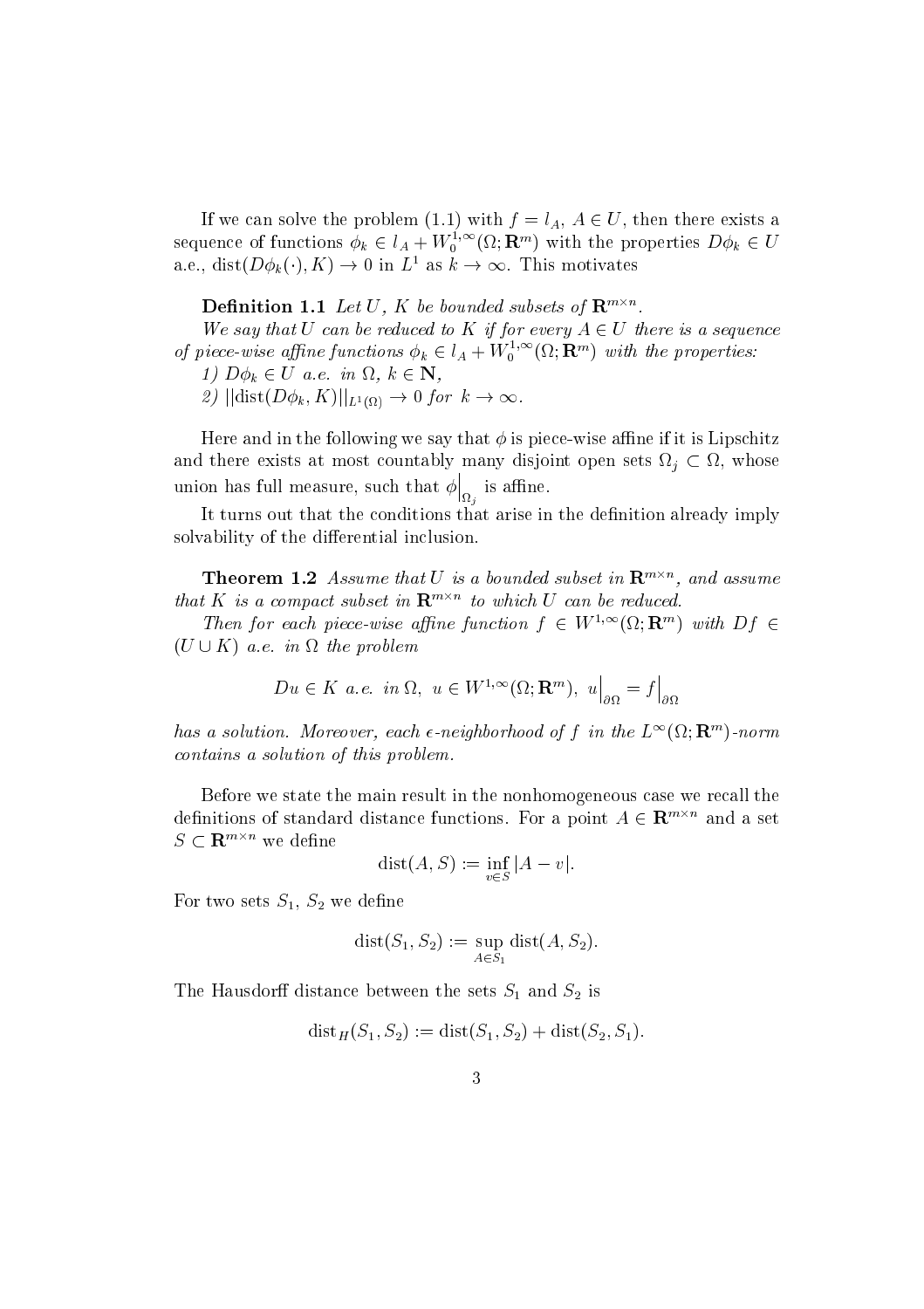We will use some other standard notions and notations the complete list of which is located at the end of this section

The main result of this paper is the following theorem. We state it under rather general assumptions in view of future applications. The somewhat indirect hypotheses on  $U$  and  $d$  are naturally suggested by the proof and are easily verified in the context of the examples discussed below (see the proof of Lemma 5.1 in §5 and Lemmata 4.1, 4.2 in §4).

**Theorem 1.3** Let  $U : \Omega \times \mathbf{R}^m \to 2^{\mathbf{R}^{m\times m}}$ .  $K : \Omega \times \mathbf{R}^m \to 2^{\mathbf{R}^{m\times m}}$  be multi-valued functions with equi-bounded values Let also nded values. Let also<br>  $v : v \in (U(x, u) \cup K(x, u)) \} \rightarrow [0, M]$ 

$$
d: \{(x, u, v) \in \Omega \times \mathbf{R}^m \times \mathbf{R}^{m \times n} : v \in (U(x, u) \cup K(x, u))\} \to [0, M]
$$

be an upper semicontinuous function such that for each  $(x, u) \in \Omega \times \mathbf{R}^m$  the set  $\mathbf{A}(x, u)$  is compact,  $\mathbf{A}(x, u) = \{v \in (U(x, u) \cup \mathbf{A}(x, u)) : a(x, u, v) = 0\}$ , be an upper semicontinuous function such that for each  $(x, u) \in \Omega \times \mathbf{F}$ <br>set  $K(x, u)$  is compact,  $K(x, u) = \{v \in (U(x, u) \cup K(x, u)) : d(x, u, v)$ <br>and  $d(x, u, v_k) \to 0$  if and only if  $dist(v_k, K(x, u)) \to 0, k \to \infty$ .

Assume that for each  $(x_0, u_0) \in \Omega \times \mathbf{R}^n$ , each  $v_0 \in U(x_0, u_0)$ , and each  $\epsilon > 0$  there exists a piece-wise affine function  $\phi \in W_0^{1,\infty}(\Omega; \mathbf{R}^m)$  such that

$$
\int_{\Omega} d(x_0, u_0, v_0 + D\phi(y)) dy \le \epsilon \text{ and } v_0 + D\phi(\cdot) \in U(x, u) \text{ a.e. in } \Omega
$$

for al l x u suciently close to x- u-

Then for each piece-wise affine function  $f \in W^{1,\infty}(\Omega; \mathbb{R}^m)$  with  $Df(\cdot) \in$  $U(\cdot, I(\cdot))$  a.e. in  $\Omega$  and each  $\eta > 0$  the problem

 $Du(\cdot) \in K(\cdot, u(\cdot))$  a.e. in  $\Omega, u \in W^{1,\infty}(\Omega; \mathbf{R}^m), u \vert = f \vert$  $\Big|_{\partial\Omega}=f\Big|_{\partial\Omega},\,\,\left|\left|u-f\right|\right|$  $\Big|_{\partial\Omega},\|u-f\|_{L^\infty}\leq\eta,$ 

has a solution

It is helpful to state explicitly a nonhomogeneous version of Theorem

Corollary 1.4 Let  $U : \Omega \times \mathbf{R}^m \to 2^{\mathbf{R}^{m \times m}}$ .  $K : \Omega \times \mathbf{R}^m \to 2^{\mathbf{R}^{m \times m}}$  be multi-valued functions with equi-bounded values where the sets Kx u are also compact and the mapping  $(x, u) \rightarrow K(x, u)$  is lower semicontinuous.

Assume that for each  $(x_0, u_0) \in \Omega \times \mathbf{R}^n$ , each  $v_0 \in U(x_0, u_0)$ , and each  $\epsilon > 0$  there exists a piece-wise affine function  $\phi \in W_0^{1,\infty}(\Omega; \mathbf{R}^m)$  such that

$$
\int_{\Omega} \text{dist}(v_0 + D\phi(y), K(x_0, u_0)) dy \le \epsilon \text{ and } v_0 + D\phi \in U(x, u) \text{ a.e. in } \Omega
$$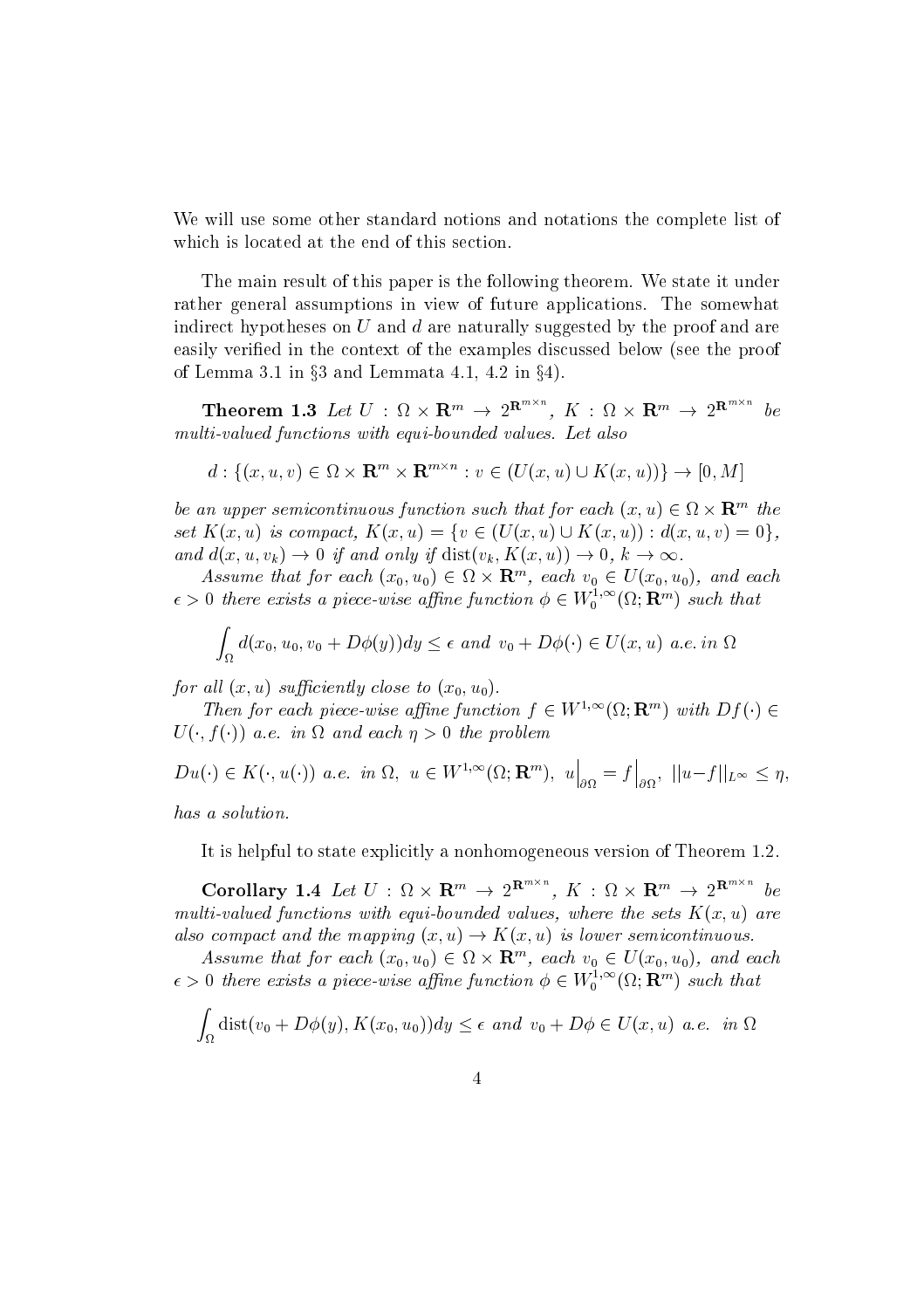for al l x u suciently close to x- u-

Then for each piece-wise affine function f :  $\Omega \rightarrow \mathbf{R}^m$  with  $Df(x) \in$  $U(x, f(x))$  a.e. in  $\Omega$  and each  $\eta > 0$  we can find a function  $f_n \in f + 1$  $W_0^{1,\infty}(\Omega;\mathbf{R}^m)$  such that  $||f - f_\eta||_{L^\infty} \leq \eta$  and  $Df_\eta(x) \in K(x, f_\eta(x))$  a.e. in Ω.

Note that one of the cases of Corollary was stated by MGromov G p as a further development of the method of convex integration The main difference is that in  $[G]$  a more special approximation of the sets K in Corollary is required Such approximations are not always possible in applications, see e.g.  $[MSv2]$ .

In this paper we also discuss two applications of Theorem The rst reconcerns the Hamilton-Hamilton-Hamilton-Hamilton-Hamilton-Hamilton-Hamilton-Hamilton-Hamilton-Hamilton-Hamil theory of viscosity solutions leads to well-behaved solutions of these problems see e.g.  $[\text{Ba}]$ ,  $[\text{BCD}]$ ,  $[\text{CrEL}]$ ,  $[\text{K}]$ ,  $[\text{L}]$ ,  $[\text{Su}]$ . Recently interest to differential inclusions restarted in view of applications to solid-solid phase transitions see  $[BJ1], [BJ2], [BJFK]$ . The authors of the paper  $[CDGG]$  showed that even in the scalar case such problems might fail to have a viscosity solution This forces one to look for optimal results in the Sobolev class

We show that, for  $m > 1$ , the existence of a Sobolev solution in the case of continuous Hamiltonians Hamiltonians Hamiltonians Hamiltonians Hamiltonians H can be easily derived from Theorem In fact one can also deal with those systems of equations which meet the requirements of the theorem, see  $|\mathbf{DM1-4}|$  for such systems. Note also that the case of single Hamiltonian see Theorem below does not present new diculties in the vectorial case m -  $\mathbf{r}$  and  $\mathbf{r}$  are m -  $\mathbf{r}$  and  $\mathbf{r}$  and  $\mathbf{r}$ In fact one can always consider the problem in a subset where  $f$  is affine and to fix all components of f but the last. This way the problem can be reduced to the scalar problem. The main new difficulty we overcome here concerns the situation when the convex hulls of the level sets  $U(x, u) := \{v \in \mathbb{R}^n :$  $L(x, u, v) < 0$  might not form a continuous multi-valued function contrary to the case considered in  $[BF]$ ,  $[DeBP]$ .

**Theorem 1.5** Let  $L : \Omega \times \mathbf{R}^m \times \mathbf{R}^{m \times n} \to \mathbf{R}$  be a continuous function such that  $\liminf_{|v|\to\infty} L(x,u,v) > 0$  uniformly on compact sets in the x and u variables, and let  $f \in W^{1,\infty}(\Omega; \mathbf{R}^m)$  be a piece-wise affine function such that  $L(\cdot, f(\cdot), Df(\cdot)) \leq 0$  a.e. in  $\Omega$ .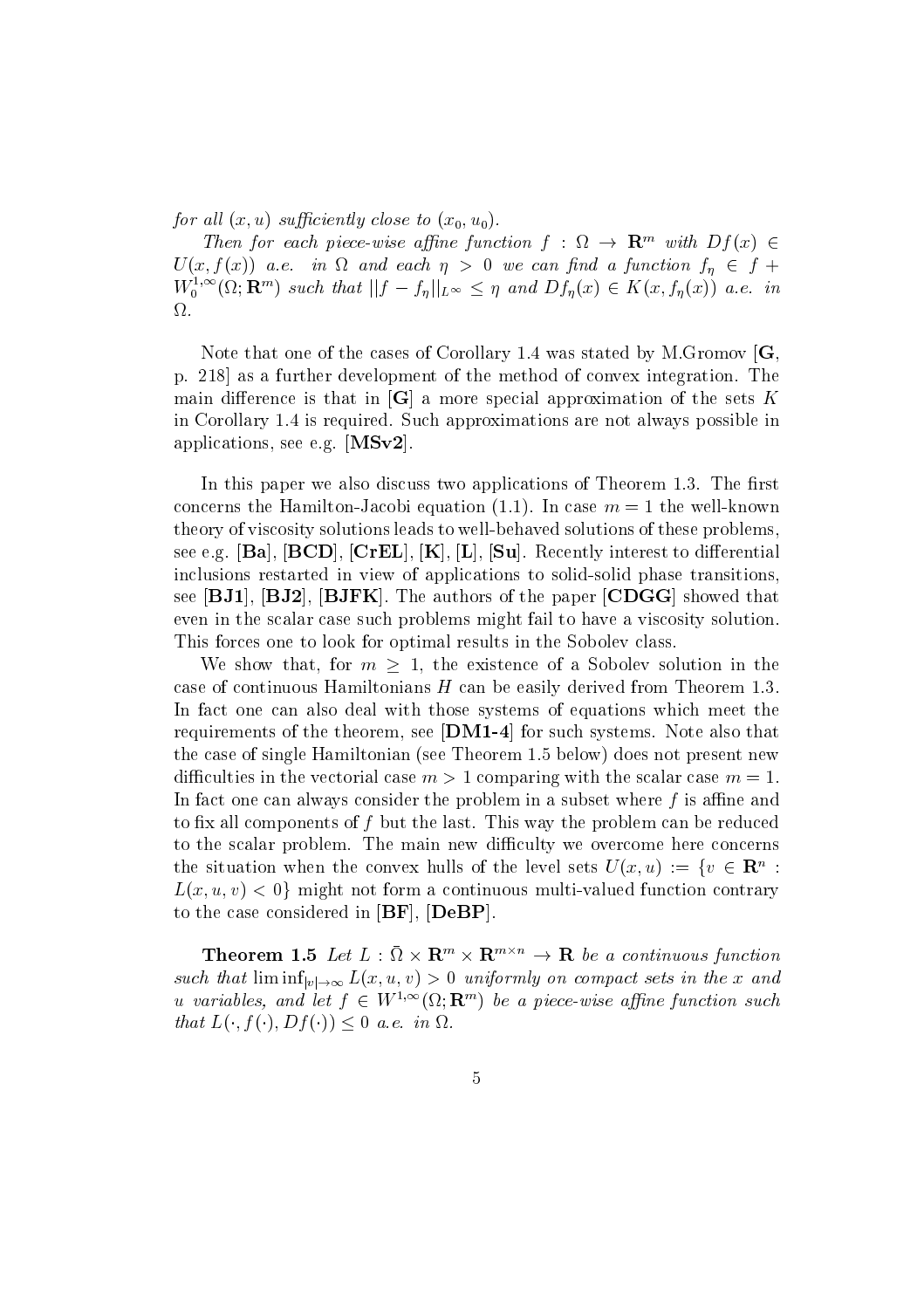Then for each  $\epsilon > 0$  one can find a function  $\phi \in W_0^{1,\infty}(\Omega; \mathbf{R}^m)$  such that  $||\phi||_{L^{\infty}} \leq \epsilon$  and

$$
L(x, f(x) + \phi(x), Df(x) + D\phi(x)) = 0 \ a.e. \ in \ \Omega.
$$

The second typical application concerns the bang-bang principle for differential inclusions In the convex case we can state an optimal result The scalar case was studied in  $[B], [BF]$ , see also  $[Deep]$ .

We say that a set  $E \subset \mathbf{R}^{m \times n}$  contains no rank-one connections if  $\mathrm{rank}(A B \mid D \mid D$  i for all  $A, B \in E$  with  $A \neq B$ .

**Definition 1.6** For a compact convex subset U of  $\mathbf{R}^{m \times n}$  we define the set of gradient extremum points  $gr \, extrU$  as the union of the set of all extremum points of U and of al l those faces of U which do not contain rank-one connections

**Theorem 1.7** Let  $F(x, u) : \mathbf{R}^n \times \mathbf{R}^m \to 2^{\mathbf{R}^{n \times n}}$  be a continuous multivalued mapping, which is compact and convex. Let  $f \in W^{1,\infty}(\Omega; \mathbf{R}^m)$  be a piece-wise affine function which satisfies the inclusion  $D^f(\cdot) \in \text{Int} F(\cdot, f(\cdot))$ a.e. in  $\Omega$ .

Then for each  $\epsilon > 0$  there exists  $u \in W^{1,\infty}(\Omega; \mathbf{R}^m)$  such that

$$
u\Big|_{\partial\Omega}=f,\ \ ||u-f||_{L^\infty}\leq \epsilon,\ \ and\ Du(\cdot)\in\overline{\mathrm{gr\,extr}F(\cdot,u(\cdot))}\ \ a.e.\ \ in\ \Omega.
$$

In 34 we will also show that the choice of the multi-valued mapping  $(x, u) \rightarrow \text{gr} \, \text{extr} U$  is optimal to solve the differential inclusion.

In  $\,$  we prove general reduction principles, which are Theorems 1.2,  $\,$  The rst theorem was proved in S however we include its proof for convenience of a reader Theorem  $\alpha$  reader the basic technical ingredient is  $\alpha$ is closely related to ideas of Nash  $[Na]$ , Kuiper  $[Ku]$  and Gromov  $[G]$ . This lemma shows how to construct a sequence  $u_i$  of perturbations of a given function to assure strong convergence of  $Du_i$ . We follow the construction from  $\mathbf{S1}$ . Another realization of the same idea can be found in  $\mathbf{MSv1}$ ,  $[MSv2].$ 

In 35 we show how to derive Theorem 1.5 from the general reduction principles, which is Theorem States and which is the some general of both some generalizations of both some theorems are possible In fact an analogous result holds for those functions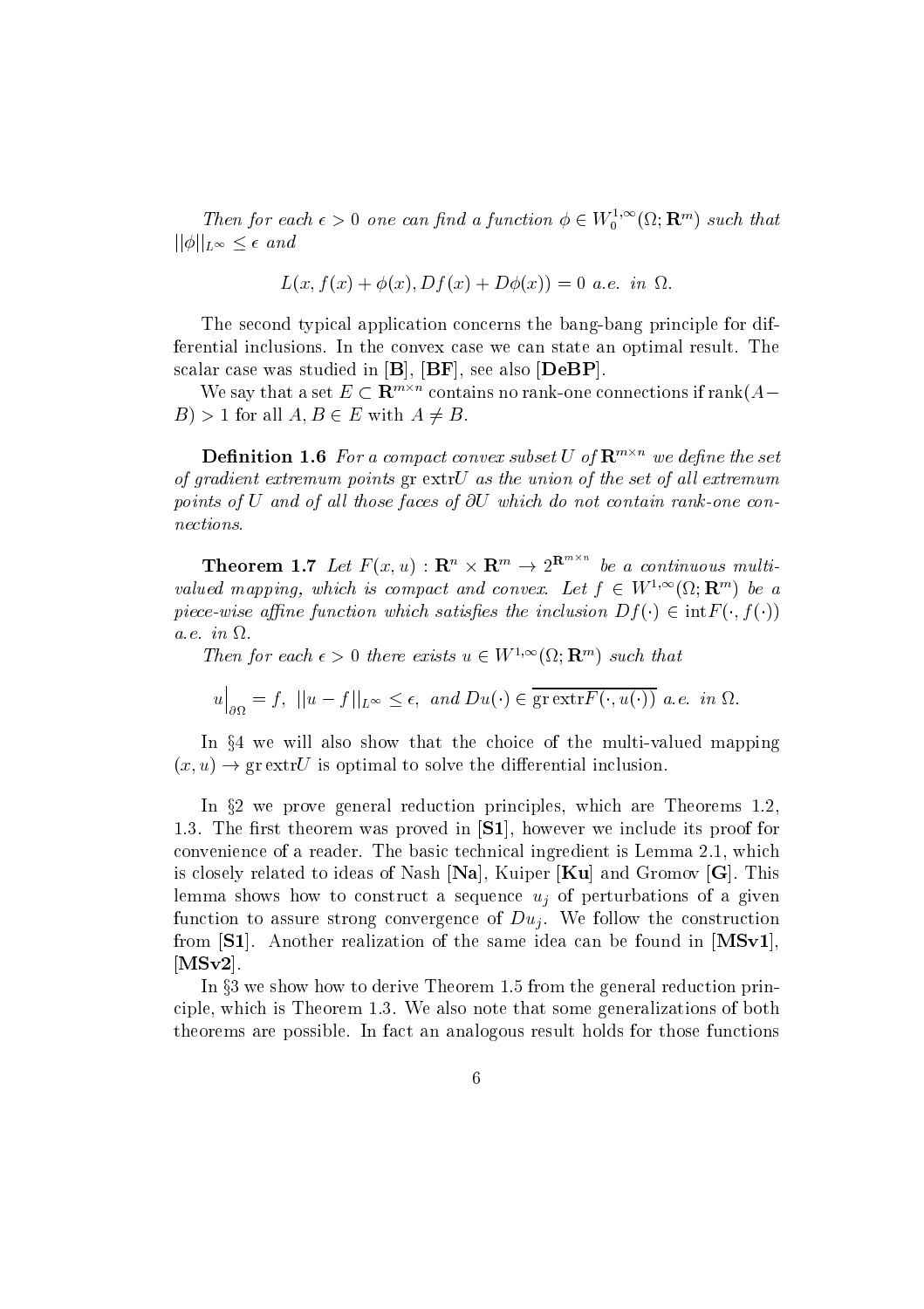L which are upper semicontinuous in  $x$ . However lower semicontinuity may prevent solvability of the problem, see  $\S 3$  for details.

In  $\S 4$  we reduce Ineorem 1.7 to Corollary 1.4. We show that the choice  $K(x, u) := \text{gr} \exp U(x, u)$  is optimal to resolve the differential inclusions in question for a convex-valued multifunction  $(x, u) \rightarrow U(x, u)$ . We discuss also which progress can be made in the case of general multi-valued functions The main result in this direction is Theorem 4.5. Its consequence is an attainment result for the case  $K(x, u) := SO(2)A(x, u) \cup SO(2)B(x, u)$  with continuous functions  $A, B: \Omega \times \mathbf{R}^m \to \mathbf{R}^{2 \times 2}$  such that  $\det B(x, u) > \det A(x, u) > 0$ , and the singular values  $\lambda_1(x, u) \leq \lambda_2(x, u)$  of  $BA^{-1}$  satisfy  $\lambda_1 < 1 < \lambda_2$ . Here the set  $U(x, u)$  consists of all  $v \in \mathbb{R}^{2 \times 2}$  such that we can find a sequence  $\phi_j \in l_v + W_0^{1,\infty}(\Omega; \mathbf{R}^2)$  with the property  $dist\{D\phi_j; K(x,u)\} \to 0$  in  $L^1$  as the set  $U(x, u)$  consists of all  $v \in \mathbb{R}^{2 \times 2}$  such that we can find a sequence  $\phi_j \in l_v + W_0^{1, \infty}(\Omega; \mathbb{R}^2)$  with the property  $dist\{D\phi_j; K(x, u)\} \to 0$  in  $L^1$  as  $i \to \infty$ . This problem was well studied in the homoge of solid-solid phase transitions see Sv MSv DM DM Now we can treat the nonhomogeneous case

In §5 we compare our approach to the problem of solvability of the equations and the inclusions with the approach based on application of the Baire category idea The latter approach was developed in particular by Italian School, see e.g.  $\mathbf{[DM1-4]}$  and papers mentioned therein for the vectorial case and CB BF DeBP for the scalar case We show that Theorem allows to obtain sharper results than those in  $\text{[DM1--4]}$ . We can remove additional requirements like quasiconvexity of the function  $L$  with respect to Du in Theorem The main dierence is that to apply the Baire category approach one needs to require openness of the set of approximate solutions in the  $L^{\infty}$ -norm, see §5. We compare the methods on example of convex sets, which is the best studied case in literature

## Notation

We use the following notation: for a subset U of  $\mathbf{R}^n$  the sets intucoU, and extrU are respectively the interior of U, the relative interior of U, the convex hull of U, and the set of extremum points of U (a point a belongs to  $ext{U}$  if it can not be represented as a convex combination of other points of U). The set  $B(a, \epsilon)$  denotes the ball of radius  $\epsilon$  which is centered at the point  $a \in \mathbf{R}^n$ . The boundary of the set  $U$  is denoted by  $\partial U$ . Note that if U is a convex and compact set then by the Hahn-Banach theorem for each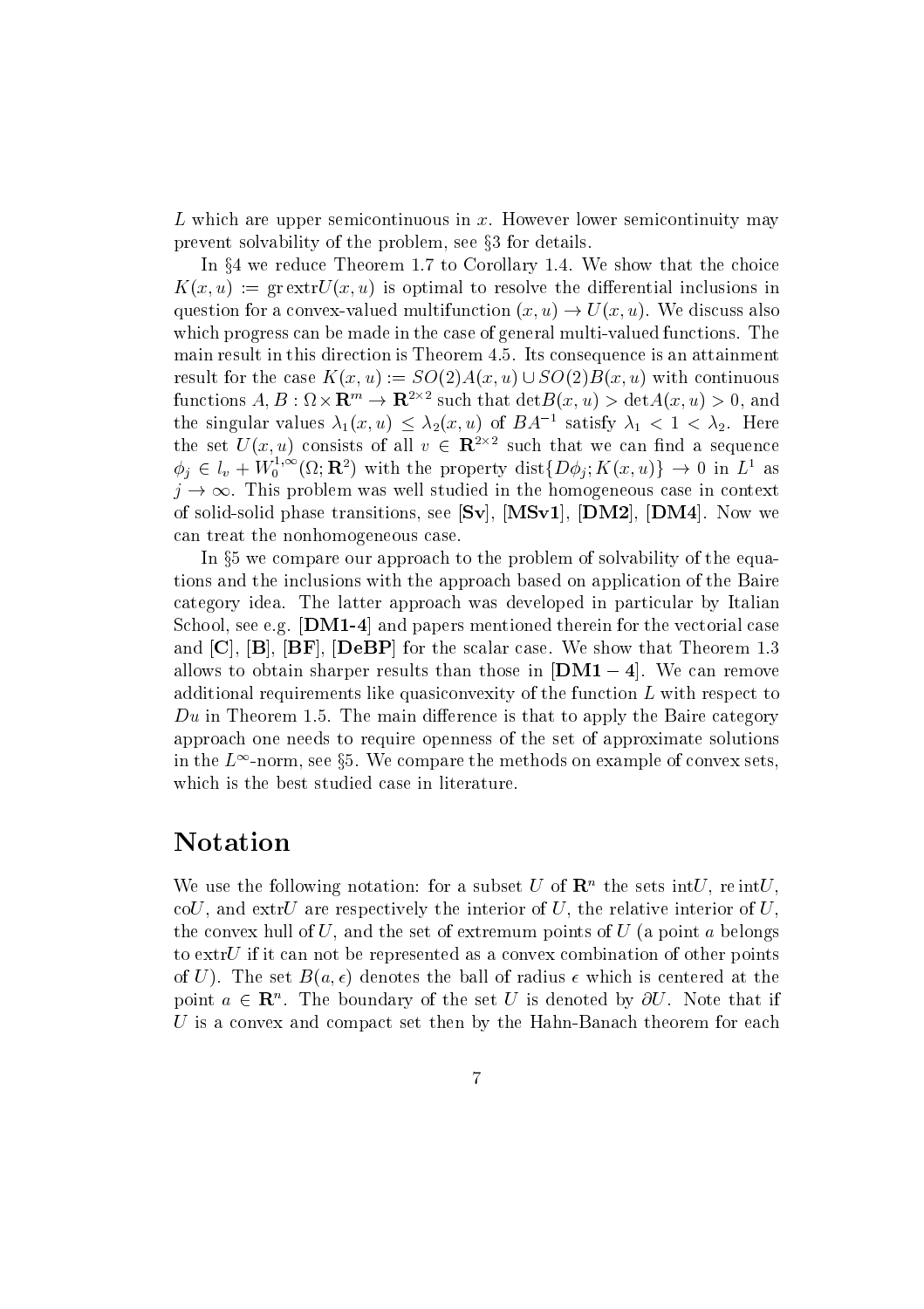$A \in \partial U$  we can find a hyperplane H such that  $A \in (\partial U \cap H)$  and U lies on one side of this hyperplane. The sets  $\partial U \cap H$  are also convex and compact.

For each point  $A \in \partial U$  one defines faces (of  $\partial U$ ) containing A inductively as follows. First there exists a hyperplane H such that  $A \in (\partial U \cap H)$  and U lies on one side of H. The set  $\partial U \cap H$  is a face containing A. If A is not an interior point (relative to H) of the set  $\partial U \cap H$  then there exists a hyperplane H' in H such that  $A \in (\partial U \cap H')$  and the set  $\partial U \cap H$  lies on one side of H' in H. The set  $\partial U \cap H'$  is also a face containing A. Proceeding inductively we come to the situation when either A is an interior point of the face or the face has dimension zero, i.e. it is the singleton  $\{A\}$ . In the latter case we also consider  $A$  as an interior point of the face.

It is not difficult to show that the face which contains  $A$  as an interior point is unique and that the dimension of this face is minimal among the dimensions of all the faces containing  $A$ . This face will be called the smallest face containing A and its dimension will be called the index  $(indA)$  of the point A note that if A is no the most of the indicated indicated by a is not an extremely and U theory of U th

Weak and strong convergence of sequences are denoted by  $\rightarrow$  and  $\rightarrow$ , respectively

Recall that a multi-valued mapping  $F : \Omega \times \mathbf{R}^m \to 2^{\mathbf{R}^{m \times m}}$  is called lower semicontinuous if for each  $(x_0, u_0) \in \Omega \times \mathbf{R}^n$ , each  $v_0 \in F(x_0, u_0)$ , and each sequence  $(x_k, u_k)$  converging to  $(x_0, u_0)$  one can find  $v_k \in F(x_k, u_k)$  such that  $v_k \to v_0$  as  $k \to \infty$ . If F has compact values then we call F continuous if it inuous if for each  $(x_0, u_0) \in \Omega \times \mathbb{R}^m$ , each  $v_0 \in F(x_0, u_0)$ , and each  $(x_k, u_k)$  converging to  $(x_0, u_0)$  one can find  $v_k \in F(x_k, u_k)$  such that as  $k \to \infty$ . If F has compact values then we call F continuous if it is continuous in the Hausdorff metric.  $F$  is called compact or convex if its values are compact or convex sets, respectively.

### 2 General reduction principles

In this section we prove Theorems are more than the section we prove Theorems are the second then derive Corollary Note that Theorem is a homogeneous version of Theorem However we include its proof for convenience of the reader

We recall the following version of the Vitali covering theorem. A family G of closed subsets of  $\mathbf{R}^n$  is said to be a vitali cover of a bounded set  $S$ if for each  $x \in S$  there exists a positive number  $r(x) > 0$ , a sequence of balls  $B(x_k, \epsilon_k)$  with  $\epsilon_k \to 0$ , and a sequence  $C_k \in G$  such that  $x \in C_k$ ,  $C_k \subset B(x, \epsilon_k)$ , and {meas  $C_k$ / meas  $B(x, \epsilon_k)$ } >  $r(x)$  for all  $k \in \mathbb{N}$ .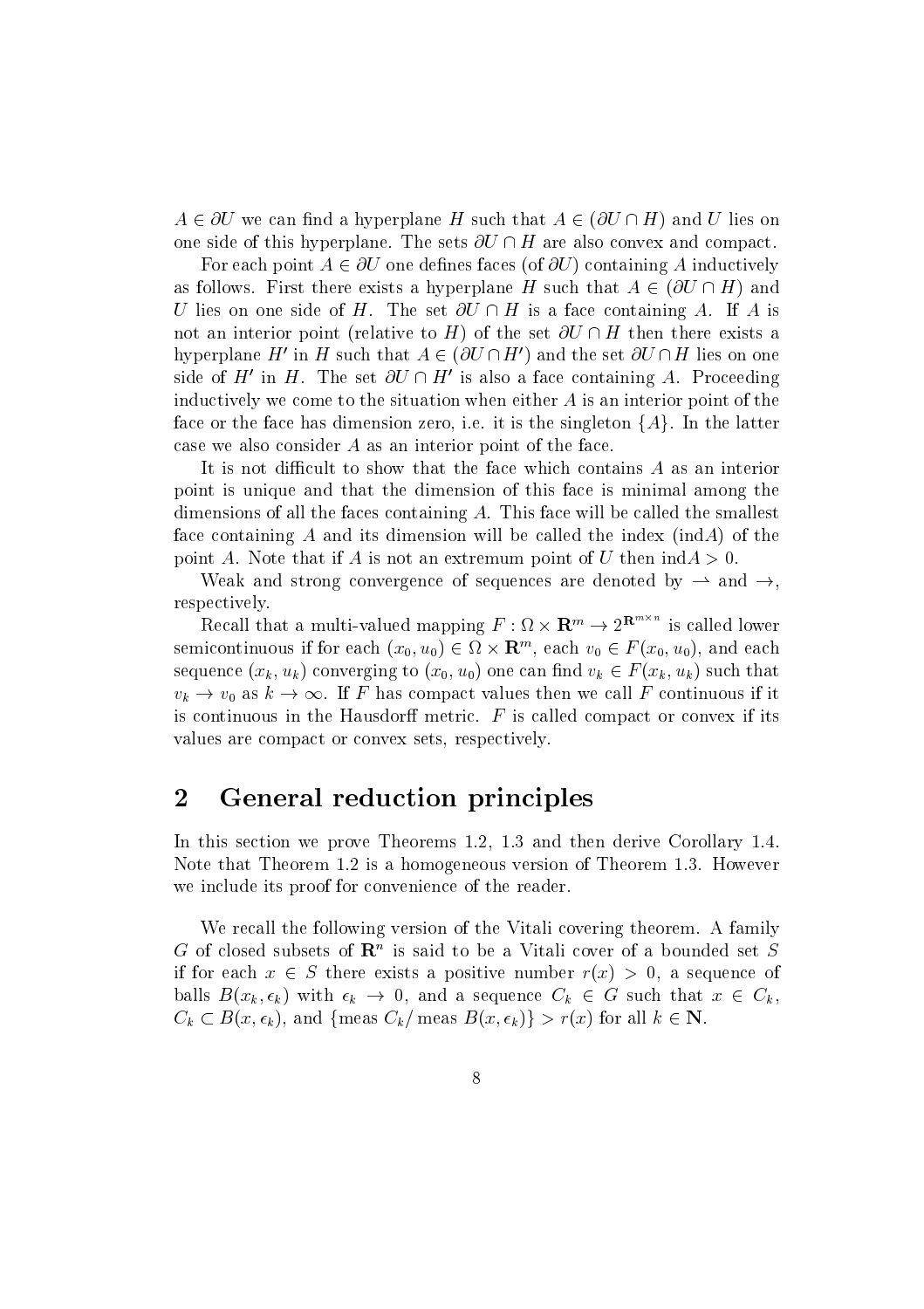The version of the Vitali covering theorem from Sa parameters that each  $\alpha$  parameters that each parameters  $\alpha$  $\alpha$  cover of S contains and at most contains at most countable subfamily of disjoint sets  $\alpha$   $\alpha$ The version of the Vitali covering<br>Vitali cover of S contains an at mos<br>such that meas  $(S \setminus \bigcup_k C_k) = 0$ .

We will frequently use the following construction which will be called shortly the Vitali covering argument. Let  $\Omega$  be a Lipschitz bounded domain. Given an open set  $\Omega$  and a function  $f \in W_0^{1,\infty}(\Omega;{\bf R}^m)$  we consider a decomposition of  $\Omega$  into disjoint sets  $x_i + \epsilon_i \Omega$ ,  $i \in \mathbb{N}$ , and a set of zero measure. Denne  $u(x) = \epsilon_i f((x - x_i)/\epsilon_i)$  for  $x \in x_i + \epsilon_i$ sz,  $i \in \mathbb{N}$ . Then  $u \in W_0^{1,\infty}(\Omega; \mathbf{R}^m).$ 

The basic two properties of this construction are that Du has the same distribution in  $\Omega$  as  $Df$  in  $\Omega$ , in particular for each subset K of  $\mathbf{R}^{m\times n}$  we have

$$
\frac{1}{\text{meas }\tilde{\Omega}}\int_{\tilde{\Omega}}\text{dist}(Du(x),K)dx = \frac{1}{\text{meas }\Omega}\int_{\Omega}\text{dist}(Df(x),K)dx,
$$

and we can make  $L^{\infty}$ -norm of u arbitrary small by taking  $\epsilon_i, i \in \mathbb{N}$ , sufficiently small

The first basic technical ingredient of our approach is the following lemma.

**Lemma 2.1** (controlled  $L^{\infty}$  convergence implies  $W^{1,1}$  convergence) Let uj be <sup>a</sup> sequence ofpiece-wise ane functions such that

$$
u_{j+1} = u_j + \phi_j, \ \phi_j \in W_0^{1,\infty}(\Omega; \mathbf{R}^m),
$$

and  $||u_j||_{W^{1,\infty}(\Omega;\mathbf{R}^m)} \leq const < \infty$ .

Let  $\Omega_i \subset \subset \text{int}\Omega$  be a sequence of subsets of  $\Omega$  such that meas  $(\Omega \setminus \Omega_i) \to 0$ as  $j \to \infty$ . Suppose that  $\Omega_j := \cup_{i=1}^\infty \Omega_i^i$  is a union of disjoint tetrahedra  $\Omega_j^i$ on which  $u_i$  is affine and suppose  $i_j$ ),  $i \in \{1, ...$ 

$$
\text{diam}\Omega_j^i \le c \left( in\text{-}radius \quad \text{of } \Omega_j^i \right), \ i \in \{1, \dots, i(j)\},
$$

with  $c > 0$  independent of  $j \in \mathbb{N}$ . Let

$$
d_j := \min_{1 \le i \le i(j)} \text{ in-radius of } \Omega_j^i, \ D_j := \max_{1 \le i \le i(j)} \text{ diam } \Omega_j^i
$$

and suppose that  $D_i \to 0$  as  $j \to \infty$ .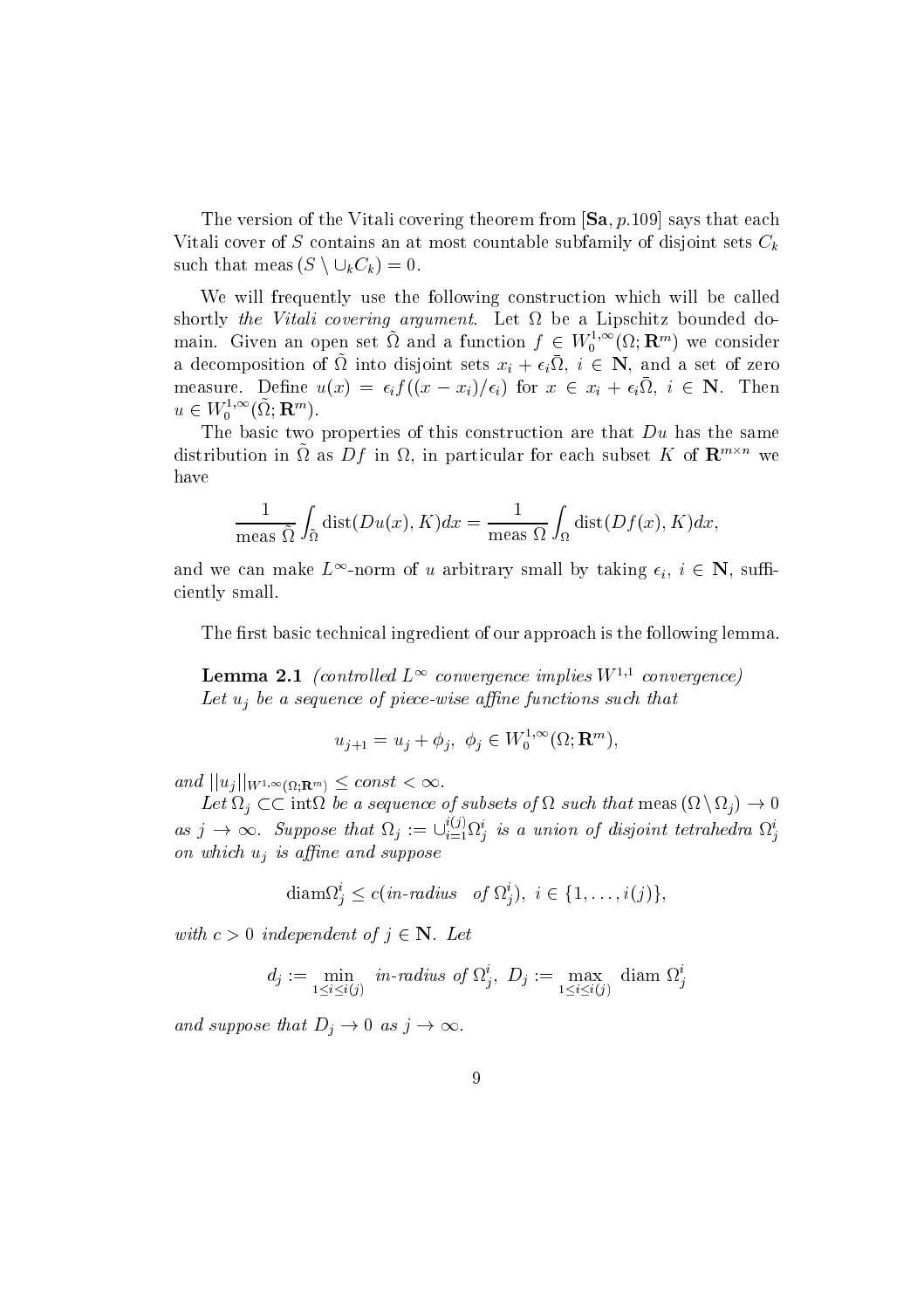Then the estimates

$$
||\phi_j||_{L^{\infty}} \le \frac{d_j}{2^{j+1}}, \ ||\phi_{j+1}||_{L^{\infty}} \le \frac{||\phi_j||_{L^{\infty}}}{2}, j \in \mathbf{N},
$$
\n(2.1)

imply that  $u_i$  converges in  $W^{1,1}(\Omega; \mathbf{R}^m) \cap L^{\infty}(\Omega; \mathbf{R}^m)$ .

#### Proof

 $\mathbf{I}$  is the inequalities of inequalities in the inequalities of inequalities  $\mathbf{I}$ 

$$
\sum_{i=j+1}^{\infty} ||\phi_i||_{L^{\infty}} \le const/2^j, \ ||u_j - u_0||_{L^{\infty}} \le \sum_{i=j}^{\infty} ||\phi_i||_{L^{\infty}} \le 2||\phi_j||_{L^{\infty}}.
$$
 (2.2)

Thus the sequence  $u_j$  converges in  $L^{\infty}$ -norm. Hence there exists  $u_0 \in u_1 +$  $W_0^{1,\infty}(\Omega;\mathbf{R}^m)$  such that  $u_j \rightharpoonup^* u_0$  in  $W^{1,\infty}(\Omega;\mathbf{R}^m)$  as  $j \to \infty$  $\frac{1}{\cos \theta}$  as  $i \to \infty$ .

For each  $j \in \mathbb{N}$  we can extend the triangulation  $\Omega_j = \bigcup_{i=1}^{\infty} \Omega_j^i$  to a triangulation of the whole domain  $\Omega$ , i.e.  $\Omega = \cup_{i=1}^{\infty} \Omega_i^i$ .

Consider piece-wise affine approximations  $u_0: \Omega_i \to \Gamma$  $\mathfrak{g}_0: \Omega_j \to \mathbf{R}$  or  $u_0$  associated with the triangulations  $\Omega = \cup_{i=1}^{\infty} \Omega_i^i$ , i.e.  $u_0^j$  are affin  $\zeta_0$  are annie in each set  $\iota_i$ ,  $i \in \mathbb{N}$ , and equal to up on the sets it is not to set to show the sets in vertices of the sets it is not to sets. It is not difficult to show that<br>  $R_{(\Omega:\mathbf{R}^m)} \to 0, j \to \infty.$  (2.3)

$$
||u_0^j - u_0||_{W^{1,1}(\Omega; \mathbf{R}^m)} \to 0, \ j \to \infty.
$$
 (2.3)

In view of  $(2.3)$  and the convergence

2.3) and the convergence  

$$
||u_j||_{W^{1,1}(\Omega\setminus\Omega_j;\mathbf{R}^m)} + ||u_0^j||_{W^{1,1}(\Omega\setminus\Omega_j;\mathbf{R}^m)} \to 0, \ j \to \infty.
$$

it suffices to prove that  $||u_0^* - u_i||_{W^1}$  $\tilde{v}_0 = u_j||_{W^{1,1}(\Omega_j;{\mathbf{R}}^m)} \to 0$ . This convergence follows from (2.1). In fact, since both functions  $u_0$  and  $u_j$  a  $_0^{\circ}$  and  $u_j$  are alline in  $\Omega_j^*$  for each  $i \in \{1, \ldots, \ell(\mathcal{I})\}$ , maximum of the function  $\lVert u_0^* - u_i \rVert$  in  $\delta_0 = u_j$  in  $\Omega_j$  is achieved in vertices, where  $u_0 = u_0$ . I  $\mathbf{u}$  and the ratio integration in the ratio integration in the ratio in the ratio in the ratio in the ratio in the ratio in  $\mathbf{u}$ second one in  $(2.2)$  imply the inequality j<br> $\frac{1}{\sqrt{16}}$ 

$$
|Du_j - Du_0^j| \le 1/2^j
$$

in each set  $\Omega_i$ ,  $i \in \{1, \ldots, i(j)\}$ , and the convergence  $(2.5)$  follows. This proves the claim of the lemma. QED

Proof of Theorem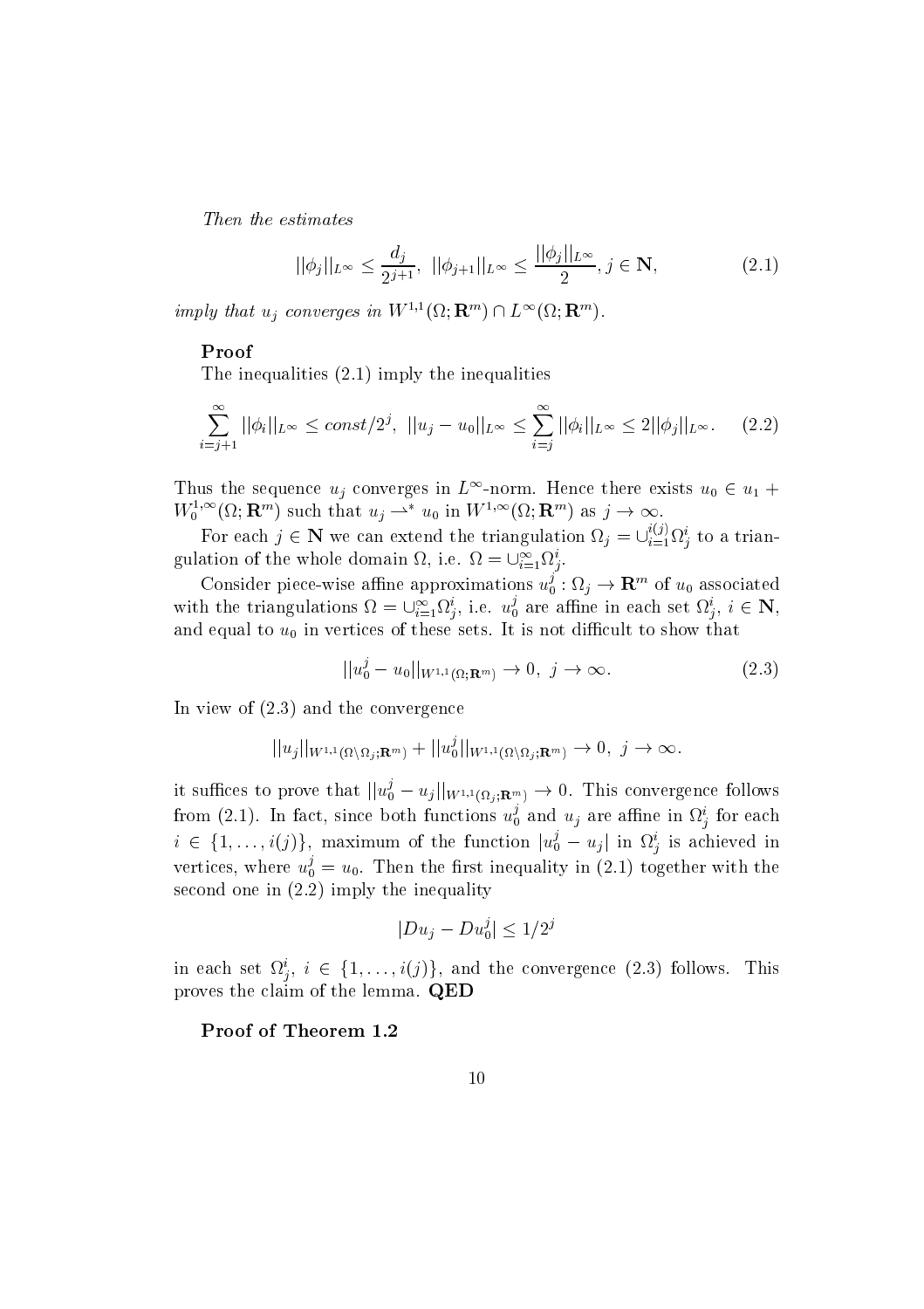Let for a piece-wise annie function such that  $Df \in (U \cup K)$  a.e. in  $\Omega$ . We will construct a sequence of piece-wise annie functions  $u_j : \Omega \to \mathbf{R}^m$ having the following properties:

$$
Du_j \in (U \cup K) \text{ a.e. in } \Omega, \ ||\text{dist}(Du_j; K)||_{L^1} \to 0,
$$
\n(2.4)

$$
u_j\big|_{\partial\Omega} = f\big|_{\partial\Omega},\tag{2.5}
$$

$$
u_j \to u_0 \text{ in } W^{1,1}(\Omega; \mathbf{R}^m) \cap L^{\infty}(\Omega; \mathbf{R}^m). \tag{2.6}
$$

We take  $u_1 = f$ . Assume that  $u_j$  is already defined. We will show how to define  $u_{j+1}$ . Let  $\Omega_j \subset \subset \Omega$  be such that

$$
\text{meas}\left(\Omega \setminus \Omega_j\right) \le \frac{\text{meas}\,\,\Omega}{2^j},\tag{2.7}
$$

and let  $\Omega_j = \cup_{i=1}^\infty \Omega_j^i$ , where  $\Omega_j^i$  are disjoint tetrahedra such that  $Du_j$  is constant in  $\Omega_j$  for each  $i \in \{1, ..., i(j)\}$ , i.e.  $Du_j = A_j$  in  $\Omega_j$ ,  $i \in \{1, ..., i(j)\}$ .<br>We may assume also that<br>diam $\Omega_j^i \leq c$ (in-radius of  $\Omega_j^i$ ),  $i \in \{1, ..., i(j)\}$ ,  $\mathcal{L} = \bigcup_{i=1}^{i(j)} \Omega_j^i, \text{ where } \Omega_j^i \text{ are disjoint tetrahedra such that } D u_j^i \text{ for each } i \in \{1, \ldots, i(j)\}, \text{ i.e. } D u_j = A_j^i \text{ in } \Omega_j^i, \ i \in \{1, \ldots, i(j)\}.$ We may assume also that

$$
\text{diam}\Omega_i^i \le c(\text{in-radius of } \Omega_i^i), \ i \in \{1, \dots, i(j)\},
$$

with some  $c > 0$  independent of  $\gamma \in \mathbb{N}$ .

We assume that  $d_i$  is the minimum of the set of diameters of balls inscribed in the sets  $\Omega_j^*,\; i\in\{1,\ldots,\imath(j)\},\; D_j^*$  is the maximum of the set of diameters of the sets  $\{i_j, i \in \{1, \ldots, \ell(j)\}\}\$ . We may assume also  $D_j \in [0, 1/j].$ is the min<br>  $i \in \{1, \ldots$ <br>  $i \in \{1, \ldots\}$ 

Fix  $i \in \{1, \ldots, i(j)\}\$ . By the assumptions of the theorem and by the vitaly covering argument we can find a piece-wise almne function  $\varphi_i \in$  $W_0^{1,\infty}(\Omega^i_j; \mathbf{R}^m)$  such that  $\phi^i_j \neq 0$  if the inclusion  $Du_j(x) \in K$  a.e. in  $\Omega^i_j$ does not hold and

$$
||\text{dist}(A_j^i + D\phi_j^i, K)||_{L^1(\Omega_j^i)} < \frac{1}{2^j} \text{ meas } \Omega_j^i, \ A_j^i + D\phi_j^i \in U,
$$
 (2.8)

$$
||\phi_j^i||_{L^{\infty}(\Omega_j^i)} \le \frac{d_j}{2^{j+1}}, \ ||\phi_j^i||_{L^{\infty}(\Omega_j^i)} \le \frac{||u_j - u_{j-1}||_{L^{\infty}(\Omega)}}{2}.
$$
 (2.9)

Denne  $\varphi_j = \varphi_j$  in  $\iota_j$ ,  $\varphi_j = 0$  otherwise.

Define also  $u_{j+1} := u_j + \phi_j$  in  $\Omega_j$ ,  $u_{j+1} = u_j$  otherwise. Then (2.8) implies  $\mathbf{I}$  . In the inequalities the inequalities in the limit in the limit in the limit in the limit in the limit in  $\mathbf{I}$ Finally  $(2.4)$ ,  $(2.5)$  give

$$
Du_0 \in K \text{ a.e. in } \Omega, \ u_0\Big|_{\partial\Omega} = f\Big|_{\partial\Omega}, \ u_0 \in W_0^{1,\infty}(\Omega; \mathbf{R}^m). \tag{2.10}
$$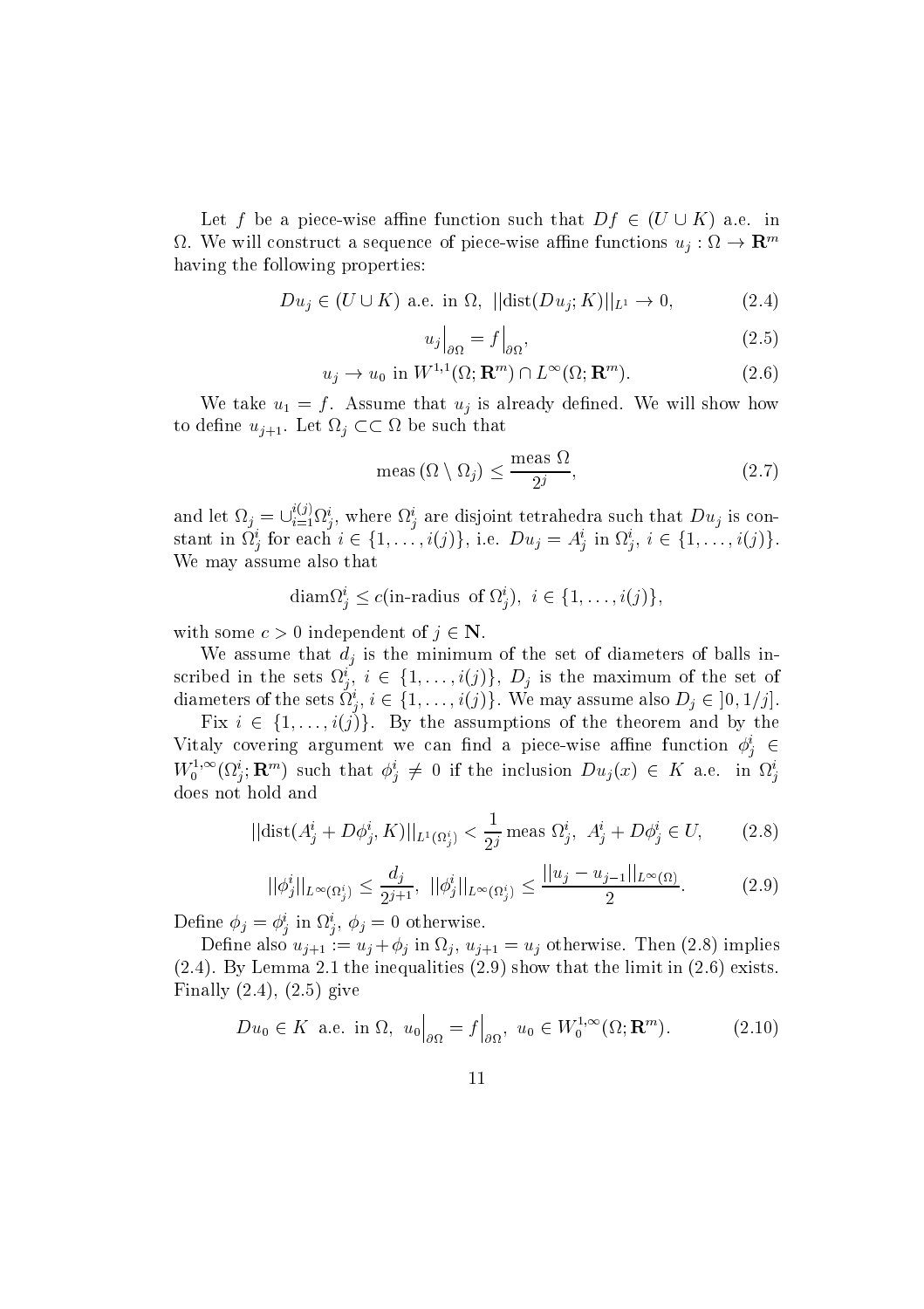This completes the proof. QED

**Proof of Theorem 1.3** The argument follows the lines of the proof of the previous theorem Fix is the previous three previous three previous three previous three previous three pre

The sequence  $u_i$  will be constructed in a way to meet the requirements of Lemma 2.1, i.e.  $u_{j+1} = u_j + \phi_j$ , where  $\phi_j \in W_0^{1,\infty}(\Omega; \mathbf{R}^m)$  are piece-wise amne functions such that (2.1) holds with  $\Omega_i$  such that meas ( $\Omega \setminus \Omega_i$  )  $\leq 1/Z$ . Note that to choose j satisfying the requirement  we need only know the function  $\phi_{j-1}$ . We will use this flexibility to take  $\phi_j$  with

$$
||\phi_j||_{L^\infty} \le \eta/2^j. \tag{2.11}
$$

Moreover the sequence  $\phi_j$  will satisfy one more requirement. We show how to achieve this knowing the function  $\phi_{i-1}$ .

 $\mathcal{L}$  and the anti-point such that the restriction of  $\mathcal{L}$  is the independence of  $\mathcal{L}$ a constant function. Let its value be  $A$ .

By assumptions we can find a set  $V \subset U(x_0, u_i(x_0))$  such that  $A \in V$  and there is a piece-wise affine function  $\phi \in W_0^{1,\infty}(\Omega;\mathbf{R}^m)$  with  $A+D\phi \in V$  a.e.,

$$
\int_{\Omega} d(x_0, u_j(x_0), A + D\phi(x))dx \le \frac{1}{j} \text{meas } \Omega.
$$
 (2.12)

more that the contract the state of the Duncated Company and the state of  $\mathcal{N}(0)$  in Barbara and Duj in Barbara and Duj in Barbara and Duj in Barbara and Duj in Barbara and Duj in Barbara and Duj in Barbara and Duj in B  $\delta > 0$  such that  $Du_j = A$  in  $B(x_0, \delta)$  and<br>  $V \subset \bigcap_{|x-x_0| \leq \delta, |u| \leq \delta} U(x, u_j(x) + u).$ 

$$
V \subset \cap_{|x-x_0| < \delta, |u| < \delta} U(x, u_j(x) + u).
$$

$$
\int_{\tilde{\Omega}} d(x, u_j(x) + \tilde{\phi}(x), A + D\tilde{\phi}(x)) dx \le \frac{3}{j} \text{meas } \tilde{\Omega}
$$
 (2.13)

for each open set  $\Omega\subset B(x_0,\delta)$  and each function  $\phi\in W^{1,\infty}_0(\Omega;\mathbf{R}^m),$  which is obtained by the Vitaly covering argument applied to  $\varphi,$  with  $||\varphi||_{L^{\infty}(\tilde{\Omega};\mathbf{R}^m)} \leq$  $\sigma$ . To prove (2.15) recall that  $a$   $\leq$   $M$  everywhere and there is a nifite set  $\{A_1,\ldots,A_l\}$  of elements of  $\mathbf{R}^{m\times n}$  with

$$
\dots, A_l \text{ of elements of } \mathbf{R}^{m \times n} \text{ with}
$$
  
meas  $\{x \in \Omega : D\phi(x) \neq A_1, \dots, D\phi(x) \neq A_l\} \le \frac{1}{jM}$ meas  $\Omega$ . (2.14)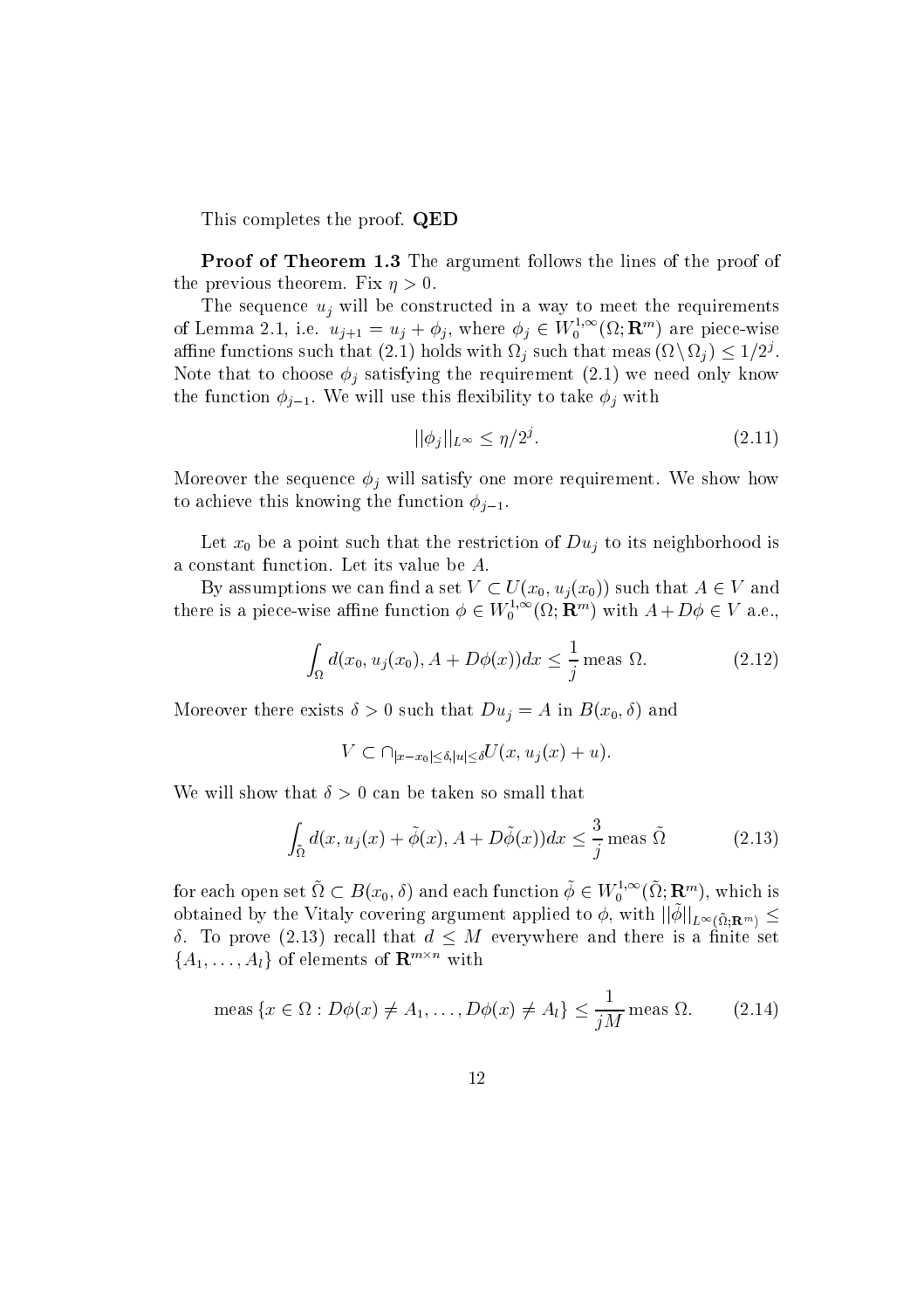If is such a such that is such a such a such a such a such a such a such a such a such a such a such a such a such a such a such a such a such a such a such a such a such a such a such a such a such a such a such a such a

If 
$$
\delta
$$
 is sufficiently small then upper semicontinuity of  $d$  implies  
\n $d(x, u_j(x) + u, A + A_i) - d(x_0, u_j(x_0), A + A_i) \le 1/j, i \in \{1, ..., l\},$   
\nfor each  $x \in B(x_0, \delta)$  and  $|u| \le \delta$ . Then for each  $\tilde{\phi}$  under consideration we

have

$$
d(x, u_j(x) + \tilde{\phi}(x), A + D\tilde{\phi}(x)) - d(x_0, u_j(x_0), A + D\tilde{\phi}(x)) \le 1/j \quad (2.15)
$$
  
in the set  $\tilde{\Omega}_1 := \{x \in \tilde{\Omega} : D\tilde{\phi} \in \{A_1, \dots, A_l\}\}\.$  In view of (2.14) we have also

$$
\int_{\tilde{\Omega}\setminus\tilde{\Omega}_1} d(x, u_j(x) + \tilde{\phi}(x), A + D\tilde{\phi}(x))dx \le \frac{1}{j} \text{ meas } \tilde{\Omega}.
$$

the latter integration of  $\Delta$  implies the integration of  $\Delta$  in the integration  $\Delta$  is an operator of  $\Delta$ Applying the Vitaly covering argument on  $\mathcal{A}$  argument on  $\mathcal{A}$  make the vital make the vital make the vital make the vital make the vital make the vital make the vital make the vital make the vital make the vital  $L^{\infty}$ -norm of the function  $\phi$  arbitrary small and we can assume that  $\Omega \subset$ Bx-  is a tetrahedron containing x-

 $\mathbb{R}$  . The Vitaly covering arguments to the Vitaly covering arguments to the Vitaly covering  $\mathbb{R}$ that for each  $j \in \mathbb{N}$  there exists a subset  $\Omega_j := \cup_{i=1}^{\infty} \Omega_i^i$  of  $\Omega$  such that meas ( $\Omega \setminus \Omega_j$ )  $\leq$  1/2,  $\Omega_j$ ,  $i \in \{1, \ldots, \ell(j)\}$ , are disjoint tetrahedra, and  $Du_j = A_j^i$  in each tetrahedron  $\Omega_j^i$ ,  $i \in \{1, ..., i(j)\}$ . In addition we may<br>assume<br>diam $\Omega_j^i \leq c$ (in-radius of  $\Omega_j^i$ ),  $i \in \{1, ..., i(j)\}$ , assume

$$
\text{diam}\Omega_i^i \le c(\text{in-radius of } \Omega_i^i), i \in \{1, \ldots, i(j)\},
$$

with  $c > 0$  independent of  $j \in \mathbb{N}$ . Moreover there exist  $\sigma_j > 0$  and sets  $U_j$ , with  $c > i \in \{1, \ldots\}$  $i \in \{1, \ldots, i(j)\}\$ , such that

that  
\n
$$
U_j^i \subset \bigcap_{x \in \Omega_j^i, |u| \le \delta_j} U(x, u_j(x) + u), \tag{2.16}
$$

and there exist piece-wise affine functions  $\phi^i_j \in W^{1,\infty}_0(\Omega^i_j; \mathbf{R}^m)$  with  $(A^i_j +$  $D\varphi_i$   $\in$   $U_i$  a.e. and

$$
D\phi_j^* \in U_j^* \text{ a.e. and}
$$
  

$$
\int_{\Omega_j^i} d(x, u_j(x) + u, A_j^i + D\phi_j^i(x)) dx \le \frac{3}{j} \text{ meas } \Omega_j^i, \text{ for all } |u| \le \delta_j, 1 \le i \le i(j).
$$
  
(2.17)

Moreover in view of (2.15) we can select  $\varphi_j$  in such a way that

Moreover in view of (2.13) we can select 
$$
\phi_j^i
$$
 in such a way that  
\n
$$
||\phi_j^i||_{L^{\infty}(\Omega_j^i)} \leq \delta_j/2, \quad ||\phi_j^i||_{L^{\infty}(\Omega_j^i)} \leq ||\phi_{j-1}||_{L^{\infty}(\Omega)}/2, \quad i \in \{1, ..., i(j)\}. \quad (2.18)
$$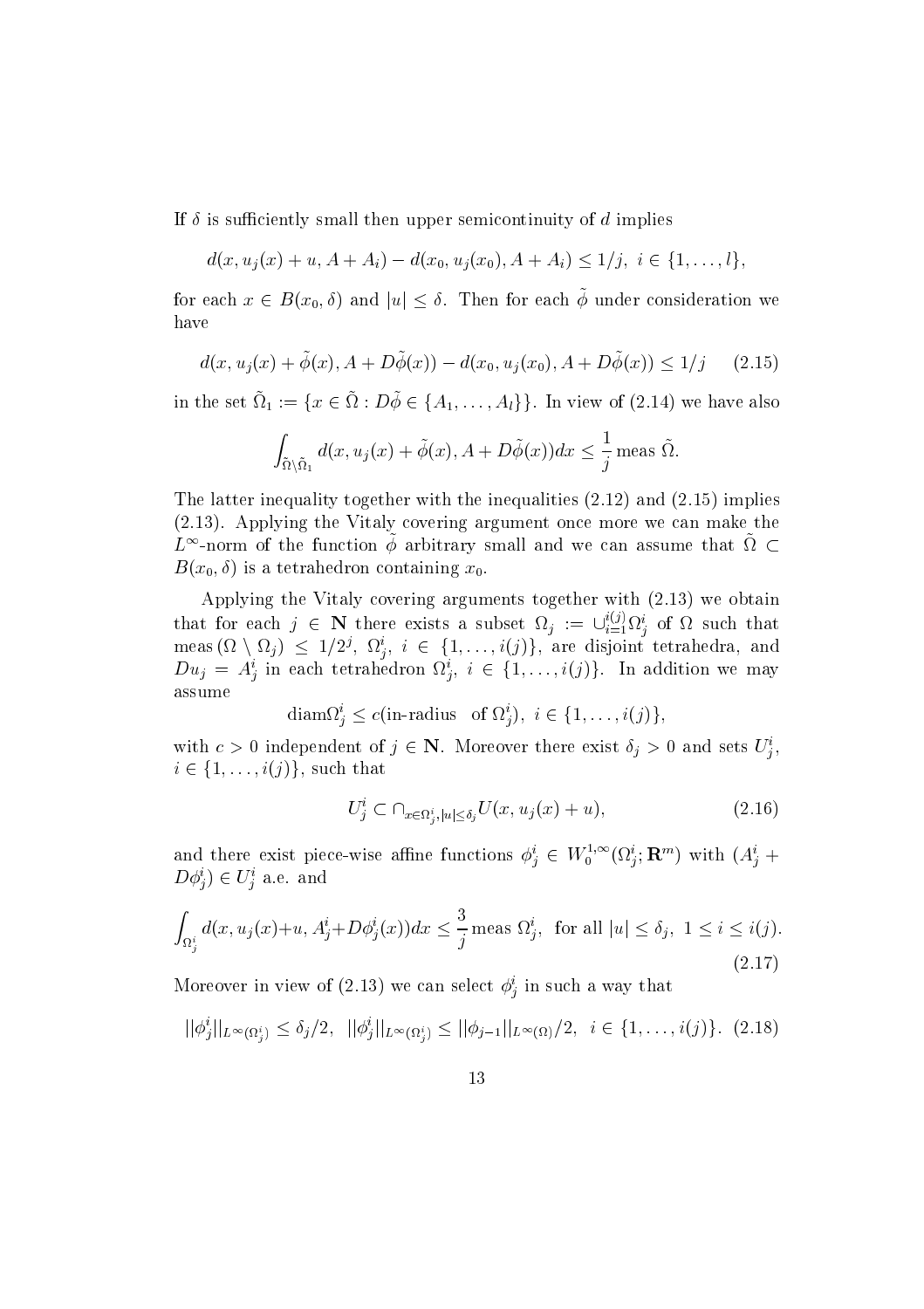The function  $\phi_j$  is then defined as  $\phi_j^i$  in  $\Omega_j^i$ ,  $i \in \{1, \ldots, i(j)\}$ ,  $\phi_j = 0$  otherwise

represent to their did in addition to  $\sqrt{m\cdot\sigma}$  , the candidates indicated the  $\tau$   $\gamma$  and the satisfied  $\sqrt{m\cdot\sigma}$  $\mathbf{r}$ and (2.1). By Lemma 2.1 the latter assumption implies convergence  $u_j \rightarrow u_0$ in  $L^{\infty}(\Omega; \mathbf{R}^m) \cap W^{1,1}(\Omega; \mathbf{R}^m)$ . It turns out that (2.16-18) imply the identity  $\mathcal{N}$  and  $\mathcal{N}$  are in the international contract by  $\mathcal{N}$  and  $\mathcal{N}$  are in the international contract of  $\mathcal{N}$ 

$$
\int_{\Omega} d(x, u_0(x), Du_{j+1}(x)) dx \leq \frac{3}{j} \text{ meas } \Omega.
$$

We can take a subsequence  $u_i$  (not relabeled) such that  $Du_i$  converges to  $D u_0$  a.e. in sz, and  $a(x, u_0(x), D u_j(x)) \rightarrow 0$  a.e. in sz.

Since for each  $(x, u) \in \Omega \times \mathbb{R}^n$  the set  $\Lambda(x, u) := \{v \in U(x, u)$ :  $d(x, u, v) = 0$  is compact and the convergence  $d(x, u, v_k) \to 0$  holds with  $v_k \in U(x, u)$  if and only if  $\text{dist}(v_k, K(x, u)) \rightarrow 0$  we obtain that  $Du_0(x) \in$  $\Lambda(x, u_0(x))$  for a.e.  $x \in \Omega$ .

The proof is complete. **QED** 

#### Proof of Corollary 1.4

This is an easy consequence of Theorem and Theorem and Theorem and Theorem and Theorem and Theorem and Theorem In fact it is enough to check that the function

enough to check that the function  

$$
d: \{(x, u, v) \in \Omega \times \mathbf{R}^m \times \mathbf{R}^{m \times n} : v \in U\} \to \mathbf{R},
$$

defined by  $d(x, u, v) := \text{dist}(v, K(x, u)), v \in U(x, u)$ , is upper semicontinuous. The latter property follows from lower semicontinuity of the multivalued mapping  $(x, u) \rightarrow K(x, u)$ . The verification of other requirements of The proof is straightforward Theorem is straightforward The proof is complete QEDD in the proof is complete QEDD in the proof is complete QEDD in the proof is complete QEDD in the proof is complete QEDD in the proof is com

#### 3 Sobolev solutions of Hamilton-Jacobi equations

 $\mathbf{A}$ ciples discussed in the previous section We discuss also how measurable dependence on a inutility the result It turns out that Theorem and Theorem and Theorem and Theorem and Theorem holds if  $L$  is upper semicontinuous with respect to  $x$ , but the theorem might be false if  $L$  is only lower semicontinuous in a subset of nonzero measure.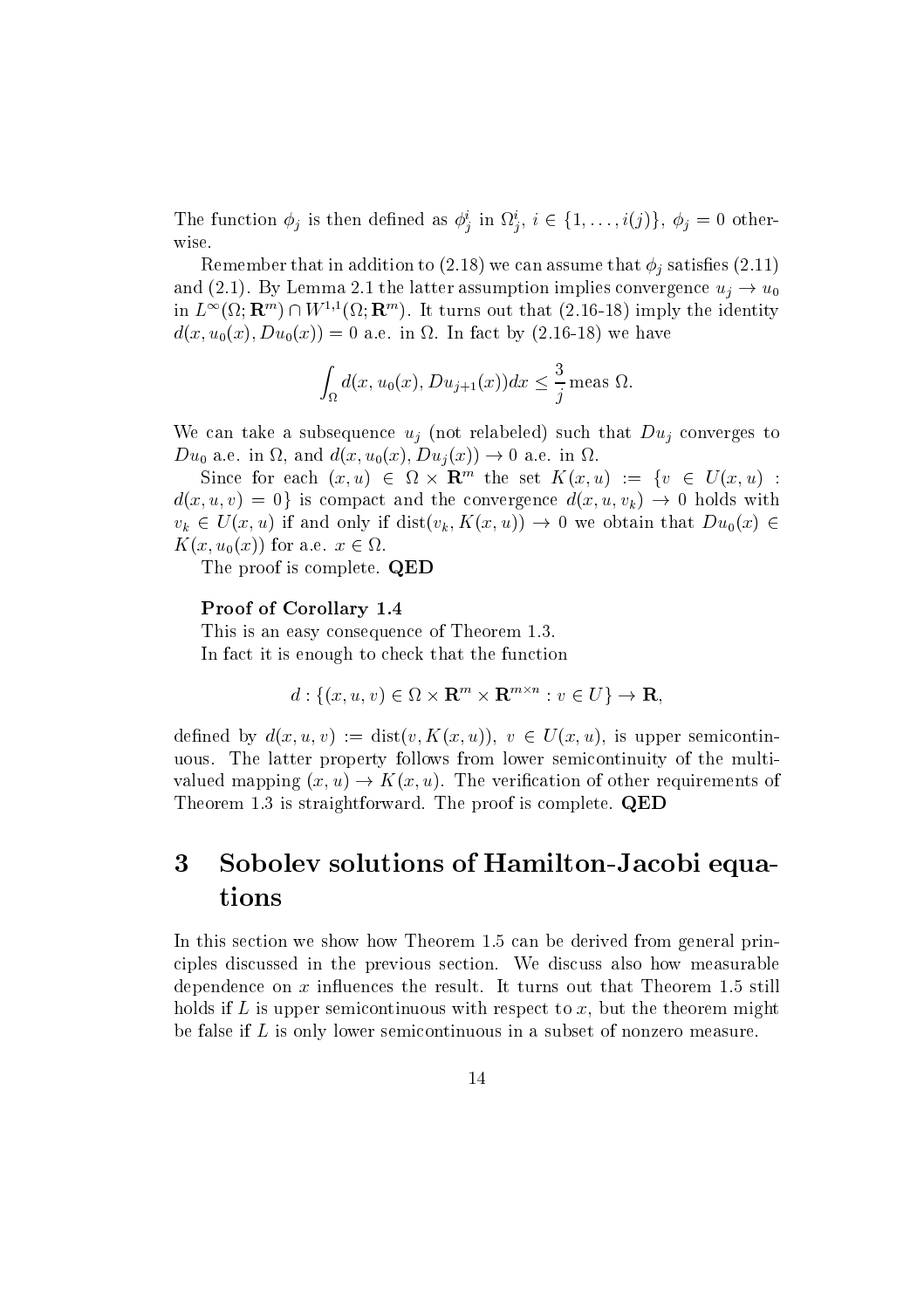$\mathbf{I}$ 2.3 from [S2]. These arguments make use of special functions  $w_s$  (see (3.3)) proposed in  $[Ma]$ ,  $Gu$ .

**Lemma 5.1** Assume that  $c \in \mathbb{R}^m$  and assume that  $b \in \mathbb{R}^n$ . Let  $b_1 = t_1b$ ,  $\mathbf{a}$  , where the transformal points of and let be extremum points of a compact  $\mathbf{a}$ **Lemma 3.1** Assume that  $c \in \mathbb{R}^m$  and assume that  $b \in \mathbb{R}^n$ . Let  $b_2 = t_2b$ , where  $t_2 < 0 < t_1$ , and let  $b_1, \ldots, b_q$  be extremum points of a convex set with  $0 \in \text{int } \text{co} \{b_1, \ldots, b_q\}$ . Define  $B_i := c \otimes b_i$ ,  $i \in$ convex set with  $0 \in \text{int co} \{b_1, \ldots, b_q\}$ . Define  $B_i := c \otimes b_i, i \in \{1, \ldots, q\}$ .

Then for each  $\epsilon > 0$  there exists a piece-wise affine function  $\phi \in W_0^{1,\infty}(\Omega; \mathbf{R}^m)$ such that hat<br>  $\text{meas } \{x \in \Omega : D\phi(x) = B_1 \text{ or } D\phi(x) = B_2\} \ge \text{meas } \Omega - \epsilon,$  (3.1)

$$
\text{meas}\left\{x \in \Omega : D\phi(x) = B_1 \text{ or } D\phi(x) = B_2\right\} \ge \text{meas } \Omega - \epsilon,\tag{3.1}
$$
\n
$$
D\phi \in \{B_1, \dots, B_q\} \text{ a.e. in } \Omega.\tag{3.2}
$$

$$
D\phi \in \{B_1, \dots, B_a\} \ a.e. \ in \ \Omega. \tag{3.2}
$$

#### Proof

It is enough to prove the lemma in the scalar case m  $\mathcal{W}$ In fact, if (3.1), (3.2) hold for a function  $\psi \in W_0^{1,\infty}(\Omega)$  then we can define a function  $\varphi: \Omega \to \mathbf{R}^m$  by the rule  $\varphi_i = c_i \psi, i \in \{1, \ldots, m\}$ . Then  $D\varphi =$  $c \otimes D \psi$  and the result holds in the general vector-valued case.

To prove the lemma in the scalar case consider first extremum points  $v_1, \ldots, v_q$  of a compact subset in  $\mathbb{R}^n$  with  $0 \in \text{int co}\{v_1, \ldots, v_q\}$ . Consider<br>the function<br> $w_s(\cdot) := \max_{v \in \{v_1, \ldots, v_q\}} \langle v, \cdot \rangle - s, \ s > 0.$  (3.3) the function

$$
w_s(\cdot) := \max_{v \in \{v_1, \dots, v_q\}} \langle v, \cdot \rangle - s, \quad s > 0. \tag{3.3}
$$

It is clear that  $w_s(\cdot)$  is a Lipschitz function such that  $Dw_s \in \{v_1, \ldots, v_q\}$  a.e. and  $w_s(\cdot) = 0$  in  $\partial P_s$ , where  $P_s$  are polyhedrons with the property  $P_s = sP_1$ .

We can decompose  $\Omega$  into domains  $\Omega_i := x_i + s_i P_1$ ,  $i \in \mathbb{N}$ , and a set N of null measure, i.e.  $\Omega := \bigcup_{i \in \mathbb{N}} (x_i + s_i P_1) \cup N$ . Define  $u(x) := w_{s_i}(x - x_i)$  for We can decompose  $\Omega$  into domains  $\Omega_i := x_i + s_i P_1$ ,  $i \in \mathbb{N}$ , and a set  $N$  of<br>null measure, i.e.  $\Omega := \cup_{i \in \mathbb{N}} (x_i + s_i P_1) \cup N$ . Define  $u(x) := w_{s_i}(x - x_i)$  for<br> $x \in x_i + s_i P_1$ ,  $i \in \mathbb{N}$ ,  $u = 0$  otherwise. Then  $u \in W_0^{1,\$ a.e. in  $\Omega$ .

We can take  $v_1 = b_1, v_2 = b_2$  and  $v_i \in B(b_1, \epsilon) \cap \text{int co}\{b_1, \ldots, b_q\}, i \in$  $\{3,\ldots,q\}$ . Then we can perturb the function u in each set  $\Omega_i := \{x \in \Omega :$ We can take  $v_1 = b_1$ ,  $v_2 = b_2$  and  $v_i \in B(b_1, \epsilon) \cap \text{intco}\{b_1, \ldots, b_q\}$ ,  $i \in \{3, \ldots, q\}$ . Then we can perturb the function u in each set  $\Omega_i := \{x \in \Omega : Du(x) = v_i\}$ ,  $i \in \{3, \ldots, q\}$ , in such a way that the perturbation  $\phi$  $Du(x) = v_i$ ,  $i \in \{3, ..., q\}$ , in such a way that the perturbation  $\phi_{\epsilon}$  has the property  $D\phi_{\epsilon} \in \{b_1, ..., b_q\}$ . We can do this since  $v_i \in \text{int } \text{co}\{b_1, ..., b_q\}$  and the construction is a picture of the piece- of a piece-  $\alpha$  piece- with a piece-  $\alpha$  $f_i \in W_0^{1,\infty}(\Omega_i)$  such that  $Df_i \in \{b_1-v_i,\ldots,b_q-v_i\}$ . Then, the function  $l_{v_i} + f_i$  presents the perturbation in question.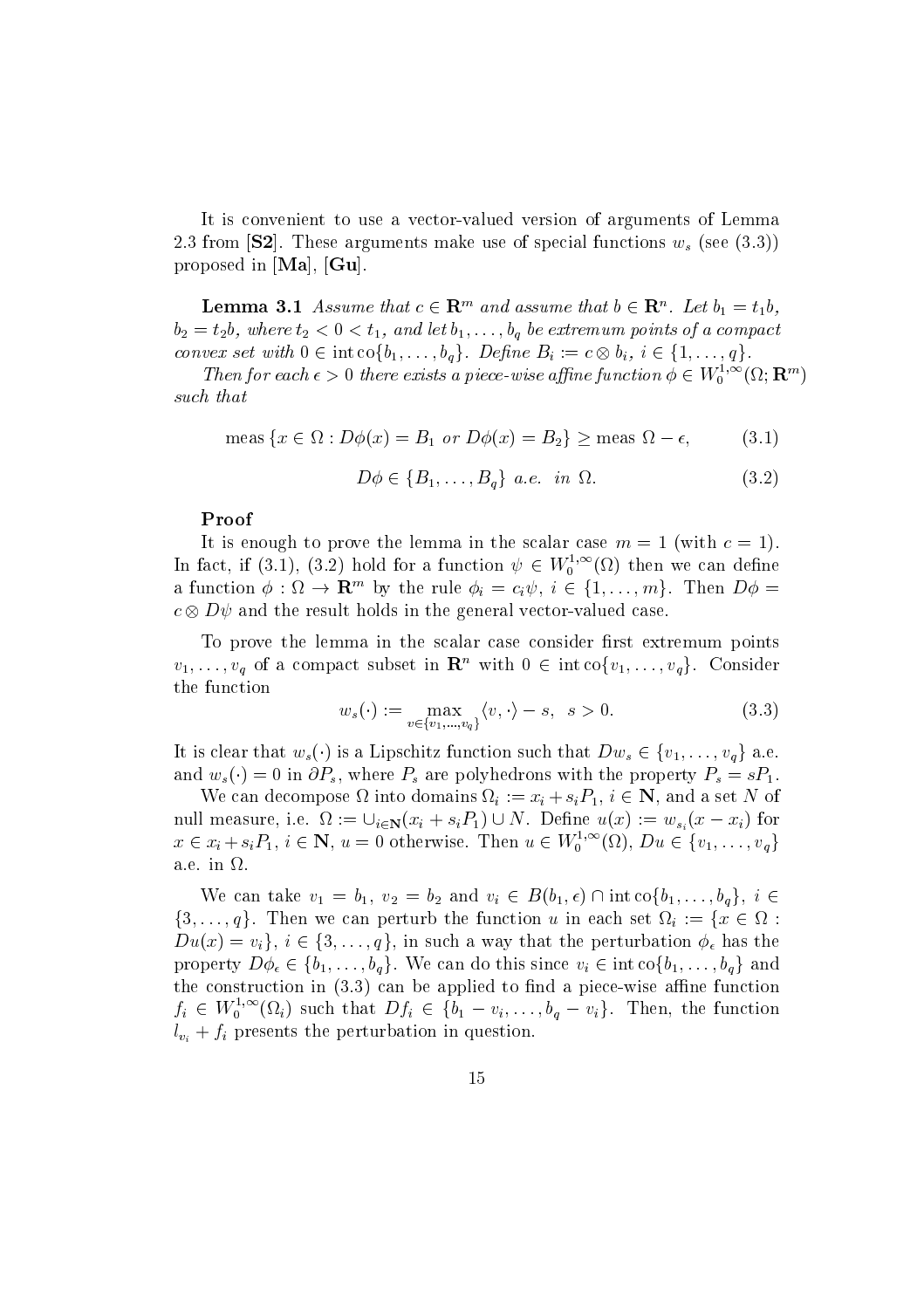Note that

$$
\text{meas}\left\{x \in \Omega : D\phi_{\epsilon} \notin \{b_1, b_2\}\right\} \to 0, \ \epsilon \to 0,
$$

since

$$
\text{meas}\,\{x \in \Omega_i : Df_i(x) \neq b_1 - v_i\} \to 0, \ \epsilon \to 0, \ \forall i \in \{3, \ldots, q\}.
$$

This proves the claim of the lemma. QED

Now we are in a position to prove Theorem and the proven theorem and the proven theorem and the proven theorem

Proof of Theorem 1.5 We assume

$$
U(x, u) := \{ v \in \mathbf{R}^{m \times n} : L(x, u, v) < 0 \}, \ K(x, u) := \partial U(x, u). \tag{3.4}
$$

We define  $d := -L$ .

To prove the assertion it is enough to verify the assumptions of Theorem 1.5. Let  $v_0 \in U(x_0, u_0)$  and let  $\epsilon > 0$ . It sumes to show that there exists a set  $U_\epsilon\ni v_0$  reducable to the set

$$
K_{\epsilon} := \{ v \in U(x_0, u_0) : \text{dist}(v, K(x_0, u_0)) \le \epsilon \}
$$

and such that  $U_{\epsilon} \subset U(x, u)$  for all  $(x, u)$  sufficiently close to  $(x_0, u_0)$ .

Note that

$$
\inf \{ d(x_0, u_0, v) : v \in (U(x_0, u_0) \setminus K_{\epsilon}) \} > \nu > 0.
$$

Since  $v_0 \in U(x_0, u_0)$  we infer  $a(x_0, u_0, v_0) = \eta > 0$ . It is clear that  $\mathbf{\Lambda}_{\epsilon}$  contains the boundary of the set

$$
U_{\epsilon} := \{ v \in U(x, u) : d(x, u, v) \ge \min\{ \eta/2, \nu/2 \} \}
$$

and that  $v_0\in U_\epsilon.$  We can apply Lemma 3.1 to show that the set  $U_\epsilon$  can be reduced to its boundary U To do this consider <sup>a</sup> rank-one matrix A and consider  $t_1 < v, t_2 > v$  such that  $v_0 + t_1 A, v_0 + t_2 A \in \mathcal{O} \mathcal{U}_\epsilon, v_0 + t A \in \mathcal{U}_\epsilon$  for  $u \in [t_1, t_2]$ . We can use Lemma 3.1 to assert that there exists a piece-wise<br>affine function  $\phi_{\epsilon} \in l_{v_0} + W_0^{1,\infty}(\Omega; \mathbf{R}^m)$  such that affine function  $\phi_{\epsilon} \in l_{v_0} + W_0^{1,\infty}(\Omega; \mathbf{R}^m)$  such that<br>  $D\phi_{\epsilon} \in U_{\epsilon} \text{ a.e., } \text{meas } \{x \in \Omega : D\phi_{\epsilon}(x) \in \{v_0 + t_1A, v_0 + t_2A\}\} \ge \text{meas } \Omega - \epsilon.$ 

 $D\phi_{\epsilon} \in U_{\epsilon}$  a.e., meas  $\{x \in \Omega : D\phi_{\epsilon}(x) \in \{v_0 + t_1 A, v_0 + t_2 A\}\} \geq$  meas  $\Omega - \epsilon$ .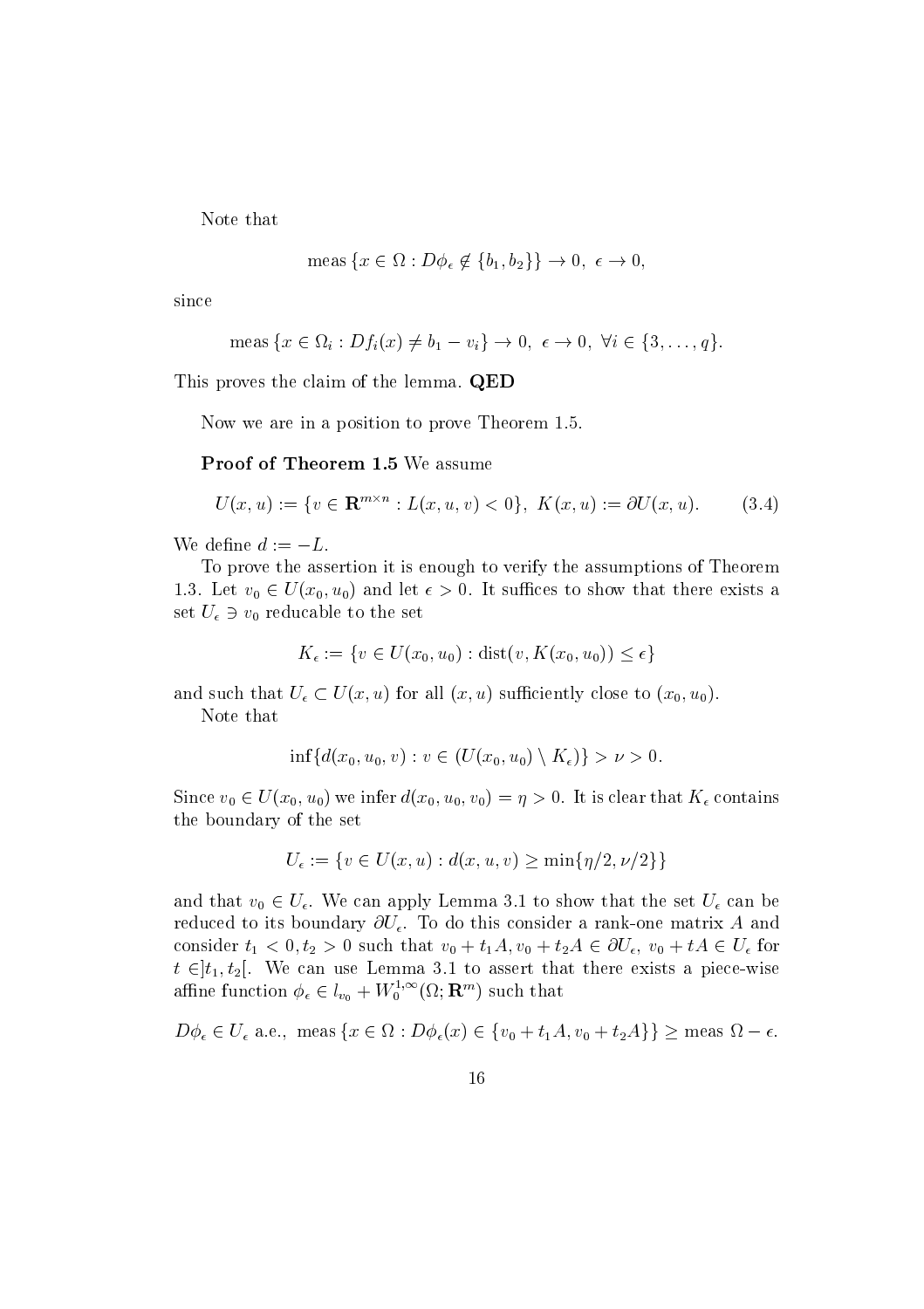Then  $\int_{\Omega} d(x_0, u_0, D\phi_{\epsilon}(y)) dy \to 0$  as  $\epsilon \to 0$ .

Continuity of  $L$  implies the inclusion

 $U_{\epsilon} \subset \bigcap_{|x-x_0| \leq \delta, |u-u_0| \leq \delta} U(x,u)$ 

if is such a such a such a such a such a such a such a such a such a such a such a such a such a such a such a

Note that Theorem can be extended to the case of upper semicontinuous dependence of L on x. This follows from the possibility to replace the requirement of Theorem on upper semicontinuity of the function irement of Theorem 1.3 on upper semicontinuity of the function<br>  $d: \{(x, u, v) \in \Omega \times \mathbf{R}^m \times \mathbf{R}^{m \times n} : v \in (U(x, u) \cup K(x, u))\} \to [0, M]$ 

by a weaker assumption on the validity of this requirement with a sequence of subsets  $\Omega_k$  of  $\Omega$  instead of  $\Omega$  itself, where meas  $(\Omega \setminus \Omega_k) \leq 1/k$ . In this case the proof follows the lines of the proof given in  $\S 2$  with the only change that some estimates hold in the integral sense

for Hamilton-Jacobi equations of the eikonal type  $H(Du(\cdot))=f(\cdot)$ , see  $|\mathbf{L},$ Ch Moreover for this type of equations a theory of well-posed solutions similar to the theory of viscosity solutions was developed recently in  $[NJ]$ .

It is also obvious that instead of requiring upper semicontinuity in  $x$  in the whole domain we can take an open subset of full measure  $\mathbf{u}$  are full measure that the subset of if we admit that L is no longer upper semicontinuous in a subset  $\Omega'$  of  $\Omega$ with nonzero measure then the existence result may fail.

Consider the problem  $|Du| = f, u \in W^{1,\infty}(\Omega)$ , where  $\Omega = [0,1] \times [0,1]$ and the contract of the contract of the contract of the contract of the contract of the contract of the contract of the contract of the contract of the contract of the contract of the contract of the contract of the contra and  $u : \Omega \to \mathbf{R}$ . It was remarked in [L, Remark 7.5], [Cr] that one can  $\min$  an open, dense, and connected subset  $\Omega$  of  $\Omega$  with meas  $\{ \Omega \setminus \Omega \} > 0.$ Then taking  $f = 0$  in  $\mathcal{U}, f = 1$  otherwise, we infer that each solution u of the problem satisfies  $Du = 0$  in  $u$ . Connectedness of  $u$  implies that u is constant in  $\Omega$ . Then density implies that u is constant everywhere in  $\Omega$ , i.e.  $Du=0$  a.e. in  $\Omega$ .

In this example f is forced to be equal to zero in a large set. It turns out that this example can be modified to include the case with  $t \in \{1, \delta\}$ . In ract let  $G$  be an open dense subset of  $[0,1]$  with  $(1-\epsilon) <$  meas  $G < 1, \, \epsilon > 0$ is given. Consider the set  $\Omega := G \times G$ . Assume  $\overline{f} = 1$  in  $\Omega$ ,  $\overline{f} = 3$  in  $\Omega \setminus \Omega$ . be subset of [0, 1] with  $(1 - \epsilon) <$  meas  $G < 1$ ,  $\epsilon > 0$ <br>  $\tilde{\Omega} := G \times G$ . Assume  $f = 1$  in  $\tilde{\Omega}$ ,  $f = 3$  in  $\Omega \setminus \tilde{\Omega}$ .<br>
( $\Omega$ ) and  $|Du| < f$  in  $\tilde{\Omega}$ , i.e.  $|Du| < 1$  in  $\tilde{\Omega}$ . Our

Assume that  $u \in W^{1,\infty}(\Omega)$  and  $|Du| \leq f$  in  $\Omega$ , i.e.  $|Du| \leq 1$  in  $\Omega$ . Our is given. Consider the set  $\Omega := G \times G$ . Assume  $f = 1$  in  $\Omega$ ,  $f = 3$  in  $\Omega \setminus \Omega$ .<br>Assume that  $u \in W^{1,\infty}(\Omega)$  and  $|Du| \le f$  in  $\tilde{\Omega}$ , i.e.  $|Du| \le 1$  in  $\tilde{\Omega}$ . Our claim is that  $|Du| \le 2$  a.e. in  $\Omega$ . To see this not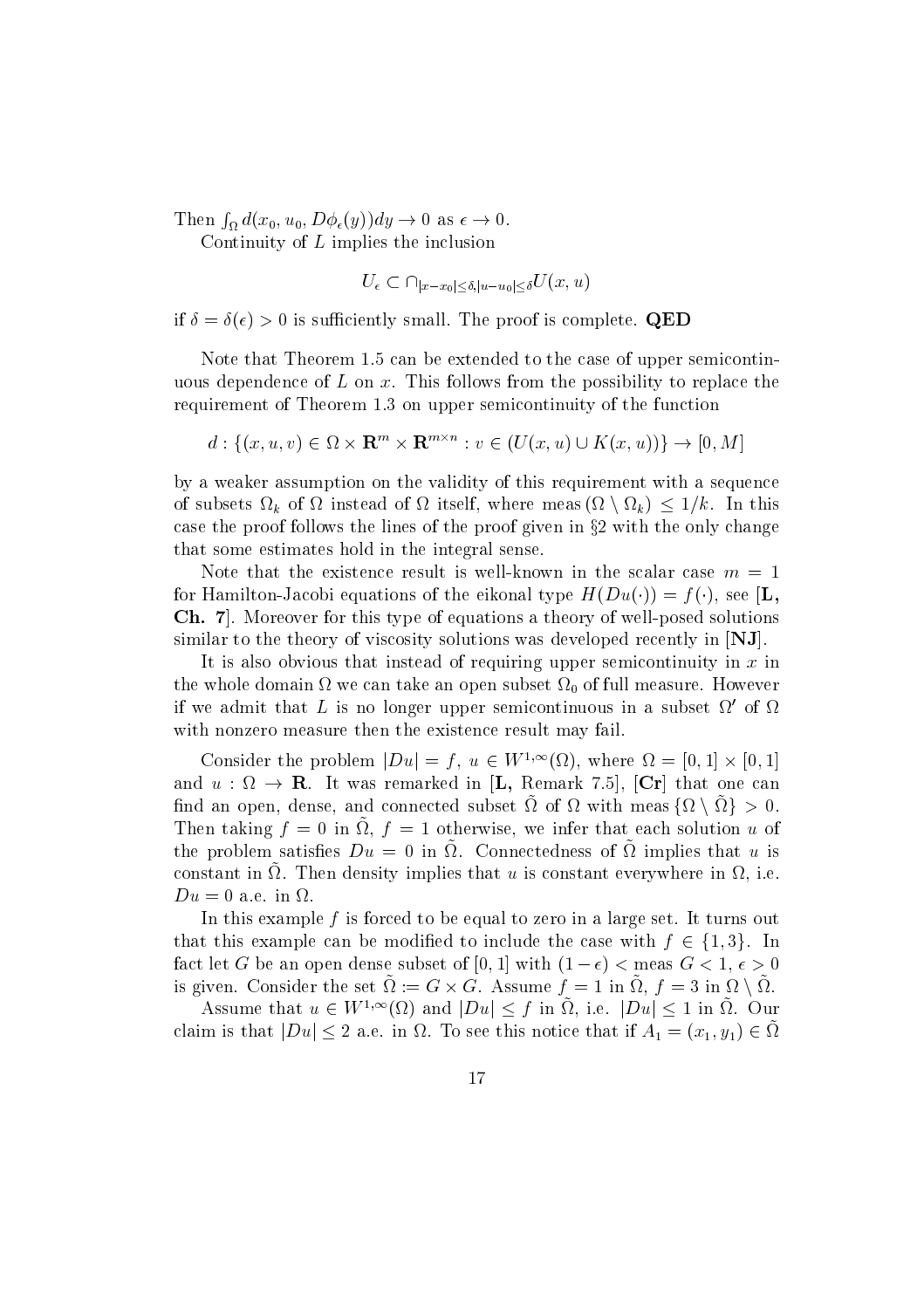and  $A_2 = (x_2, y_2) \in \Omega$  then the point  $A = (x_1, y_2)$  also belongs to  $\Omega$ . Since  $\tilde{\Omega}$  then the point  $A = (x_1, y_2)$  also belongs to<br> $|A_1 - A_2| \ge \max\{|A - A_1|, |A - A_2|\}$ 

$$
|A_1 - A_2| \ge \max\{|A - A_1|, |A - A_2|\}
$$

and

$$
|u(A_1) - u(A)| \le |A_1 - A|, \ |u(A_2) - u(A)| \le |A_2 - A|
$$

we obtain that  $|u(A_1) - u(A_2)| \leq 2|A_1 - A_2|$ .

Since  $\alpha$  is dense in  $\alpha$  we infer that  $\alpha$  is Lipschitz with the constant  $\alpha$  in the whole set  $\Omega$ . Therefore  $|Du| \leq \beta$  for a.e.  $x \in \Omega \setminus \Omega$ , i.e.  $|Du| \leq \beta$  in this set. This shows that no solution of the equation  $|Du| = f$  a.e. in  $\Omega$  exists.

## 4 Differential inclusions with gradient extremal points

in the section we give the proof of Theorem I.C. Then we show the theorem the show that the show that the show choice  $(x, u) \rightarrow \text{gr} \text{ extr}U(x, u)$  is optimal to solve the differential inclusions. We also discuss which progress can be made in the general case of continuous

To apply the general reduction principles to the case of Theorem we have to establish first

**Lemma 4.1** Assume that  $U$  is a compact convex set with nonempty interior. Then its interior can be reduced to the set  $\overline{\text{gr}\text{extr}U}$ .

#### Proof

To prove the lemma we have to show that given  $A \in \text{int}U$  and  $\theta > 0$  there is a piece-wise affine function  $u \in l_A + W_0^{1,\infty}(\Omega; \mathbf{R}^m)$  with the properties:

 $1/Du \in \text{IHC}$  a.e.  $\text{III } \Omega$ ,

 $\mathcal{L}$ ) || $\text{dist}(Du, \text{gr} \text{ ext} U)$ || $L^1(\Omega) \leq 0$ .

Without loss of generality we can assume that  $A = 0$ . To each point  $F \in \partial U$  we can associate an integer number ind F which is dimension of the smallest face (of  $\partial U$ ) containing F. It is clear that  $F \in \text{extr}U$  if and only if  $indF=0.$ 

Let  $\epsilon > 0$ . Consider the set  $U^- := \{ (1 - \epsilon) v : v \in U \}$ .

Take a matrix  $B \in \mathbf{R}^{m \times n}$  with rank $B = 1$ . Then there exist  $t_1 < 0$ ,  $t_2 > 0$  such that  $A_i := t_i B \in \mathcal{O}U$   $(i = 1, 2)$  and  $t B \in \text{Int}U$  for  $t \in [t_1, t_2]$ .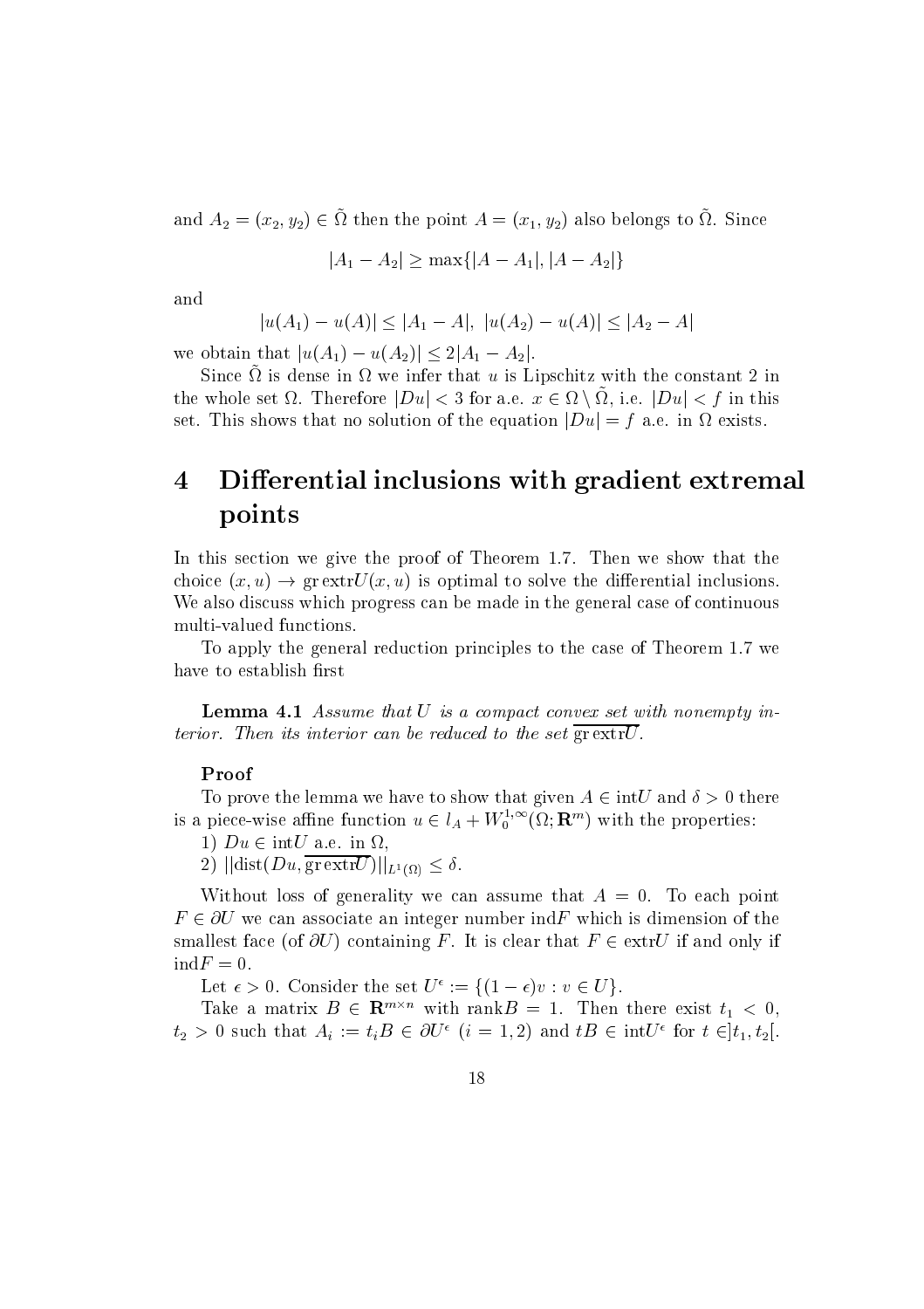By Lemma 3.1 we can find a piece-wise affine function  $u \in W_0^{1,\infty}(\Omega; \mathbf{R}^m)$  the gradient of which assumes finitely many values and satisfies

$$
Du \in U^{\epsilon} \ a.e., \ \text{meas}\{x \in \Omega : Du(x) \neq A_i, i = 1, 2\} < \epsilon_1 < \epsilon. \tag{4.1}
$$

In the case  $A_1 \notin \text{gr}$  extr $U$  we can isolate a face  $U_1 \subset \partial U$  such that  $A_1 \in \text{re int} U_1$  (in this case ind  $A_1$  is equal to dimension of  $U_1$ ). We can also nd a matrix B with rank B with rank B with rank B with rank B with rank B with rank B with rank B with rank B w

$$
A_3 := A_1 + t_3 B_1 \in \partial \{ \text{re}\,\text{int}U_1 \}, \ A_4 := A_1 + t_4 B_1 \in \partial \{ \text{re}\,\text{int}U_1 \},
$$

and  $A_1 + \iota D_1 \in \text{rem}_{U_1}$  for  $\iota \in [t_3, t_4]$ .

Applying Lemma 5.1 to the set  $\Omega_1 := \{x \in \Omega : Du = A_1\}$  we can find a piece-wise affine function  $\phi \in l_{A_1} + W_0^{1,\infty}(\Omega_1; \mathbf{R}^m)$  such that  $D\phi \in \text{int}U$  a.e. in  $\Omega_1$  and for  $u_1 := u + \phi$  we have

meas { $x \in \Omega_1 : Du_1 \neq A_3$  or  $Du_1 \neq A_4$ } <  $\epsilon_2$ , where  $0 < \epsilon_2, \epsilon_1 + \epsilon_2 < \epsilon$ .<br>this case<br>meas { $x \in \Omega : Du_1 \notin \{A_2, A_3, A_4\} \} < \epsilon$ . (4.2)

In this case

$$
\text{meas}\left\{x \in \Omega : Du_1 \notin \{A_2, A_3, A_4\}\right\} < \epsilon. \tag{4.2}
$$

Note that max $\{$ ind $A_3,$ ind $A_4\}$   $\leq$  ind $A_1$   $\leq$   $mn$ . If one of the points  $A_i$ ightharpoontagram  $\{x \in \Omega : Du_1 \notin \{A_2, A_3, A_4\}\} < \epsilon.$  (4.2)<br>Note that  $\max\{\text{ind}A_3, \text{ind}A_4\} < \text{ind}A_1 \leq mn$ . If one of the points  $A_i$ <br> $(i \in \{2, 3, 4\})$  still does not belong to the set gr extr $U^{\epsilon}$  then we can continue the same process in the set  $\Omega_i = \{x \in \Omega : Du = A_i\}$ . In this case we can no more guarantee that the gradients of the perturbations stays in the set  $U^{\epsilon}$ . However we can select such a perturbation with the gradient staying in the set int $U$ .

It is clear that we need at most mn iterations to achieve the points of the set gr $\text{extr}U^{\epsilon}$ . The final function  $u \in W_0^{1,\infty}(\Omega;\mathbf{R}^m)$  is piece-wise affine with the gradient assuming nitely many values Moreover following   we can choose u in such a way that meas  $x \in \Omega : Du(x) \notin \mathfrak{g}$ re. -wise affine with<br>wing (4.1), (4.2)<br>gr extr $U^{\epsilon}$ } <  $\epsilon$ .

Since - can be taken arbitrary small the claim of Lemma is proved QED

To apply Corollary we need to establish lower semicontinuity of the mapping  $(x, u) \rightarrow \text{gr} \, \text{extr} U(x, u)$ .

**Lemma 4.2** Assume that  $U: \Omega \times \mathbf{R}^m \to 2^{\mathbf{R}^{m \times m}}$  is a continuous multivalued mapping whose values are convex compact sets

**Then** the multi-valued mapping  $(x, u) \rightarrow \text{gr}$  extr $U(x, u)$  is lower semicontinuous, i.e. if  $v_0 \in \text{gr} \exp(x_0, u_0)$  and  $(x_k, u_k) \to (x_0, u_0)$ ,  $\kappa \to \infty$ , inen there exist  $v_k \in \overline{\text{gr} \text{extr} U(x_k, u_k)}$  such that  $v_k \to v_0$  as  $k \to \infty$ .  $U(x, u)$  is lower<br>  $\rightarrow (x_0, u_0), k \rightarrow$ <br>  $as k \rightarrow \infty.$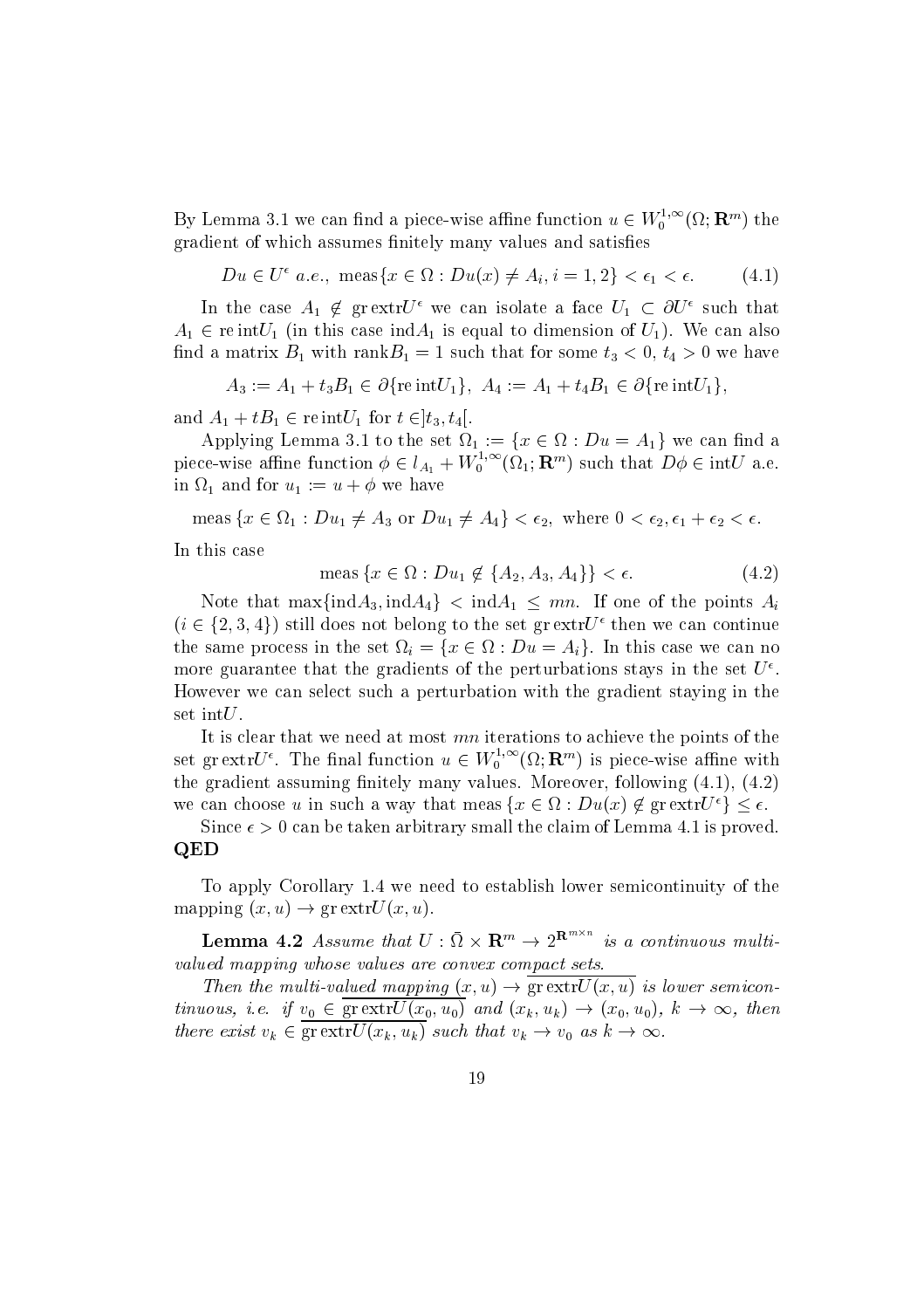#### Proof

It is enough to show that the mapping  $(x, u) \rightarrow \text{gr} \exp U(x, u)$  is lower semicontinuous

Recall that to each point  $v \in \partial U$  of a convex set U we can assign an integer number ind(v), which is dimension of the smallest face h of  $\partial U$  containing v (in this case  $v \in \text{re}\text{int}h$ ).

Let v- be <sup>a</sup> gradient extremum point of the set Ux- u- Assume that there exists a sequence  $(x_k, u_k) \rightarrow (x_0, u_0)$  and  $\epsilon > 0$  such that for each  $\kappa \in \mathbb{N}$ the set  $\alpha$  , and the set  $\alpha$  set  $\alpha$  is the set  $\alpha$  of  $\alpha$  and  $\alpha$  and  $\alpha$  and  $\alpha$   $\alpha$   $\alpha$ 

Define

$$
I := \inf \{ \liminf_{k \to \infty} \text{ ind}(\tilde{v}_k) : \tilde{v}_k \to v_0, \tilde{v}_k \in \partial U(x_k, u_k) \}. \tag{4.3}
$$

Switching, if necessary, to a subsequence we can find a sequence  $v_k \in \partial U(x_k, u_k)$ such that  $v_k \to v_0$  and ind( $v_k$ )  $\equiv$  1  $\geq$  1 for all sumciently large  $\kappa \in$  in.

Let  $V_k \subset \partial U(x_k, u_k)$  be the face of dimension ind $(v_k)$  which contains  $v_k$ ,  $k \in \mathbb{N}$ . We claim that for all sufficiently large  $k \in \mathbb{N}$  the face  $V_k$  does not contain rank-one connections Otherwise we can nd a subsequence not relabeled each element of which contains a rank-one direction ak with  $|a_k| = 1, a_k \rightarrow a_0$ . Moreover there exists a  $\sigma > 0$  such that

$$
v_k \in [v_k - a_k \delta, v_k + a_k \delta] \subset V_k, \ k \in \mathbb{N}.
$$
\n
$$
(4.4)
$$

If the claim (4.4) fails then there exists a subsequence  $v_k$  (not relabeled) and  $\tilde{v}_k \in \partial(\text{re}\text{ int}V_k)$  such that  $v_k - \tilde{v}_k \to 0$ . Then  $\text{ind}(\tilde{v}_k) < \text{ind}(v_k)$  for all sufficiently large  $k$  and this contradicts  $(4.3)$ . Therefore  $(4.4)$  holds.

In view of (4.4) we have  $v_0$   $\in$   $|v_0 - a_0 o, v_0 + a_0 o| \subset U(x_0, u_0)$ , where rank  $(a_0) = 1$ . This contradicts the assumption  $v_0 \in \text{gr}$  extr $U(x_0, u_0)$ . The  $\mathbf{v}$  does not contain rank-values that Vk does not connections if  $\mathbf{v}$  is a isomorphism rank-values of  $\mathbf{v}$ sufficiently large.

Therefore  $v_k \in \text{gr} \text{ext} \text{tr} U(x_k, u_k)$  for all sufficiently large  $k \in \mathbb{N}$ . This proves that in case v-case  $\alpha$  and the approximated by extremum points of the approximated by extremum points  $U(x_k, u_k)$  it still can be approximated by gradient extremum points of these sets. The proof of the lemma is complete. **QED** 

#### Proof of Theorem

This will be reduced to the verification of the assumptions of Corollary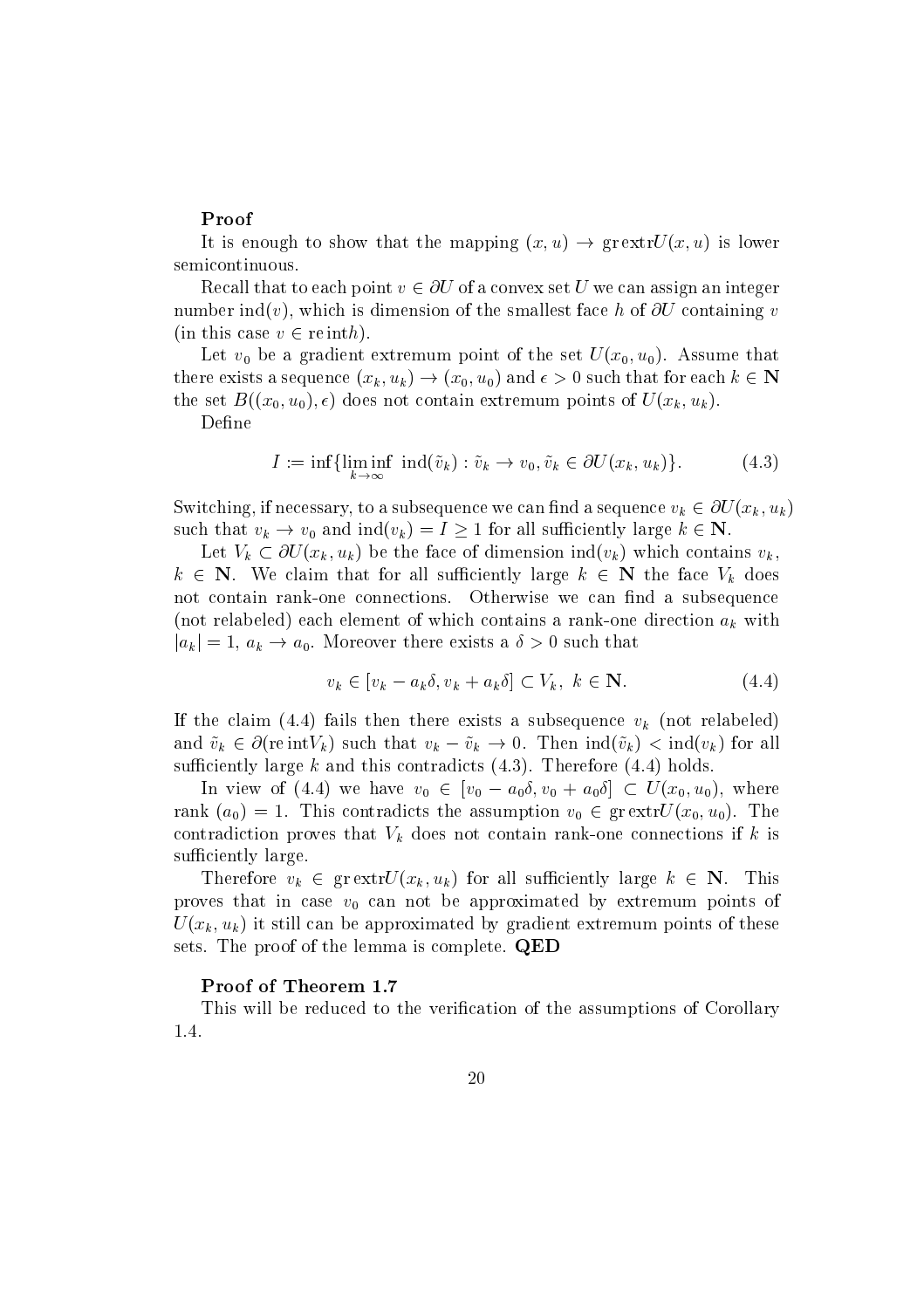Let  $A \in \text{Int} \cup (x_0, u_0)$ , and let  $\epsilon > 0$ . Without loss of generality we can assume  $A=0$ .

To meet the requirement of Corollary at the set under the set U.S. Co. 1999.  $(1 - \sigma) U(x_0, u_0)$  with  $\sigma > 0$  so small that

$$
dist(\overline{\text{gr} \text{extr} U_{\delta}}; \overline{\text{gr} \text{extr} U(x_0, u_0)}) < \epsilon/2.
$$

 $\mathcal{L}$  , and the set  $\mathcal{L}$  and the set of the set  $\mathcal{L}$  . The set  $\mathcal{L}$ 

In view of convexity and continuity of the function  $(x, u) \rightarrow U(x, u)$  the inclusion  $U_\delta\subset U(x,u)$  holds for all  $(x,u)$  sufficiently close to  $(x_0,u_0)$ . Moreover, lower semicontinuity of the multi-valued function  $(x, u) \to K(x, u) :=$  $grextrU(x, u)$  is the content of Lemma 4.2.

since all the requirements of Corollary (Theorem includes of Theorem 2011) follows. QED

Now we want to show that the function  $(x, u) \rightarrow \text{gr} \text{ extr}U(x, u)$  is an optimal choice to resolve the differential inclusions. Then we discuss the general case, i.e. we allow nonconvex sets  $U(x, u)$ .

To treat the convex case we will use the following auxiliary lemma

**Lemma 4.3** Let U be a compact and convex subset of  $\mathbf{R}^{m \times n}$  with nonempty interior. Let K be a compact subset of  $\partial U$  such that for each  $A \in \text{int}U$  we can find a sequence  $u_j \in W_0^{1,\infty}(\Omega; \mathbf{R}^m)$  with the property

$$
ue u_j \in W_0^{1,\infty}(\Omega; \mathbf{R}^m) \text{ with the property}
$$

$$
\int_{\Omega} \text{dist}(A + Du_j(x), K) dx \to 0, \ j \to \infty.
$$

Then gr extr $U \subset K$ .<br>This result was proved in [Z1]. The key ingredient of the proof is the observation that given a linear subspace V of  $\mathbf{R}^{m \times n}$  without rank-one connections and given  $A \in V$  the estimate

$$
\int_{\Omega} |D\phi(x) - \Pr_{V} D\phi(x)|^{2} dx \geq c \int_{\Omega} |D\phi(x)|^{2} dx, \ c > 0,
$$

holds for every function  $\phi \in l_A + W_0^{1,\infty}(\Omega;\mathbf{R}^m)$ , where  $\Pr_V D\phi$  is the projection of the vector  $D\phi$  on the space V (see [BFJK]; the result also follows from Theorem 3 in  $[Ta]$ , see also  $[Se]$ ,  $[DP]$ ).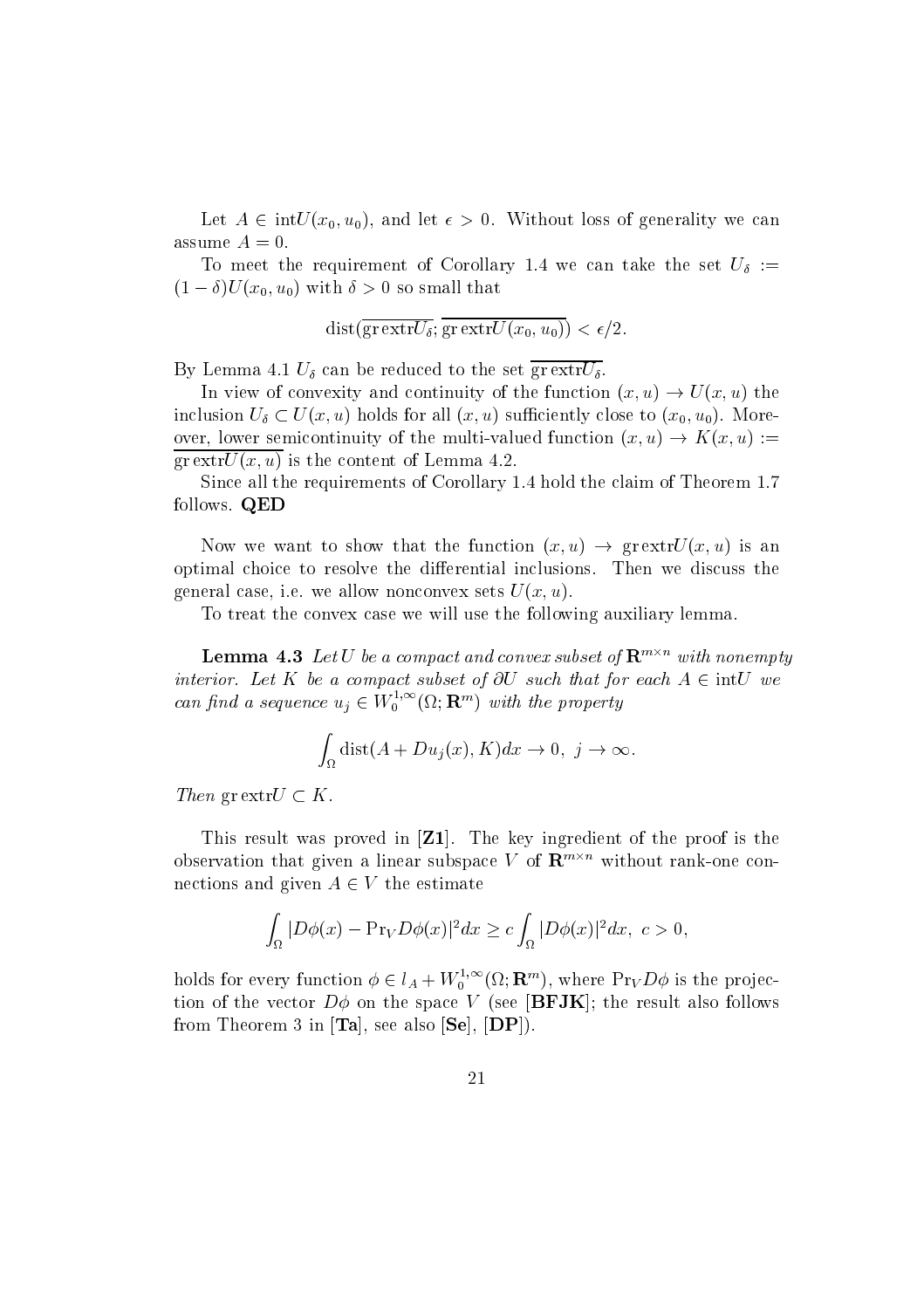**Theorem 4.4** Let  $U: \Omega \to 2^{R_{\text{max}}}$  be a continuous multi-valued function whose values are compact convex sets with nonempty interior. Let also  $K$ :  $\Omega \rightarrow 2^{\infty}$  be a lower semicontinuous and compact multi-valued function with  $K(\cdot) \subset \partial U(\cdot)$ .

If for a.e.  $x \in \Omega$ , each  $A \in \Pi(U(\mathcal{X}))$ , and each  $\epsilon > 0$  the problem

$$
A + D\phi(\cdot) \in K(\cdot), \ \phi \in W_0^{1,\infty}(B(x,\epsilon); \mathbf{R}^m)
$$
\n
$$
(4.5)
$$

has a solution, then  $\text{gr} \exp(U(\cdot) \subset K(\cdot))$  a.e. in  $\Omega$ .

Remark It follows from the proof that the analogous result holds if  $U:\Omega\times\mathbf{R}^m\to 2^{\mathbf{R}^m\times m}$  is compact, convex and a lower semicontinuous function of a such that for each that  $\alpha$  , we are existed the following the following the following  $\alpha$ properties: meas ( $\Omega \setminus \Omega_{\delta} \rbrace \leq \delta$  and the restriction of U to  $\Omega_{\delta} \times \mathbf{R}^{m}$  is a continuous function

#### Proof of Theorem

Note that there exists a sequence  $\Omega_k$  of compact subsets of  $\Omega$  such that meas  $(\Omega \setminus \Omega_k) \to 0$ ,  $k \to \infty$ , and the restriction of K to  $\Omega_k$  is continuous in the Hausdorff metric, cf.  $\left[CV\right]$ .

Fix  $\kappa \in \mathbb{N}$  and  $\pi x$  a Lebesgue point  $x_0$  of  $\Omega_k$ . We assert that there exists a sequence  $u_k \in l_A + W_0^{1,\infty}(\Omega; \mathbf{R}^m)$  such that such that<br>  $) \to 0$  in  $L^1$  as  $k \to \infty$ .

$$
dist(Du_k(\cdot), K(x_0)) \to 0 \text{ in } L^1 \text{ as } k \to \infty
$$

In fact by  $(4.5)$  for each  $\epsilon>0$  we can find a function  $\phi_\epsilon\in l_A+ W_0^{1,\infty}(B(x_0,\epsilon);\mathbf{R}^m)$ such that  $D\varphi_{\epsilon}(\cdot) \in K(\cdot)$  a.e.. Since  $x_0$  is a Lebesgue point of  $\Omega_k$  and the restriction of K to  $\Omega_k$  is continuous we infer

$$
\int_{B(x_0,\epsilon)} \text{dist}(D\phi_{\epsilon}(x), K(x_0))dx/\text{ meas } B(x_0,\epsilon) \to 0, \ \epsilon \to 0.
$$

Then we can apply the Vitaly covering argument to construct a family  $u_{\epsilon} \in$  $l_A + W_0^{1,\infty}(\Omega; \mathbf{R}^m)$  with the property

$$
dist(Du_{\epsilon}(\cdot), K(x_0)) \to 0 \text{ in } L^1, \epsilon \to 0.
$$

Lemma 4.5 implies that gr extr $U(x_0) \subseteq K(x_0)$ . Therefore the inclusion  $\mathrm{gr}\, \mathrm{extr} U(\cdot) \subset K(\cdot)$  holds a.e. in  $\Omega$ . QED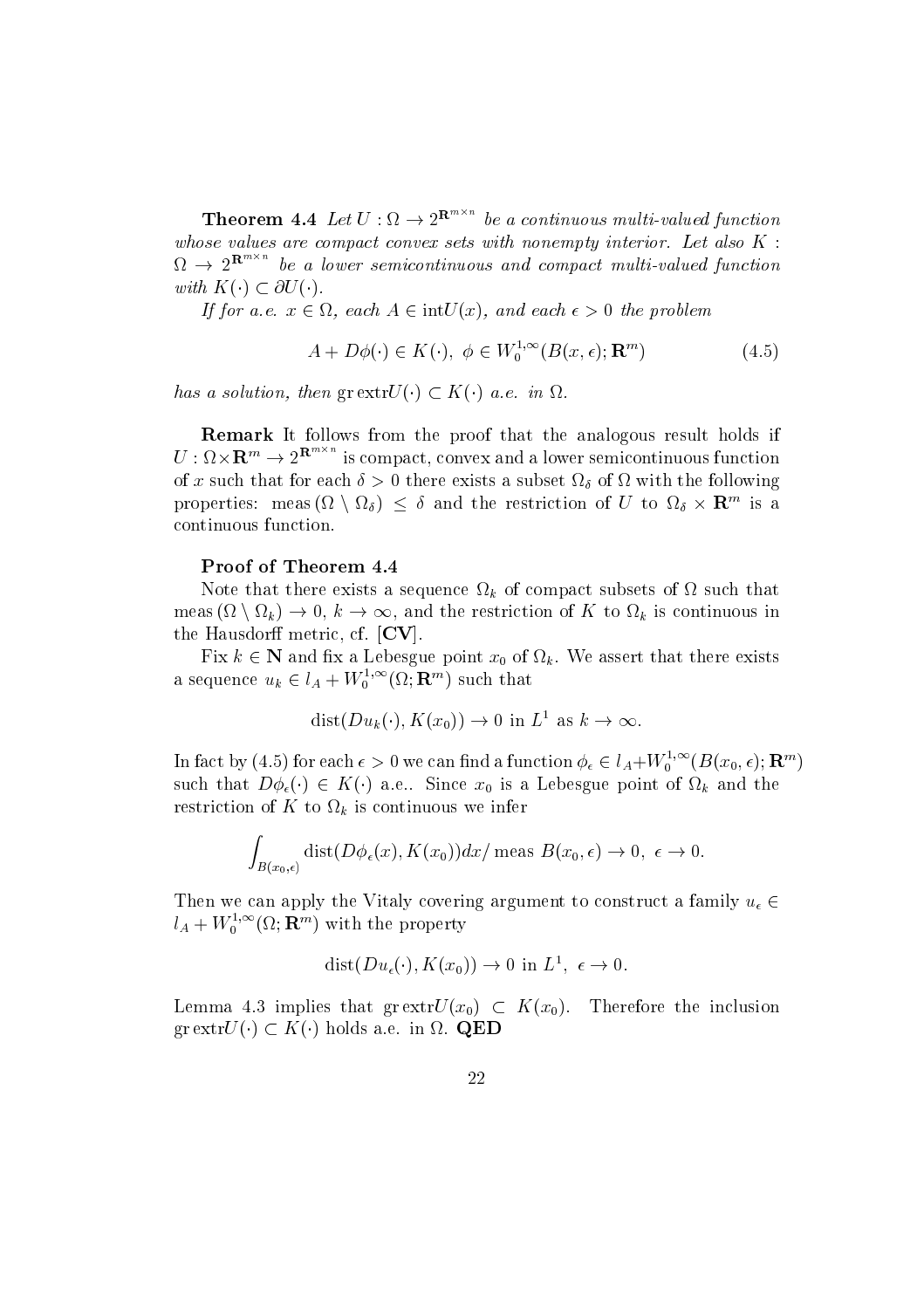To treat the general case (without requiring convexity of  $U(\cdot)$ ) one has to establish an effective characterization of those subsets of  $U$  to which  $U$  can be reduced

The result of  $\mathbf{Z2}$  says that given a compact set U one can always find the smallest subset  $K \subset \partial U$  which "generates" U. More precisely for each  $A \in \text{int}U$  one can find a sequence of perturbations  $\phi_k \in W_0^{1,\infty}(\Omega; \mathbf{R}^m)$  such that dist $(A + D\phi_k, K) \rightarrow 0$  a.e. in  $\Omega$  and each set K' having the same property contains  $K$  as a subset. It is *not known*, however, whether the sequence  $\phi_k$  can be selected to satisfy the inclusion  $A + D\phi_k \in U$ . Moreover it is not known how the sets  $K \subset \partial U$  depend on parameters.

However we can apply Corollary to establish the following abstract result. We say that a compact set  $U$  with nonempty interior can be *properly reduced* to a set  $\Lambda \subset \mathcal{O}U$  if for each  $A \in \text{int}U$  and each  $\epsilon > 0$  there exists a piece-wise affine function  $\phi \in W_0^{1,\infty}(\Omega;\mathbf{R}^m)$  such that

$$
dist(A+D\phi, (\mathbf{R}^{m\times n}\setminus \text{int}U)) \ge \delta > 0 \text{ a.e., } \int_{\Omega} dist(A+D\phi(x), K)dx \le \epsilon. \tag{4.6}
$$

**Theorem 4.5** Assume that  $U : \Omega \times \mathbf{R}^{m \times n} \rightarrow 2^{\mathbf{R}^{m \times n}}$  is a continuous compact multi-valued function such that for each  $(x_0, u_0) \in \Omega \times \mathbb{R}^{m \times n}$  and each  $v\in \mathop{\rm int}\nolimits U(x_0,u_0)$  there exists a neighborhood of  $v$  which belongs to all sets  $U(x, u)$  with  $(x, u)$  sufficiently close to  $(x_0, u_0)$ . u-

Let  $K:\Omega\times{\bf R}^{m\times n}\to 2^{{\bf R}^{m\times n}}$  be a lower semicontinuous compact function such that for each  $(x, u) \in \Omega \times \mathbf{R}^{m \times n}$  the set  $U(x, u)$  can be properly reduced to the set  $K(x, u)$ .

Then for each piece-wise affine function  $f \in W_0^{1,\infty}(\Omega; \mathbf{R}^m)$  with  $Df(\cdot) \in$  $\min_U(\cdot, \tau(\cdot))$  a.e. and each  $\eta > 0$  there exists a solution of the problem

$$
Du(\cdot) \in K(\cdot, u(\cdot)) \text{ a.e. in } \Omega, \ u \in W^{1,\infty}(\Omega; \mathbf{R}^m), \ u\Big|_{\partial\Omega} = f\Big|_{\partial\Omega}, \ ||u-f||_{L^{\infty}} \leq \eta.
$$

#### Proof

It such that is a positive to apply  $\mathcal{L}^{\mathcal{L}}$  . In this case of UV  $\mathcal{L}^{\mathcal{L}}$  is a positive to a positive to a positive to a positive to a positive to a positive to a positive to a positive to a positive to a p To verify the main hypothesis of Corollary one uses the fact that for  $\delta > 0$ , the set  $S = \{v : dist(v, \mathbf{R}^{m \times n} \setminus U(x_0, u_0)) \geq \delta\}$  is compact. Hence  $S \subseteq U(x, u)$  for all  $(x, u)$  sumelently close to  $(x_0, u_0)$  and the argument is easily concluded. QED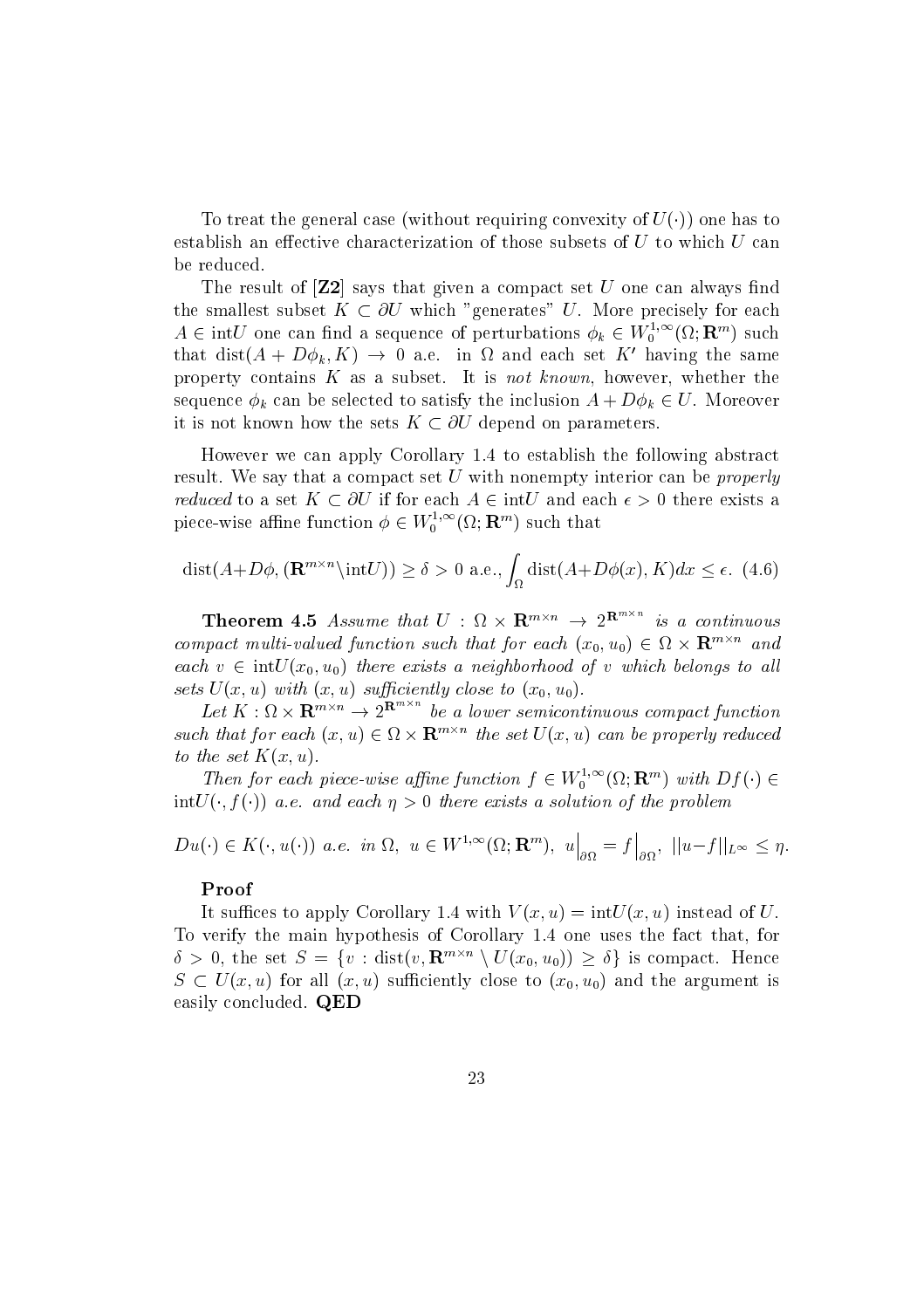Consider matrices  $A, B \in \mathbf{R}^{2 \times 2}$  and let  $\lambda_1(BA^{-1}) \leq \lambda_2(BA^{-1})$  denote the singular values of  $BA^{-1}$ , i.e. the eigenvalues of  $((BA^{-1})^{\epsilon}(BA^{-1})^{\epsilon})^{\epsilon}$ . Suppose that

$$
\det B > \det A > 0, \ 0 < \lambda_1 (BA^{-1}) < 1 < \lambda_2 (BA^{-1}).\tag{4.7}
$$

Then one easily checks that there are exactly two matrices  $B_1, B_2$  in the set  $SU(2)$ B which satisfy rank $(B_i - A) = 1$ ,  $i = 1, 2$ . Let  $K := SU(2)A \cup SU(2)B$ and let U be the set of all those  $v \in \mathbb{R}^{2 \times 2}$  for which there exists a sequence  $\phi_j \in l_v + W_0^{1,\infty}(\Omega; \mathbf{R}^2)$  with the property  $dist(D\phi_j, K) \to 0$  in  $L^1$ . This set was explicitely computed in  $[Sv]$ .

To indicate the dependence of U on A and B, we write sometimes  $U_{A,B}$ . If A and B are functions we use the notation  $U(x, u) = U_{A(x, u), B(x, u)}$ .

**Corollary 4.6** Suppose that  $A, B$  :  $\Omega \times \mathbb{R}^2 \to \mathbb{R}^{2 \times 2}$  are continuous functions which satisfy  $(4.1)$ . Then for each piece-wise affine function  $f \in$  $W^{1,\infty}(\Omega;{\bf R}^2)$  with  $Df(x) \in \{intU(x, f(x)) \cup K(x, f(x))\}$ 

$$
Df(x) \in \{intU(x, f(x)) \cup K(x, f(x))\}
$$

and each  $\epsilon > 0$  we can find a function  $u \in f + W_0^{1,\infty}(\Omega; \mathbf{R}^2)$  such that

$$
Du(x)\in K(x,u(x))\ a.e.\ \ in\ \Omega,\ ||u-f||_{L^{\infty}(\Omega;\mathbf{R}^2)}\leq\epsilon.
$$

#### Proof

It is enough to treat the case of the linear boundary data f, i.e.  $f = l_v$ . Moreover without loss of generality we can assume that  $v \in \text{int}U(x, l_v(x))$ everywhere in  $\Omega$ , otherwise we can switch to an open subset  $\tilde{\Omega}$  of  $\Omega$  such that  $v \in \mathbf{A}(x, t_v(x))$  a.e. in  $u \setminus u, v \in \text{inv}(x, t_v(x))$  everywhere in  $u$ . The latter holds because of continuity of the mapping  $(x, u) \rightarrow K(x, u)$ .

In order to verify the assumptions of Theorem  $4.5$  we use the following facts (we always assume  $(4.7)$ ).

- (i)  $(A, B) \rightarrow U_{A,B}$  is upper semicontinuous (this follows immediately from the description of U as a level set, see  $[Sv]$  or  $[MSv1]$
- $\lambda$  intervals  $\Lambda$  in the  $\lambda$  intervals in the second intervals of  $\Lambda$  intervals in the  $\Lambda$
- (iii) if  $F \in \text{int}U_{A,B}$ , then  $F \in \text{int}U_{A',B'}$  for all  $(A',B')$  close to  $(A,B)$  (see [ $MSv1$ ], Corollary 5.2)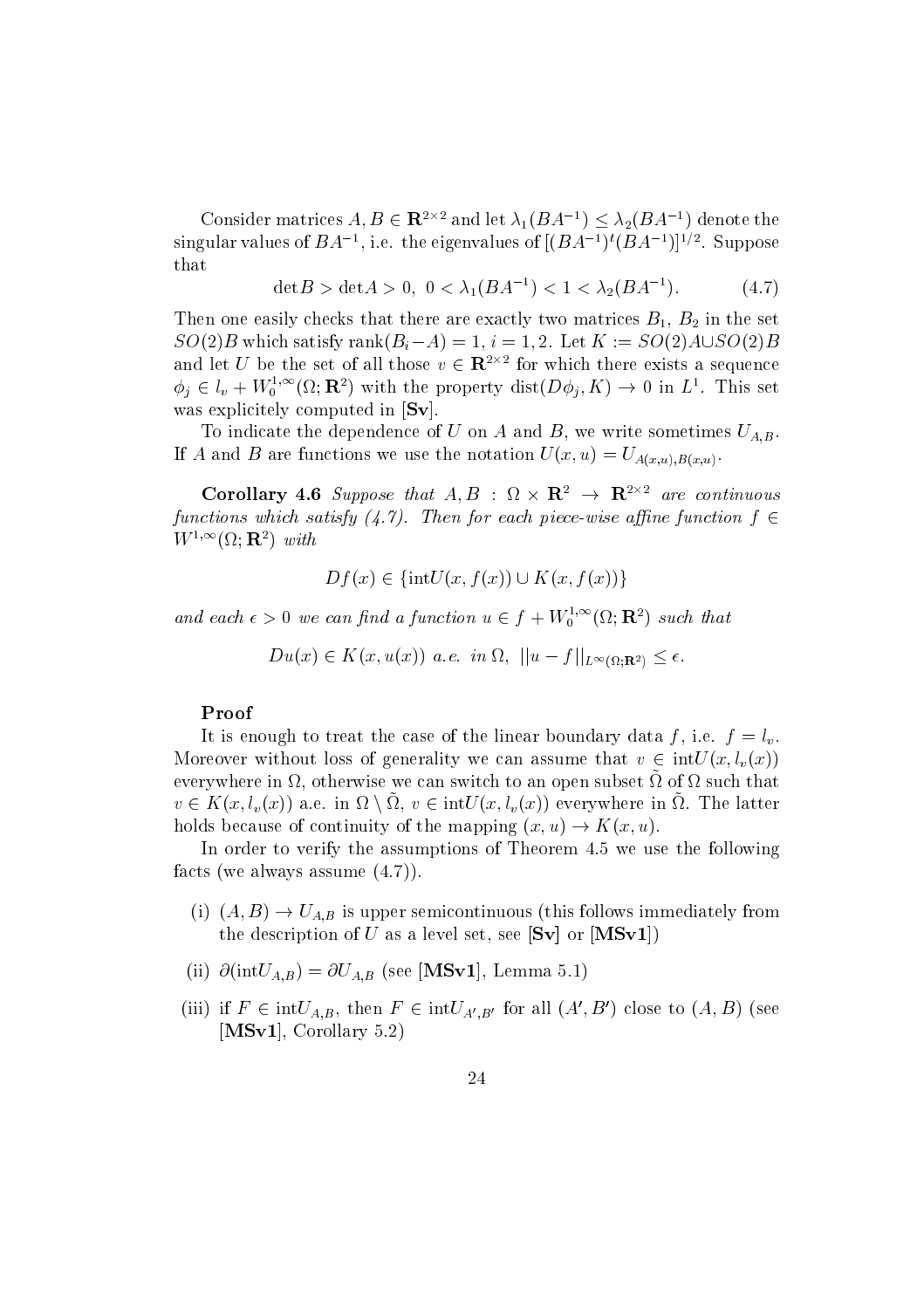(iv)  $U_{A,B}$  can be reduced to  $SO(2)A\cup SO(2)B$  (see e.g. [MSv1], Lemma  $3.2$ ).

Now it follows from (1)-(111) that the maps  $(A, D) \to U_{A,B}$  and  $(x, u) \to$  $U \cup U \subset V$  are continuous Indian connection with intervention with intervention with intervention with intervention  $U \cup V$ that  $U_{A,B}$  can be properly reduced to  $SO(2)(A) \cup SO(2)(B)$ . QED

#### Comparison with the Baire category ap  $\overline{5}$ proach

In this section we discuss difference between the Baire category method developed in particular by the Italian school (see e.g.  $\vert \mathbf{C} \vert, \vert \mathbf{B} \vert, \vert \mathbf{B} \mathbf{F} \vert, \vert \mathbf{DeBP} \vert,$ [DM1-4] and papers mentioned therein) and our method of constructing sequences of approximate solutions converging strongly in West-horm, which is based on Gromov's idea (whose theory of convex integration greatly generalizes earlier work of Nash and Kuiper on the imbedding problem

Recall that the Baire category approach for solving differential inclusions

and the contract of the contract of the contract of the contract of the contract of the contract of the contract of the contract of the contract of the contract of the contract of the contract of the contract of the contra

and the contract of the contract of the contract of the contract of the contract of the contract of the contract of the contract of the contract of the contract of the contract of the contract of the contract of the contra

$$
L(Du) = 0
$$
 a.e. in  $\Omega$ ,  $u\big|_{\partial\Omega} = f\big|_{\partial\Omega}$ 

consists in proving that the sets of approximate solutions, i.e. of those admissible functions u that  $\int_{\Omega}|L(Du(x))|dx < \epsilon$ , are open and dense in the  $L^{\infty}(\Omega;\mathbf{R}^m)$ -norm. Then a Baire category argument allows to conclude that the set of solutions is dense in the  $L^{\infty}$ -norm in the set of admissible functions.

The advantage of the method is that it reduces the problem to the construction of approximate solutions. On the other hand one has to verify openness in  $L^{\infty}$  of the set of approximate solutions, which is a rather restrictive property

For a more specific comparison with our approach we first recall the notion of quasiconvexity introduced by Morrey, cf.  $[Mo]$ .

**Definition 5.1** Let U be a bounded subset of  $\mathbf{R}^{m \times n}$ , let  $L: U \rightarrow \mathbf{R}$  be continuous and bounded from below, and let  $L(v) = \infty$  for  $v \notin U$ . We say that  $L$  is quasiconvex at a point  $A \in U$  if for each piece-wise affine function  $\phi \in W_0^{1,\infty}(\Omega; \mathbf{R}^m)$  such that  $A + D\phi \in U$  a.e. in  $\Omega$  the inequality

$$
\int_{\Omega} L(A + D\phi(x))dx \ge L(A) \text{ meas } \Omega
$$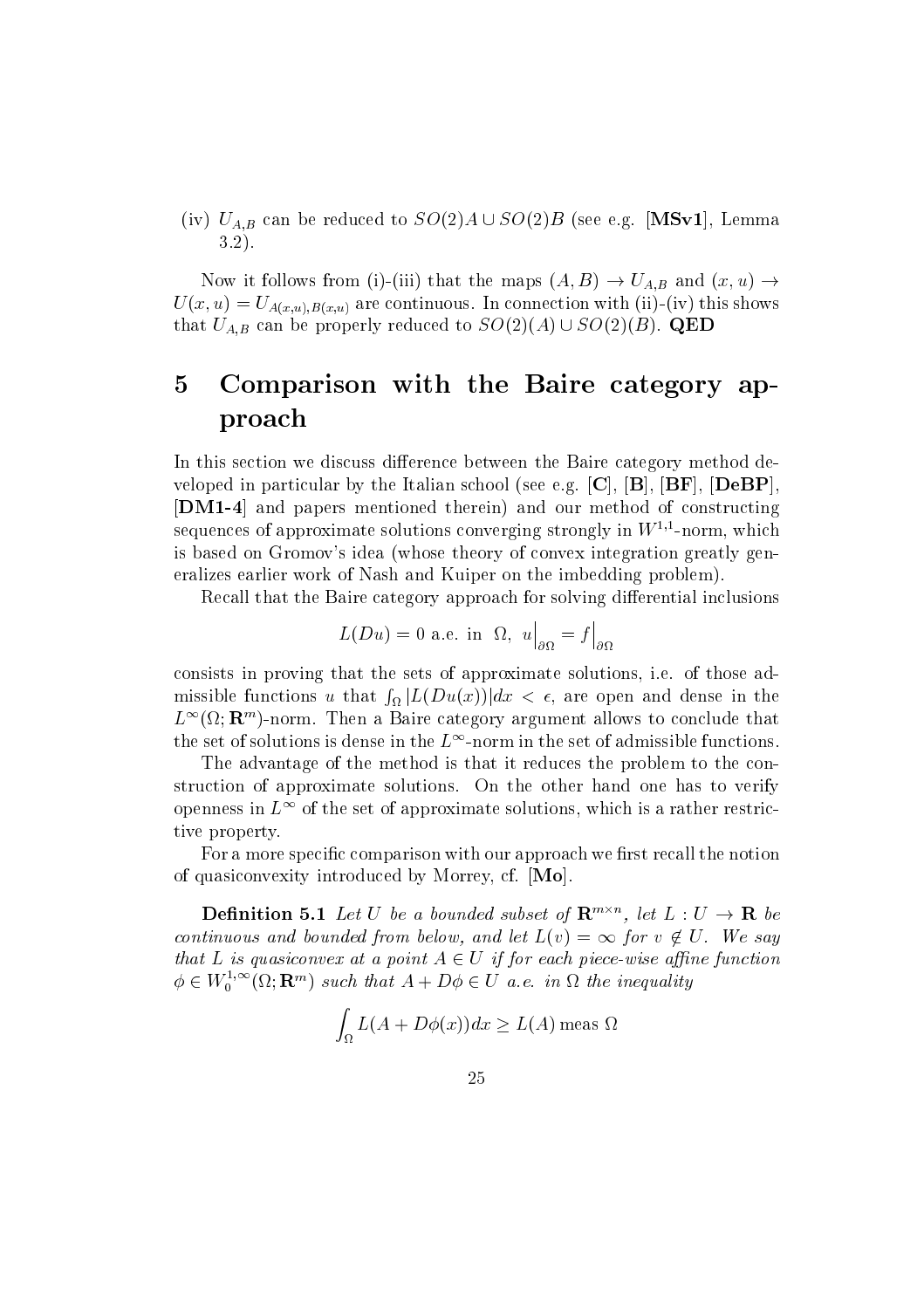$holds.$ 

The function  $L^{qc}$  is called the quasiconvexification of L if for each  $A \in U$ we have

$$
L^{qc}(A) := \inf_{\phi} \frac{1}{\text{meas }\Omega} \int_{\Omega} L(A + D\phi(x))dx,
$$

where  $\phi \in W_0^{1,\infty}(\Omega;\mathbf{R}^m)$  are piece-wise affine functions such that  $A+D\phi \in U$ a.e. in  $\Omega$ .

It is easy to show that  $L^{qc}$  is a quasiconvex function.

A typical result available by the Baire category method is

#### Theorem 5.2  $[DM1, Thm.2.1]$

Let  $\Omega \subset \mathbf{R}^n$  be an open set, and let  $\phi \in W^{1,\infty}(\Omega;\mathbf{R}^m)$  and  $L: \mathbf{R}^{m \times n} \to \mathbf{R}$ satisfy the following hypotheses:

$$
L \ \ is \ quasiconvex \, ; \qquad \qquad (5.1)
$$

L is quasiconvex; (5.1)<br>
there exists a compact convex set U such that  $U \subset {\{\xi \in \mathbf{R}^{m \times n} : L(\xi) \leq 0\}}$ :

 $(5.2)$ 

 $(L^{-1})^{q_{\mathcal{C}}} = 0$  on intl, where  $L^{-} = -L$  on U and  $+\infty$  otherwise; (5.3)

 $D\phi$  is compactly contained in intU. (5.4)

Then there exists  $u \in W^{1,\infty}(\Omega; \mathbf{R}^m)$  such that

$$
L(Du(x)) = 0, a.e. x \in \Omega,
$$
  

$$
u(x) = \phi(x), x \in \partial\Omega.
$$
 (5.5)

Moreover  $Du(x) \in U$  a.e.

Here the authors define the set of the admissible functions as

$$
V := \{ u \in \phi + W_0^{1,\infty}(\Omega; \mathbf{R}^m) : Du(x) \in U \text{ a.e. in } \Omega \}.
$$

and the sets of approximate solutions as

$$
V_k = \{ u \in V : \int_{\Omega} L^-(Du(x))dx < \frac{1}{k} \}.
$$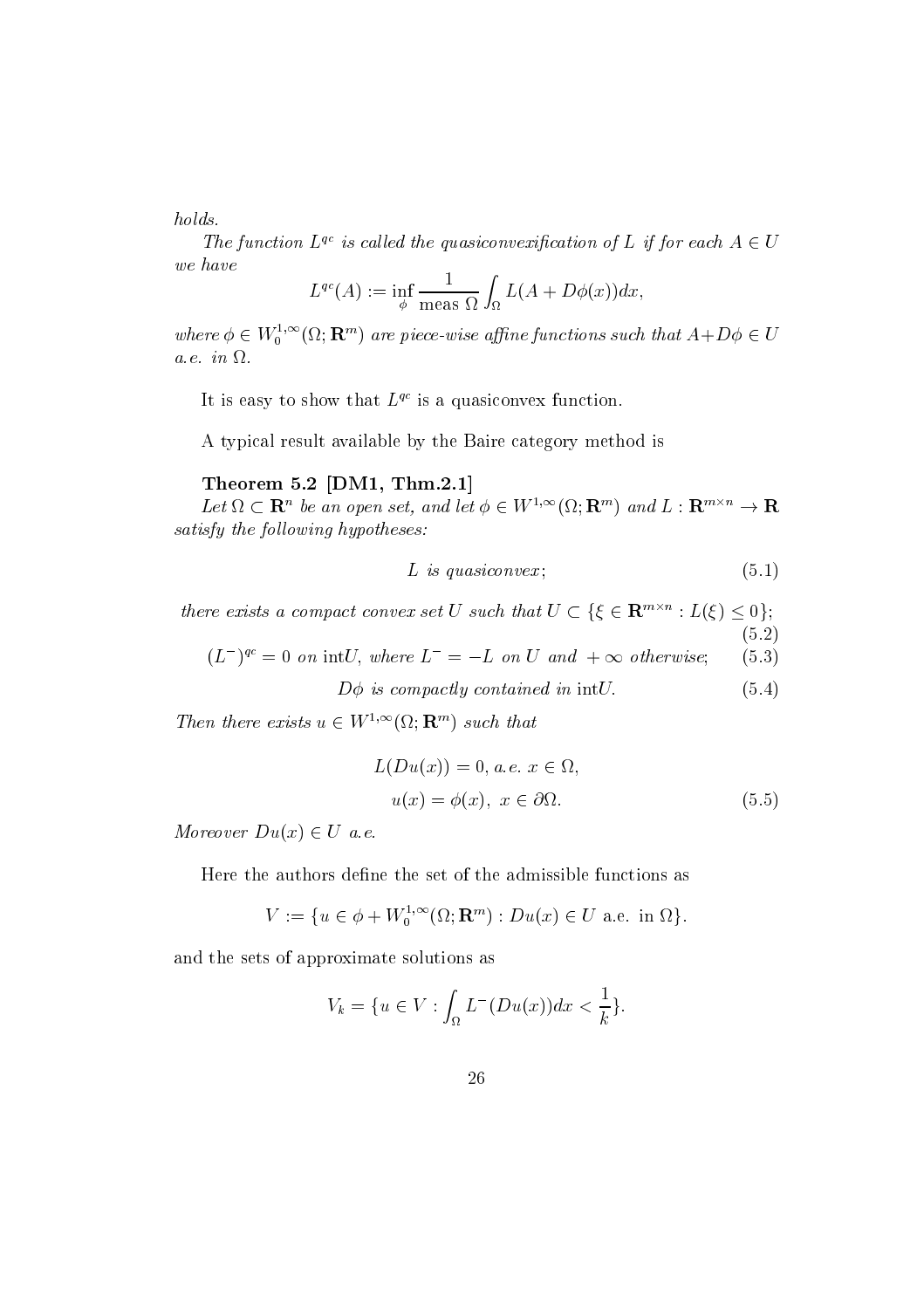Convexity of  $U$  allows to approximate original functions by admissible piecewise affine ones in  $W^{1,\infty}$ -norm, see  $|\mathbf{DM1}, \S6|$ . Moreover it implies completeness of  $V$  in the  $L^\infty\operatorname{-norm}.$ 

The requirement of quasiconvexity of  $L$  allows to obtain openness of  $V_k$  in the  $L^{\infty}(\Omega;\mathbb{R}^m)$ -norm since integral functionals with quasiconvex integrands are sequentially weak\* lower semicontinuous in  $W^{1,\infty}(\Omega;\mathbf{R}^m)$ . Moreover quasiconvexity of integrands is just a characterization of this property of integral functionals Mo Therefore the requirement  is necessary for sequential weak<sup>\*</sup> upper semicontinuity of the integral functional with integrand  $L^-$ , that means that this condition is optimal for applying the Baire category arguments (since we need openness of  $V_k$ ). Note that density of the sets  $V_k$ follows from the identity  $(L^-)^{qc} = 0$  on int $U$ . Then the set  $\bigcap_k V_k$  is dense in  $V$  and contains only solutions of the equation  $(5.5)$ .

Note that continuity and quasiconvexity and quasiconvexity of Lie and Quasiconvexity of Lie and Quasiconvexity  $\Big|_U \leq 0$  imply that the set  $K := \{\xi \in U : L(\xi) = 0\}$  is generally larger than the set  $\overline{\text{gr}\,\text{extr}U}$ . First, it follows from [**Z1**] that  $\overline{\text{gr}\text{ extr}}\overline{U} \subset K$ , see also §4. Moreover, if  $A \in \overline{\text{gr}\text{ extr}}\overline{U}$ and there are  $D_1, D_2 \in \text{gr}$  extr $U$  with  $A \in ]D_1, D_2[,$  rank $(D_2 - D_1) = 1,$  then  $|B_1, B_2| \subset \Lambda$  . This follows from continuity of L and Lemma 5.1. The set of such A might be nonempty in the case  $n \geq 3$ , but other points of  $B_1, B_2$  may not lie in the set  $\overline{\text{gr}\text{extr}U}$  (see the example of the set U based on Proposition 5.3). Therefore K is generally larger than the set  $\overline{\text{gr}\text{extr}U}$ .

Another interesting idea to modify the Baire category argument was proposed recently in  $|\text{DM3}_{84}|$ , see also  $|\text{DM4}_{86}|$ . There the authors proved Theorem is the additional requirement that K has the additional requirement that K has the property of the property for each  $\epsilon > 0$  and each  $A \in U$  there exists  $\theta = \theta(\epsilon) > 0$  such that if  $u\in l_A+W_0^{1,\infty}(\Omega;\mathbf{R}^m)$  satisfies  $||\mathrm{dist}(Du(\cdot),K)||_{L^1}\leq \delta$  then for each sequence  $\phi_k \in l_A + W_0^{1,\infty}(\Omega; \mathbf{R}^m)$  with  $D\phi_k \in U$  a.e. and  $\phi_k \rightharpoonup^* u$  in  $W^{1,\infty}(\Omega; \mathbf{R}^m)$ the inequality

$$
\limsup_{k \to \infty} ||\text{dist}(D\phi_k; K)||_{L^1} \le \epsilon \tag{5.6}
$$

holds

Given a piece-wise annie function  $\varphi$  with  $D\varphi \in (U \cup K)$  the set V of admissible functions is denoted as the closure of the set of the set of the piece- with the set of all piecefunctions

 $u \in \phi + W_0^{1,\infty}(\Omega; \mathbf{R}^m)$ ,  $Du \in (U \cup K)$ ,

-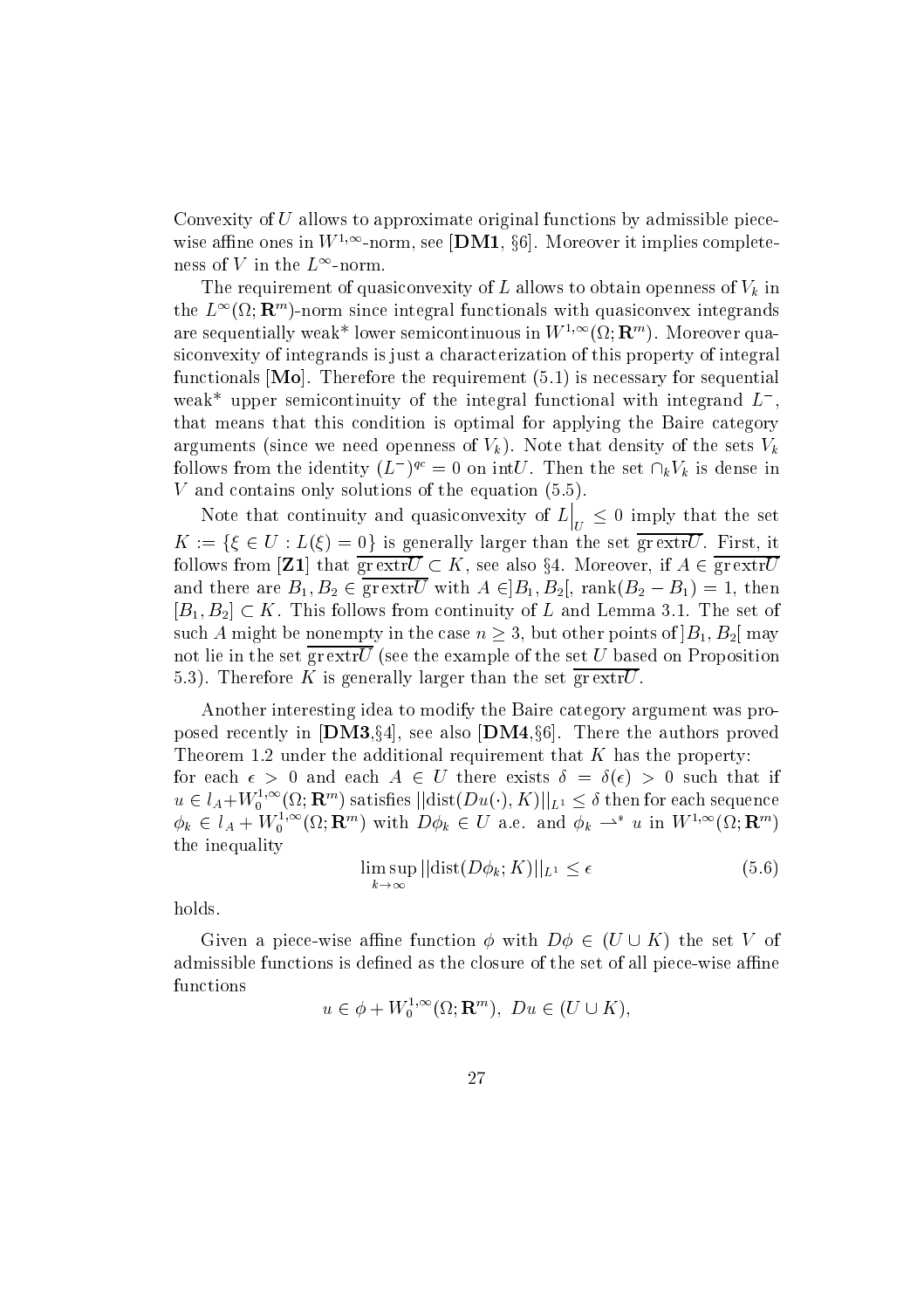in the  $L^{\infty}(\Omega; \mathbf{R}^m)$ -norm. It is clear that V is a complete metric space in the  $L^\infty$ -metric.

The authors consider the standard abstract lower semicontinuous extension of the functional  $u \in V \to -\int_{\Omega} dist(Du(x), K)dx$ , which is

$$
I(u) := \inf_{u_j} \liminf_{u_j \to *u, u_j \in V} - \int_{\Omega} \text{dist}(Du_j(x), K) dx.
$$

We have that if  $u \in V$  and  $I(u) = 0$  then  $Du \in K$  a.e. in  $\Omega$ .

The sets

$$
V_k := \{ u \in V : I(u) > -1/k \}
$$

of approximate solutions are automatically open in the  $L^{\infty}$  topology since the functional  $I(u)$  is sequentially lower semicontinuous in this topology. Density of the set  $V_k$  follows from the requirement (5.6). In fact by (5.6) the set  $V_k$ contains all functions  $u \in V$  with

$$
-\int_{\Omega} \text{dist}(Du(x),K)dx \le \delta,
$$

 $-\int_{\Omega} \text{dist}(Du(x), \mathbf{A}) dx \leq 0,$ <br>where  $\delta = \delta(1/k) > 0$ . Since the latter set is dense in V by the assumptions of Theorem 1.2 and the Vitaly covering argument (see  $\S{2}$ ) we infer that all  $V_k,$  $k \in \mathbb{N}$ , are dense in V. The Baire category argument allows to conclude that the set  $\bigcap_k V_k$ , which consists of solutions  $f \in W^{1,\infty}(\Omega;\mathbb{R}^m)$  of the differential inclusion

$$
Df \in K, f = \phi \text{ in } \partial \Omega,
$$

is dense in V (in the  $L^\infty\text{-norm}$ ).

Note that in this construction the authors exploit the fact that to apply the Baire category argument it is enough to deal with neighborhoods of the functional  $u \to -\int_{\Omega} dist(Du(x), K)dx$  at zero, i.e. it is enough to require stability in the  $L^{\infty}$ -norm of those approximate solutions which have the gradients sufficiently close to  $K$  in the integral norm.

In the latter result one does not specify the structure of the set  $U$ . However K should have special structure which in the case of convex  $U$  gives the same result as Theorem 5.2 stated above.

Some improvements of the Baire category approach are still possible. In the case of convex  $U$  one can, e.g., try to use upper semicontinuous quasiconvex integrands L like in the original approach due to A.Bressan (see  $[B]$ ,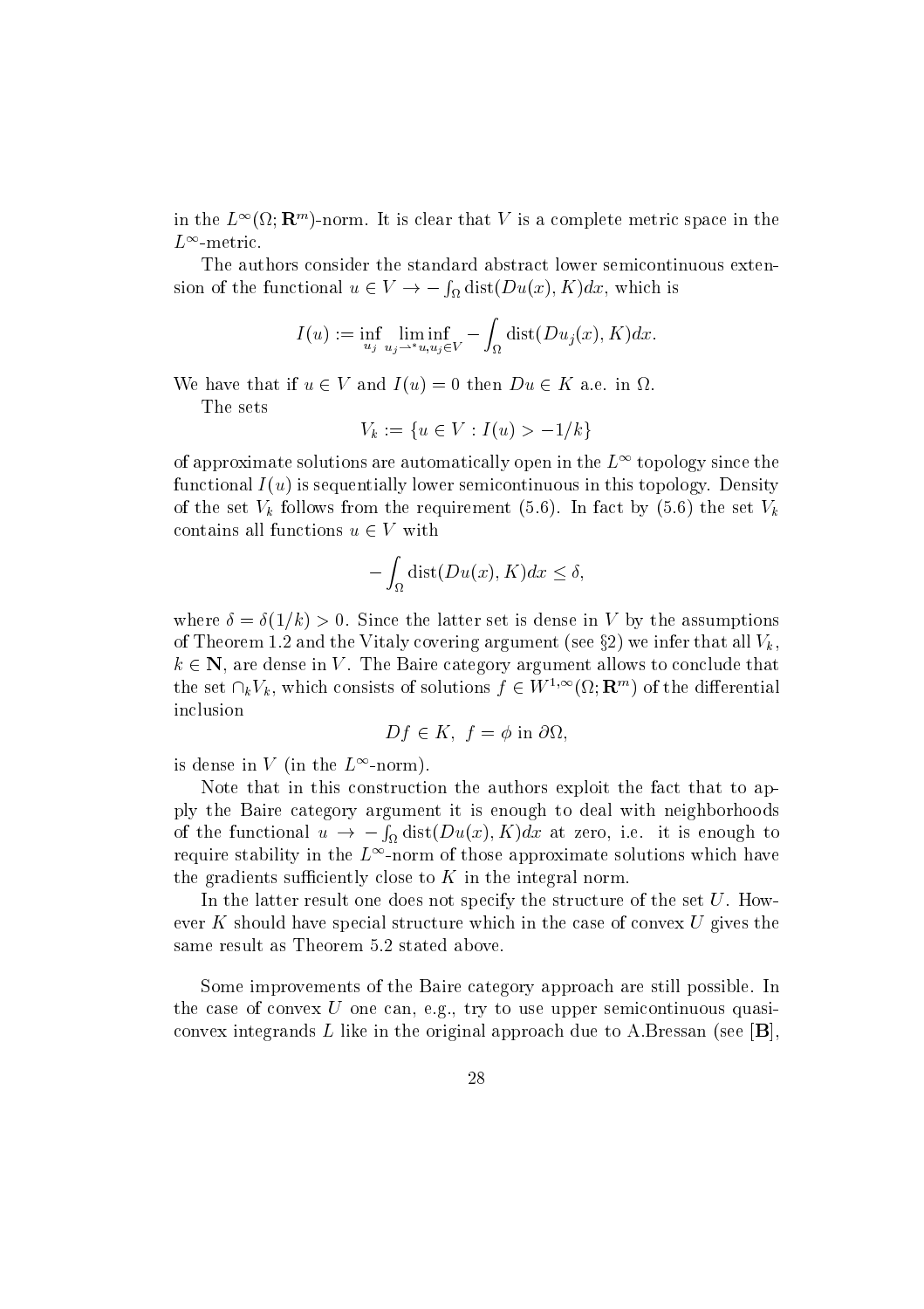[BF]), where the scalar case was completely treated. However the construction of such integrands might be a bit tricky It is also possible to use more flexible integrands which give functionals lower semicontinuous in a class of functions smaller than all admissible Lipschitz functions like rank-one convex integrands and the functions given by iterative application of Lemma and the requirements in any case the requirement of the requirement of the sets of opening of  $\mathbf{r}$ of approximate solutions in the  $L^{\infty}$ -norm requires a special structure of U and  $K$ , which we can avoid by dealing with strongly convergent approximate

Theorem shows how to develop our method in the case of nonhomogeneous differential inclusions and allows to remove the quasiconvexity requirement (i.e. the requirement that  $L(x, u, \cdot)$  is quasiconvex), which is responsible for openess of the approximate solutions in  $L^{\infty}$ , in the results contained in the papers  $\text{[DM2-4]}$ .

A different version of the Baire category argument is discussed in  $|KP|$ .

The case of convex sets is the best studied in literature and it is easier to show the difference in the constructions described above in this case. We will exploit a well-known fact that in the case  $n > 3$  the set of extremum points extr $\beta$  of a compact convex subset  $\beta$  of  ${\bf R}^n$  can be nonclosed. More specifically we will need an example of a set  $S$  with the properties desribed in Proposition 5.3. Then the set  $U$  in question will be e<br>  $\vdots$   $i \in \{1, 2, \ldots, n\}$ 

$$
U := \{ v \in \mathbf{R}^{3 \times 2} : (v_{11}, v_{21}, v_{31}) \in S, \ v_{i2} \in [0, 1], \ i \in \{1, 2, 3\} \}.
$$

Let  $f : [0, 1] \rightarrow [0, 1]$  be a decreasing concave function such that  $f(0) = 1$ ,  $f(1) = 0$ , and f is affine in each interval  $I_k := [1/2^{\kappa}, 1/2^{\kappa-1}], k \in \mathbb{N}$ . Let  $d_k$ denote the value of  $f'$  in  $I_k$  and assume  $d_k < d_{k+1}$ ,  $d_k \to 0$  as  $k \to \infty$ .

Consider another function  $q: [0,1] \rightarrow [0,1]$  such that  $q(0) = 1$  and  $g' = d_{k+1}$  in  $I_k, k \in \mathbb{N}$ . Then  $g > f$  everywhere in [0, 1].

Consider the sets

$$
S_{-} := \{ (v_1, v_2, v_3) : 0 \le v_1 \le 1, v_2 = -1, 0 \le v_3 \le f(v_1) \},
$$
  
\n
$$
S_{+} := \{ (v_1, v_2, v_3) : 0 \le v_1 \le 1, v_2 = 1, 0 \le v_3 \le f(v_1) \},
$$
  
\n
$$
S_{0} := \{ (v_1, v_2, v_3) : 0 \le v_1 \le 1, v_2 = 0, 0 \le v_3 \le g(v_1) \}.
$$

The set  $S \subset \mathbf{R}^*$  is defined as the convex hull of the set  $S = \cup S_+ \cup S_0$ .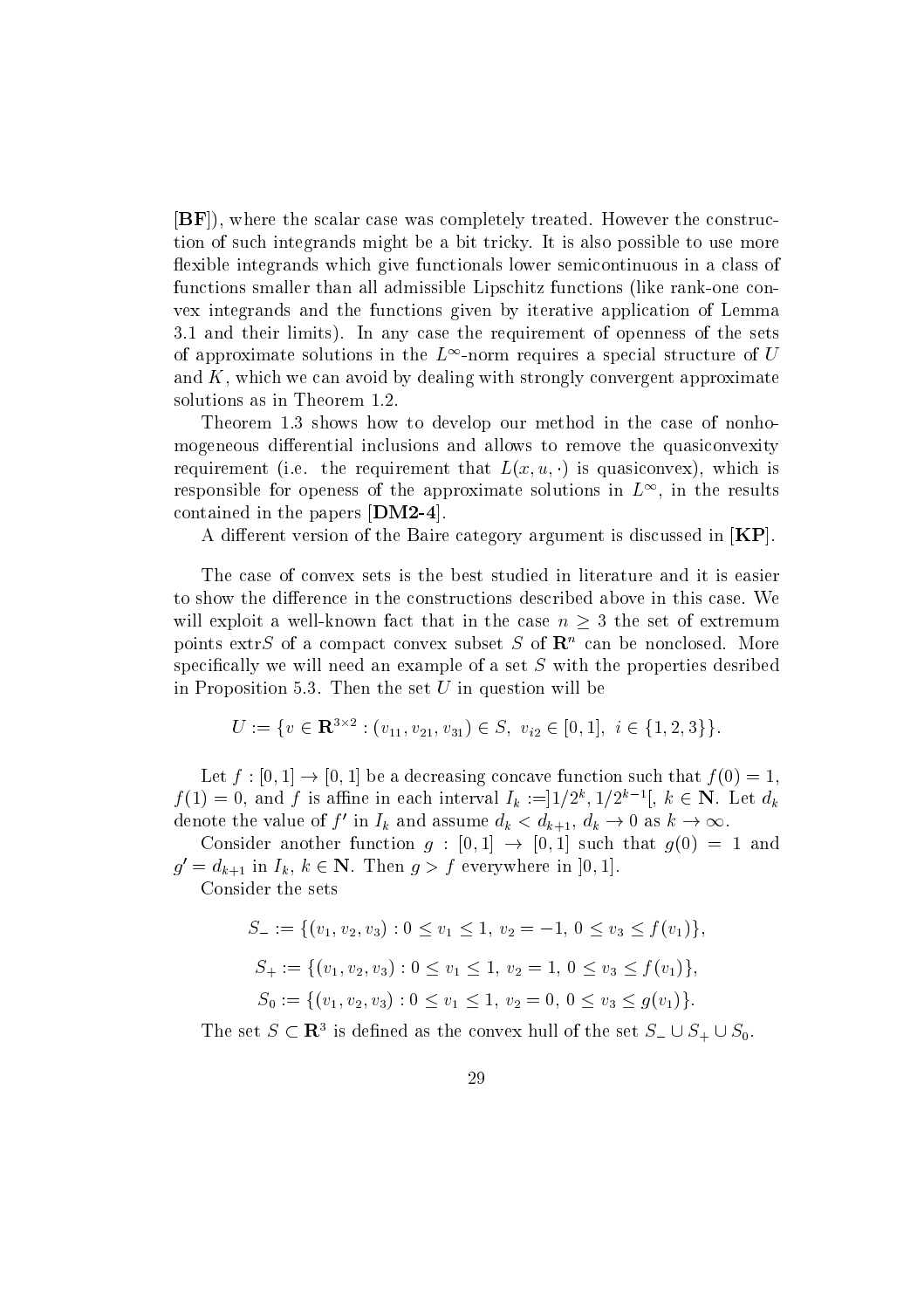Proposition 5.3 We have

$$
\{(0, 1, 1), (0, -1, 1), (1/2^k, 1, f(1/2^k)), (1/2^k, -1, f(1/2^k)),
$$
  

$$
(1/2^k, 0, g(1/2^k)), k \in \mathbb{N}\} \subset \text{extr}S.
$$
  
*However no point of the set*  $[(0, -1, 1), (0, 1, 1)] \setminus \{(0, 0, 1)\}$  belongs to the set

 $\overline{\text{extrS}}$ .

#### Proof

It is obvious that the points

$$
(0, 1, 1), (0, -1, 1), (1/2k, 1, f(1/2k)), (1/2k, -1, f(1/2k)), k \in \mathbb{N},
$$

belong to the set  $\text{extrS} S$ . To prove the proposition we also have to show that  $(1/2^{\degree}, 0, q(1/2^{\degree})) \in \text{extr}S, \; \kappa \in \mathbb{N}, \; \text{and}$ and<br>  $|| \setminus \{(0, 0, 1)\}\rangle$ 

$$
([(0,-1,1),(0,1,1)] \setminus \{(0,0,1)\}) \cap \overline{\text{extrS}} = \emptyset.
$$

Fix  $k \in \mathbb{N}$ . Let  $a = (1/2^{k-1}, 0, q(1/2^{k-1}))$ . Note that

$$
d_k = f' \text{ in } I_k, \ d_k = g' \text{ in } I_{k-1}.
$$

Consider the plane  $H_k^-$  which contains the segments  $J_k^- := \{ [x, -1, f(x)] :$  $x \in I_k$ ,  $J_k := \{ [x, 0, g(x)] : x \in I_{k-1} \}$  (there exists such a plane since the segments are parallel

Since the functions  $f, g$  are concave we infer that the set S lies below  $H_k^{\perp}$ . Moreover  $H_k^{\perp} \cap S = S_k^{\perp}$ , where  $S_k^{\perp}$  is the convex hull of the set  $J_k^{\perp} \cup J_k^{\perp}$ . Since a is an extremum point of the set  $S_k^-$  it is also an extremum point of the set S

To show that each point  $b \in \{[(0,1,1), (0,-1,1)]\}\{[(0,0,1)\}\}$  does not lie in the set extr $S$  consider a sequence  $\sigma_j \to \sigma$ . We will show that  $\sigma_j \not\in \text{extr}S$ for all sufficiently large  $j \in \mathbb{N}$ . If  $b_j$  is sufficiently close to b and the first in the set  $\overline{\text{extrs}}$  consider a sequence  $b_j \to b$ . We<br>for all sufficiently large  $j \in \mathbb{N}$ . If  $b_j$  is sufficien<br>coordinate of  $b_j$  is zero, then  $b_i \in \{(0, x, y) : -1\}$  $x < 1, v < y \leq 1$  and  $v_i$ can not be an extremum point of the latter set Another possibility to stay coordinate of  $b_j$  is zero, then  $b_j \in \{(0, x, y) : -1 < x < 1, 0 < y \le 1\}$  and  $b_j$ <br>can not be an extremum point of the latter set. Another possibility to stay<br>in the set extrS is  $b_j \in (\bigcup_k (H_k^+ \cup H_k^-)) \cap S$ , i.e.  $b_j \in \bigcup_k (S_k^- \cup S_k^$ all extremum points of the sets  $S_k^{\tau}$ ,  $S_k^{\tau}$  have the second coordinate equal to 1,  $-1$  or 0. This shows that  $b_j \notin \text{extrS}$  for all sufficiently large  $j \in \mathbb{N}$ . This proves the claim. QED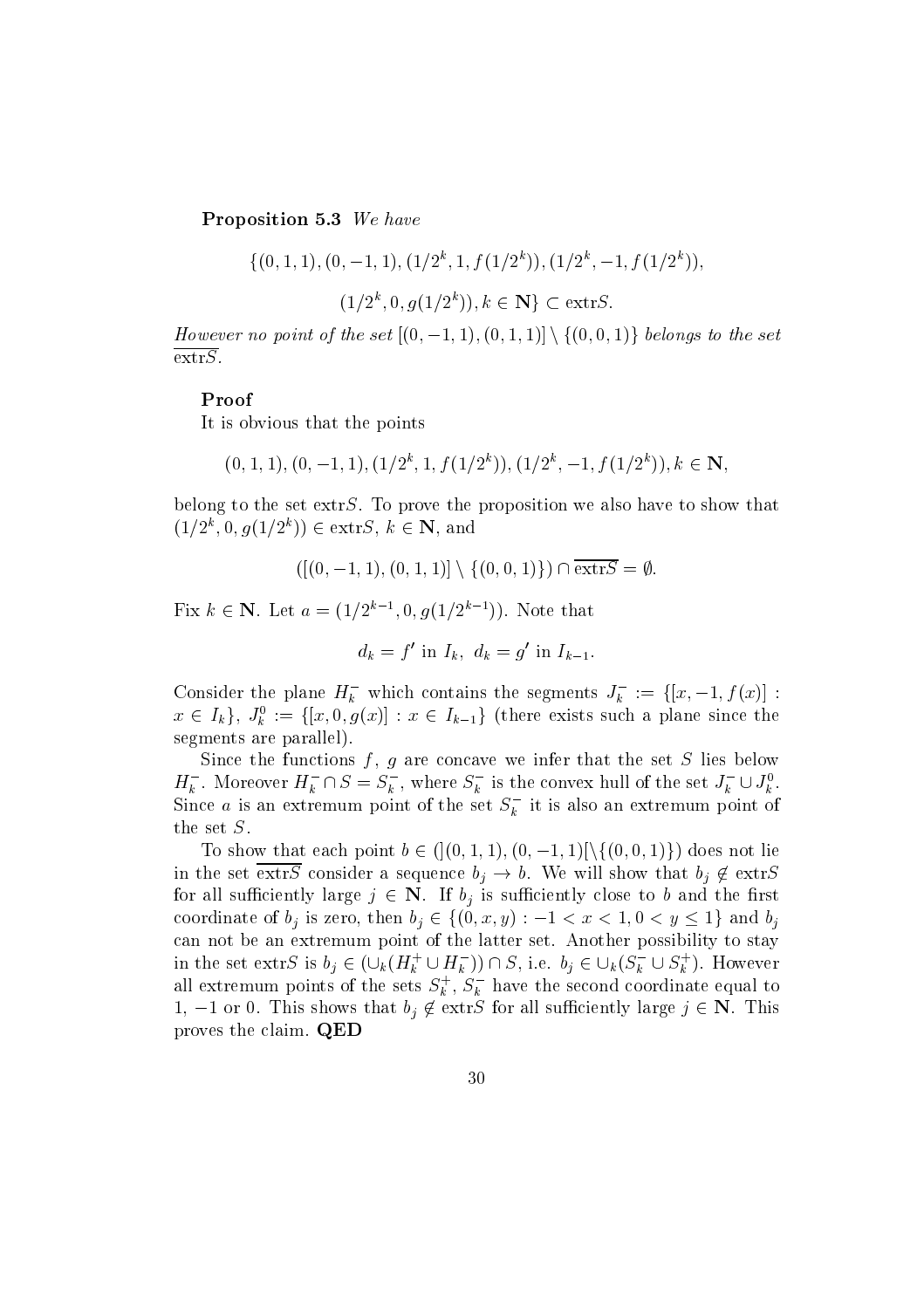Acknowledgements We thank Prof. M.Crandall for communicating to us the arguments of P.L.Lions  $[L,$  Remark 7.5 and for indicating the paper [NJ], both discussed at the end of §3. We also thank Prof. M.Bardi and Prof. G.Colombo for making this interaction possible. We are grateful to B. Kirchheim for very helpful comments and to Prof. B. Dacorogna and Prof. P. Marcellini for interesting scientific interaction.

## References

- $[B]$  Bressan A. The most likely path of a differential inclusion. J. Diff. Eqs.,  pp -
- Ba Barles G Solutions de viscosite des equations de Hamilton-Jacobi wathematic in the separation is the property of the springer  $\mathcal{S}$  is the set of  $\mathcal{S}$
- [BF]  $Bressan A$ ., Flores F. On total differential inclusions. Rend. Sem. Mat.  $\sim$  0.000  $\sim$  0.000  $\sim$  0.000  $\sim$  0.000  $\sim$  0.000  $\sim$  0.000  $\sim$  0.000  $\sim$
- [BCD] Bardi M., Capuzzo Dolcetta I. Optimal Control an viscosity solutions of Hamilton-Jacobi-Bellman equations Birkh aser
- BJ Bal l JM James RD Fine mixtures as minimizers of energy Arch  $\sim$  0.000  $\sim$  - 0.000  $\sim$  0.000  $\sim$  0.000  $\sim$  0.000  $\sim$  0.000  $\sim$  0.000  $\sim$  0.000  $\sim$  0.000  $\sim$  0.000  $\sim$  0.000  $\sim$  0.000  $\sim$  0.000  $\sim$  0.000  $\sim$  0.000  $\sim$  0.000  $\sim$  0.000  $\sim$  0.000  $\sim$  0.000  $\sim$  0.000
- [BJ2] *Ball J.M., James R.D.* Proposed experimental tests of a theory of fine microstructure and the two-well problem Phil Trans RoySoc London A  pp-
- $[BFJK]$  Bhattacharya K., Firoozye N., James R.D., Kohn R.V. Restrictions on microstructure Proc Roy Soc Edinburgh A  pp-
- [C] Celling A. On the differential inclusion  $x' \in \{-1,1\}$ . Atti Accad. Naz. lince and client control of the control of the control of the control of the control of the control of the con
- [CrEL] Crandall M.G., Evans L.C., Lions P.L. Some properties of viscosity solutions of Hamilton-Society and American Society Transfer America, 2007 - 2008  $p$  - and  $p$  - and  $p$  - and  $p$  - and  $p$  -  $p$  -  $p$  -  $p$  -  $p$  -  $p$  -  $p$  -  $p$  -  $p$  -  $p$  -  $p$  -  $p$  -  $p$  -  $p$  -  $p$  -  $p$  -  $p$  -  $p$  -  $p$  -  $p$  -  $p$  -  $p$  -  $p$  -  $p$  -  $p$  -  $p$  -  $p$  -  $p$  -  $p$  -  $p$  -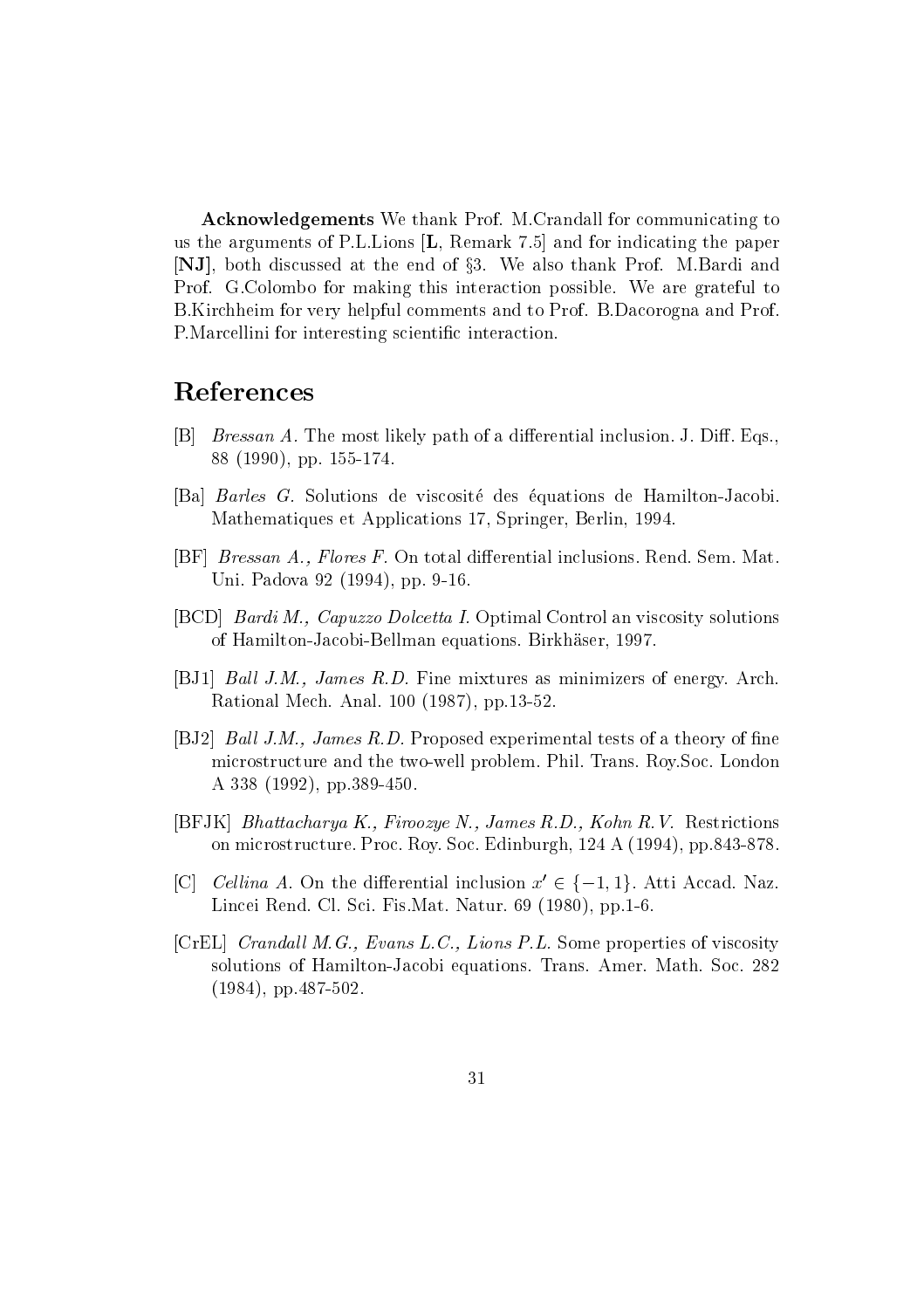- [CDGG] Cardaliaguet P., Dacorogna B., Gangbo W., Georgy N. Geometric restrictions for the existence of viscosity solutions. Ann. Inst. H. Poincaré Anal Non Lineaire  pp -
- $[Cr]$  *Crandall M.* Oral communication.
- [CV] *Castaing C., Valadier M.*. Convex analysis and measurable multifunctions Lecture Notes in Mathematics vol Springer-Verlag Berlin-New York and the contract of the contract of the contract of the contract of the contract of the contract of t
- [DM1] *Dacorogna B.*, *Marcellini P.* General existence theorems for Hamilton-Jacobi equations in the scalar and vectorial cases Acta Mathematica este este en la partida de la partida de la partida de la partida de la partida de la partida de la pa
- DM Dacorogna B Marcel lini P Cauchy-Dirichlet problem for rst order nonlinear systems J Funct Analysis  pp-
- [DM3] *Dacorogna B., Marcellini P.* On the solvability of implicit nonlinear systems in the vectorial case AMS series of Contemporary Mathematics to a possible contract of the contract of the contract of the contract of the contract of the contract of the contract of the contract of the contract of the contract of the contract of the contract of the contract of the
- [DM4] *Dacorogna B., Marcellini P.* Implicit Partial Differential Equations. Birkh aus der Einstein aus der Einstein aus der Einstein aus der Einstein aus der Einstein aus der Einstein au
- [DeBP] De Blasi F., Pianigiani G. On the Dirichlet problem for Hamilton-Jacobi equations. A Baire category approach. Preprint of the University  $\mathbb{R}$  and  $\mathbb{R}$  are  $\mathbb{R}$  . The  $\mathbb{R}$  and  $\mathbb{R}$  are  $\mathbb{R}$  and  $\mathbb{R}$  are  $\mathbb{R}$  and  $\mathbb{R}$  are  $\mathbb{R}$  and  $\mathbb{R}$  are  $\mathbb{R}$  and  $\mathbb{R}$  are  $\mathbb{R}$  and  $\mathbb{R}$  are  $\mathbb{R}$  and  $\mathbb{R}$  ar
- $[DP]$  DiPerna R.J. Compensated compactness and general systems of conservation laws Trans American laws Trans American laws American laws American laws American laws American laws
- $[ET]$  Ekeland I., Temam R. Convex analysis and variational problems. Amsterdam Northern Steam Anders and the steam of the steam of the steam of the steam of the steam of the steam o
- G Gromov M Partial dierential relations Springer Berlin
- Gu Guseinov FV To the question of extensions of multi-dimensional variational problems in the specific mathematics is the set of  $\mathcal{A}$  , which is the problems of  $\mathcal{B}$
- K Kruzkov SN Generalized solutions of Hamilton-Jacobi equation of eikonal type USSR Sborking Collection  $\mathcal{L}$  , which is pp-then  $\mathcal{L}$  . The set of  $\mathcal{L}$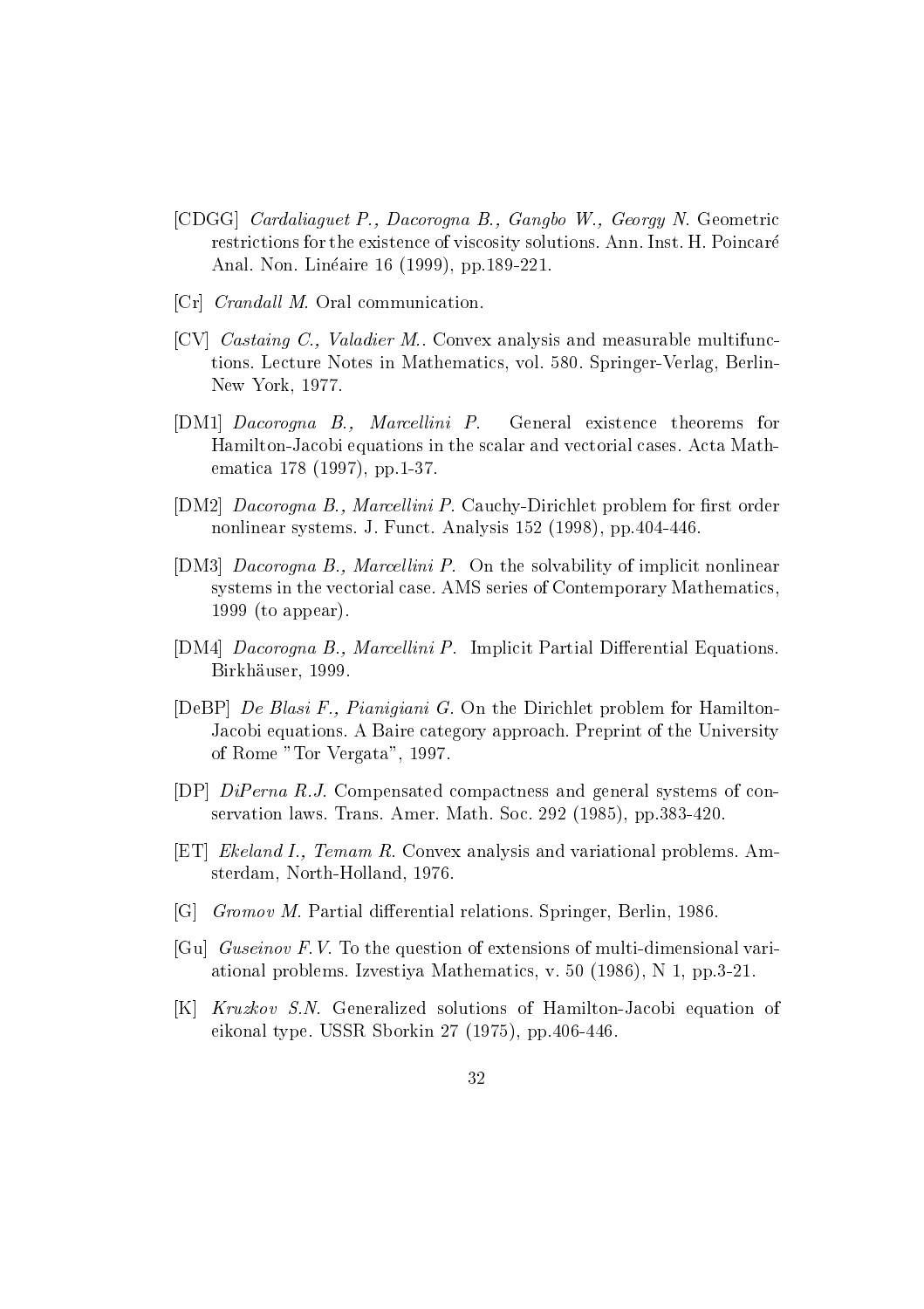- $[KP]$  Kirchheim B., Preiss D. (forthcoming)
- $\lVert \mathbf{A} \rVert$   $\boldsymbol{a}$  and  $\boldsymbol{b}$  isometric imbeddings 1, 11, Indag. Math. 17 (1999), pp- pp -
- [Ma] *Matov V.I.* Investigation of the problem of multidimensional calculus of variations Vestnik Moskovskogo Universiteta Matematika  N 2008 - N 2008 - N 2008 - N 2008 - N 2008 - N 2008 - N 2008 - N 2008 - N 2008 - N 2008 - N 2008 - N 2008 - N
- Mo Morrey CB Quasi-convexity and lower semicontinuity of multiple integrals Pacic J Math  pp-
- $\mu$   $\mu$   $\mu$  and  $\mu$ ,  $\mu$   $\mu$  and  $\mu$  are the two-well problem by convex integration experiment integration experiment in the press of the press  $\mu$  Jost Integrational Press in the press of the press of the press of the press of the press of the press of the press of the press of the pr 251.
- [MSv2] Müller S., Sverák V. Unexpected solutions of first and second order partial differential equations. Documenta Math., Extra volume ICM II provided a contract to the contract of the contract of the contract of the contract of the contract of the c
- L Lions PL Generalized solutions of Hamilton-Jacobi equations Research Notes in Math Voltage in Math Vol Pitman London London London London London London London London London
- [Na] *Nash J.* C -isometric impeddings. Ann. Math. 05 (1954), pp.584-590.
- [NJ] Richard T. Newcomb II, Jianzhong S. Eikonal equations with discontinuities Di Integ Equations  pp -
- sychev M Comparing variation in the resolving nonconvex variational problems Preprint Sistem Preprint Sistem Preprint Sistem Preprint Sistem Preprint Sistem Preprint Sistem Pre Italy
- $[S2]$  Sychev M. Characterization of homogeneous scalar variational problems solvable for all boundary data. Proc. Royal Soc. Edinburgh. Sect.A (to appear
- Sa Saks S Theory of the integral Hafner New York
- [Se] *Serre D.* Formes quadratique et calculus de variations. J. Math. Pures Appl  pp -